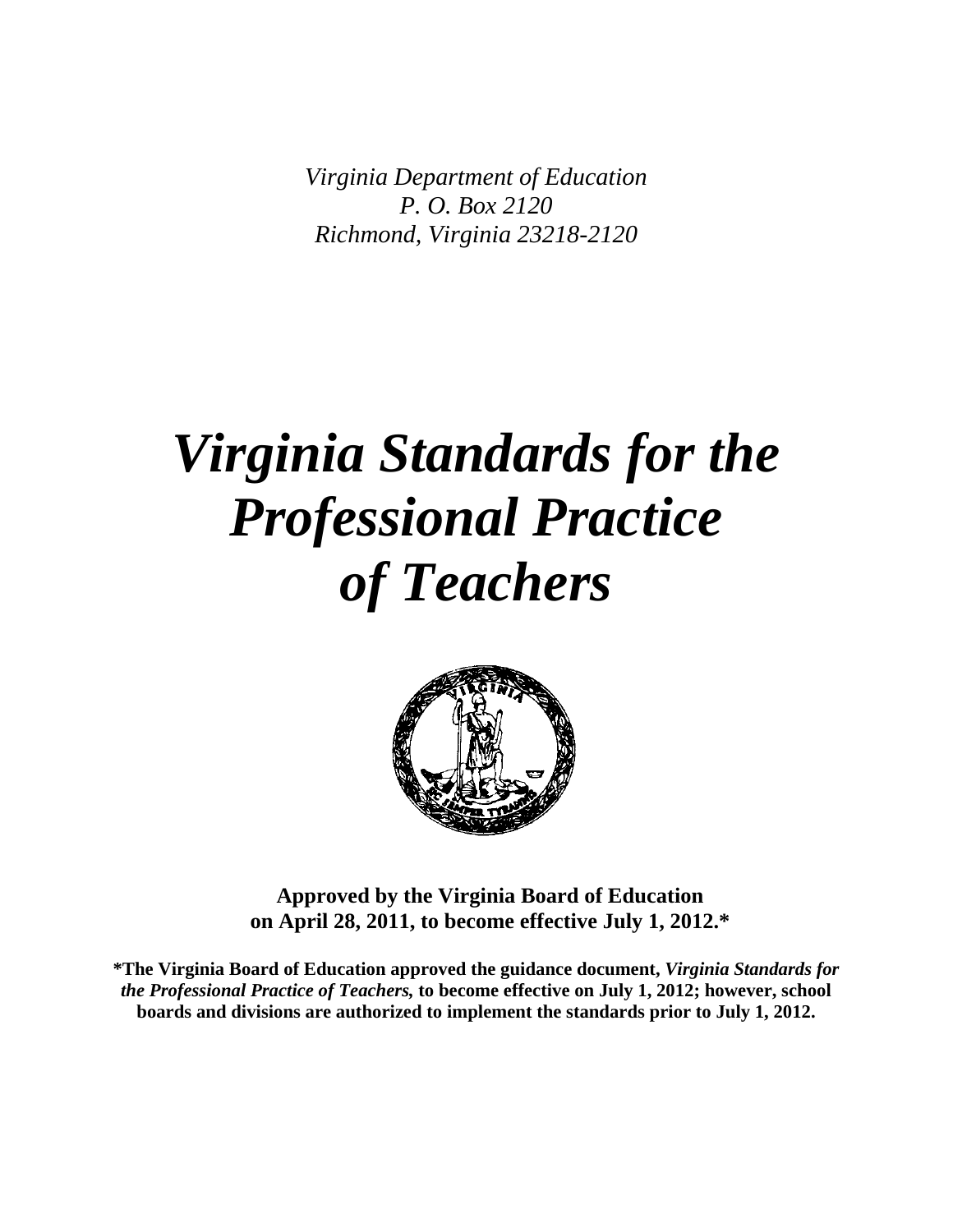# *Acknowledgements*

The Virginia Department of Education expresses appreciation to the Center for Innovative Technology for their leadership in coordinating the work that led to the revised *Virginia Standards for the Professional Practice of Teachers.* Appreciation also is extended to the members of the Virginia Teacher Evaluation Work Group for their invaluable input and support of the project.

#### **Virginia Teacher Evaluation Work Group**

- **Ms. Sherri Arnold**, English Teacher, Maggie Walker Governor's School for Government and International Studies
- **Mr. Jeff Bain**, President, Virginia School Boards Association
- **Mr. Jim Baldwin**, Executive Director, Virginia Association of Elementary School Principals
- **Dr. Randy Barrack**, Executive Director, Virginia Association of Secondary School Principals
- **Ms. Carolyn Bernard**, Principal, Grassfield High School, Chesapeake City Public Schools, President-Elect, Virginia Association of Secondary School Principals
- **Dr. Kitty Boitnott**, President, Virginia Education Association
- **Ms. Kathy Burcher**, Legislative Chair, Virginia Parent Teacher Association
- **Mr. Frank Cardella**, High School Teacher and President, Chesterfield Education Association
- **Dr. Lyle Evans**, Assistant Superintendent for Human Resources and Administrative Services, Chesterfield County Public Schools
- **Mr. Stu Gibson**, Past President, Virginia School Boards Association
- **Mr. Michael Hairston**, Middle School Teacher and President, Fairfax Education Association
- **Ms. Bonnie Klakowicz**, Elementary School Teacher, President, Prince William Education Association
- **Mr. D. Patrick Lacy**, Special Counsel, Virginia School Boards Association
- **Ms. Betty Lambdin**, Director, Office of Teaching and Learning, Virginia Education Association
- **Mr. Dominic Melito**, High School Teacher and President, Virginia Beach Education Association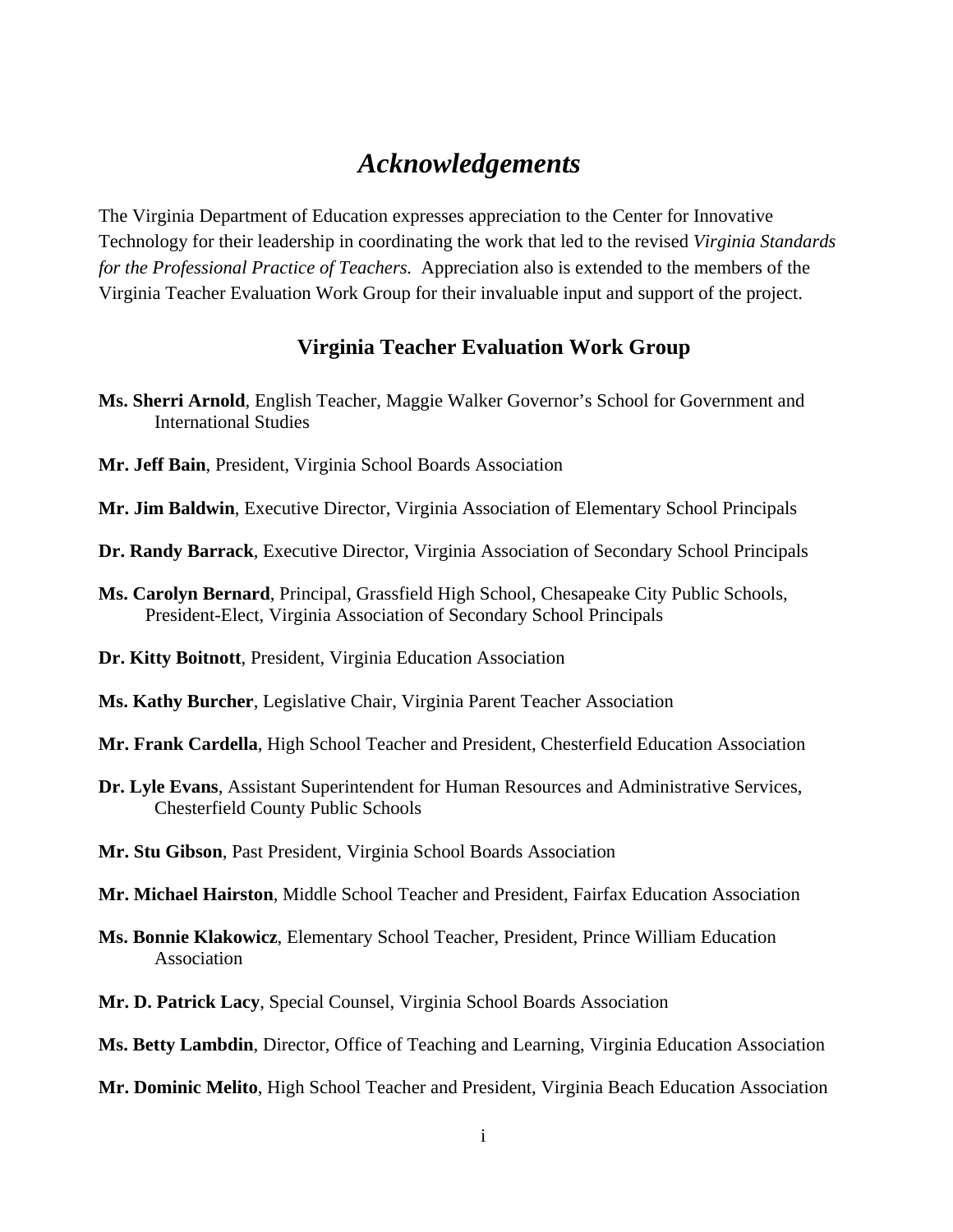- **Dr. James Merrill**, Superintendent, Virginia Beach Public Schools
- **Dr. H. Alan Seibert**, Superintendent, Salem City Public Schools
- **Dr. Patricia Shoemaker**, Dean, College of Education, Radford University
- **Dr. Thomas Shortt**, Executive Director, Virginia Association of Elementary School Principals (served through November 2010)
- **Mr. J. Andrew Stamp**, Associate Executive Director, Virginia Association of School **Superintendents**
- **Dr. Benita Stephens**, Principal, Potomac Middle School, Prince William County Public Schools
- **Dr. Philip Worrell,** Superintendent, Greensville County Public Schools, and President, Virginia Association of School Superintendents

#### **Project Consultants**

**Dr. James H. Stronge**, Heritage Professor of Educational Policy, Planning, and Leadership, The College of William and Mary, Williamsburg, Virginia

 *With assistance from*: **Dr. Leslie W. Grant**, The College of William and Mary  **Ginny Caine Tonneson**, Transformational Concepts, LLC  **Xianxuan Xu**, The College of William and Mary

**Dr. Terry Dozier,** Associate Professor, Teaching and Learning, and Director, Center for Teacher Leadership, Virginia Commonwealth University School of Education

#### **Project Facilitator**

Center for Innovative Technology, 2214 Rock Hill Road, Suite 600, Herndon, Virginia 20170

#### **Department of Education Staff**

**Dr. Patricia I. Wright**, Superintendent of Public Instruction, Virginia Department of Education

**Dr. Mark Allan**, Director, Standards, Curriculum and Instruction, Virginia Department of Education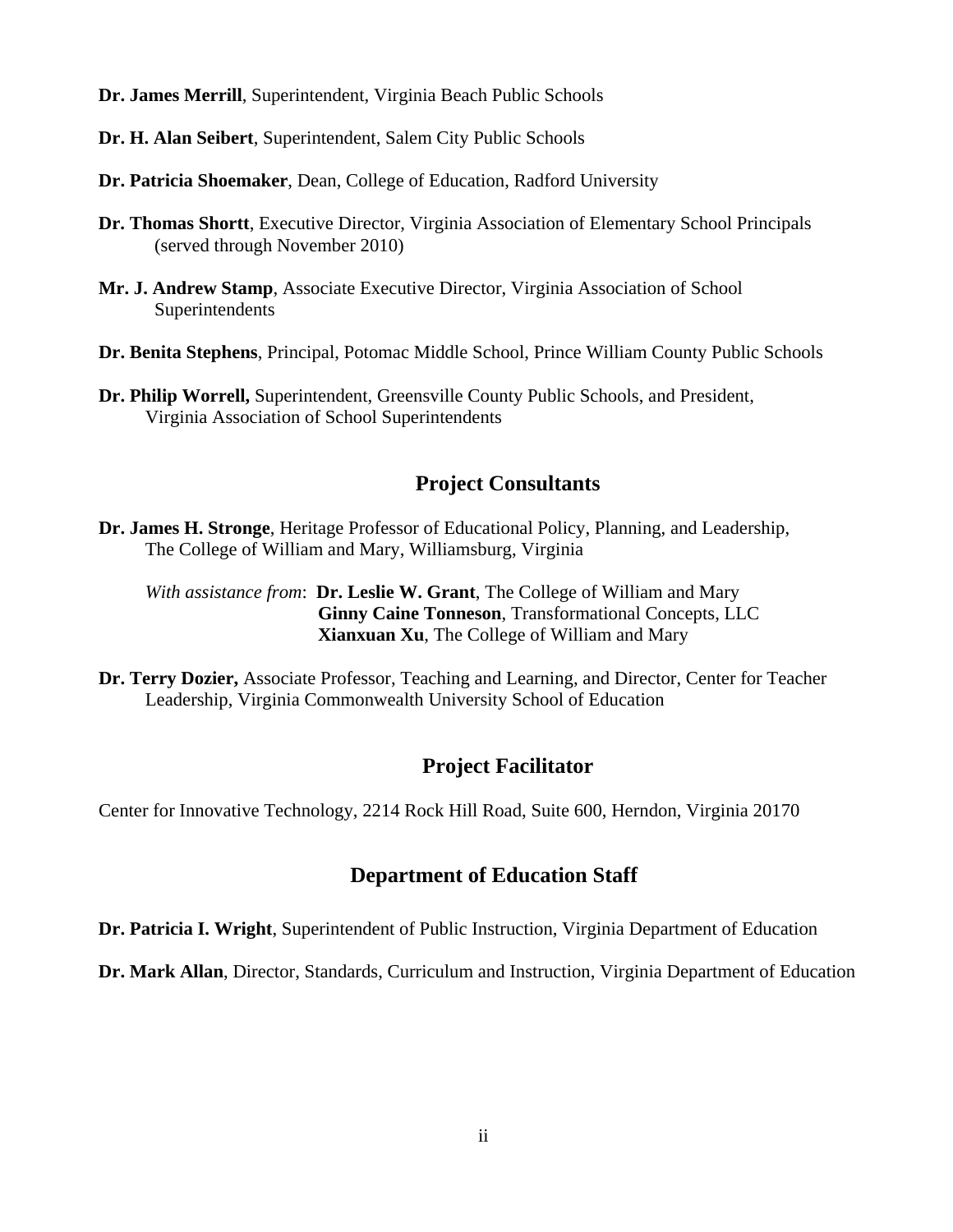- **Ms. Bethann Canada**, Director of Educational Information Management, Virginia Department of Education
- **Dr. Deborah Jonas**, Executive Director for Research and Strategic Planning, Virginia Department of Education
- **Dr. James Lanham**, Director of Teacher Licensure and School Leadership and Evaluation Project Coordinator, Virginia Department of Education
- **Mrs. Patty S. Pitts**, Assistant Superintendent for Teacher Education and Licensure, Virginia Department of Education
- **Dr. Kathleen Smith**, Director of School Improvement, Virginia Department of Education
- **Ms. Carol Sylvester**, Title IIA Specialist, Virginia Department of Education
- **Ms. Michelle Vucci**, Director of Policy, Virginia Department of Education
- **Ms. Anne Wescott**, Assistant Superintendent for Policy and Communications, Virginia Department of Education

# **Virginia Standards for the Professional Practice of Teachers Task Force (2004)**

The Virginia Department of Education also extends appreciation to the task force member educators, representing all regions within the state, in the development of the original *Virginia Standards for the Professional Practice of Teachers.* Task force members participated in an extensive process to develop the standards, including an initial drafting process, eliciting recommendations from the field, and editing the drafts.

- Mrs. Cynthia Baird Ms. Joy Baytops Ms. Kelley Conaway Ms. Ruth Grillo Ms. Jennifer Hall Mr. Richard Harvey Ms. Marilyn Kennedy-Wall Ms. Barbara Kolb Ms. Michele Mason Ms. Debbie Mayes Ms. Mary Jane McKay Dr. Steve Thornton Ms. Susan Walton Dr. Dorothea White Ms. Marcia Worsham
	-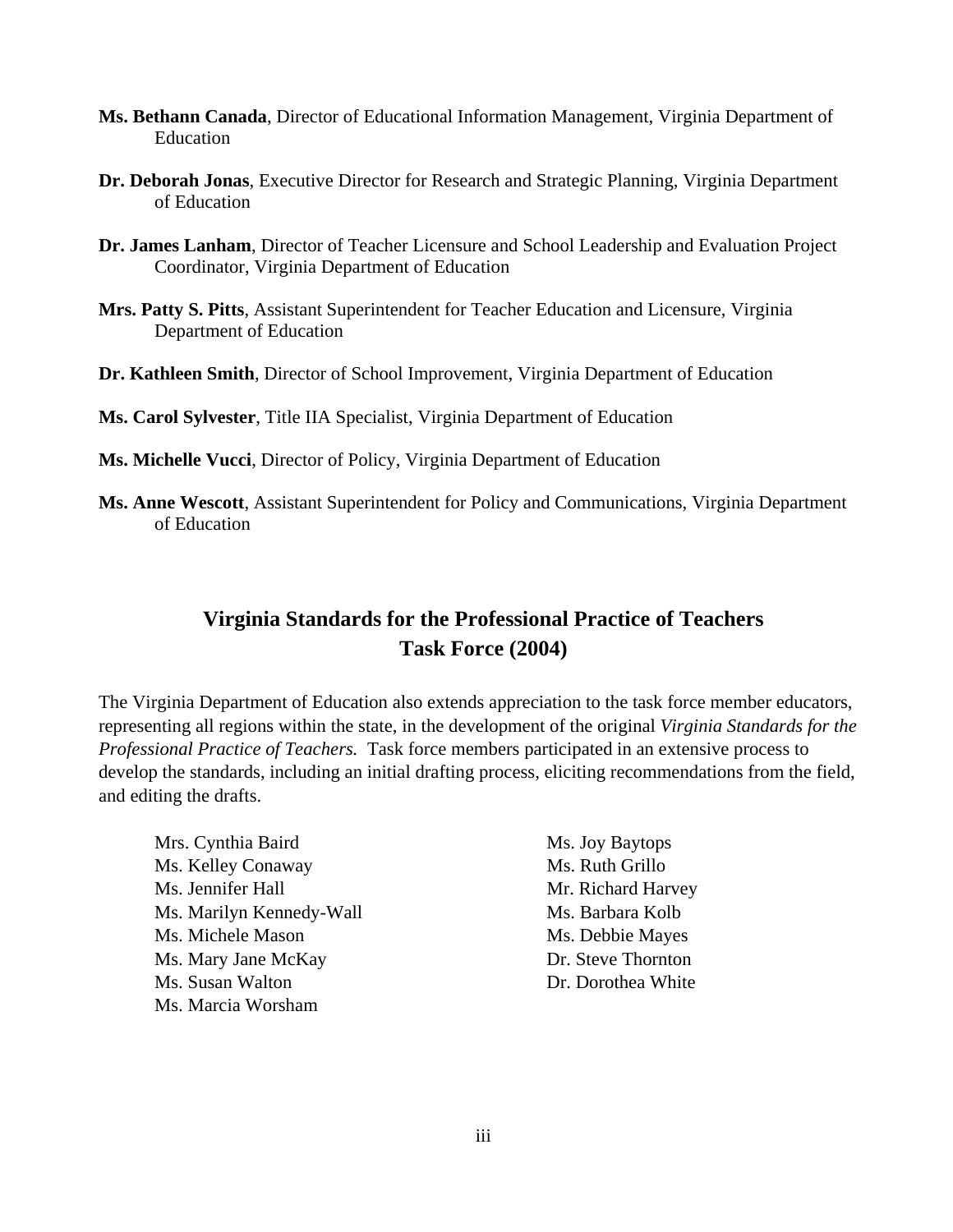# *Virginia Standards for the Professional Practice of Teachers* **Task Force (2004) Specific Disciplines and Specialized Areas Original Task Force Members**

#### *English*

Ms. Barbara Jones Dr. Denise Perritt

*Mathematics* Ms. Arletta Aleshire Mrs. Cynthia Baird Ms. Tomeka Campbell Dr. Ena Gross Ms. Rita Key Dr. Dorothea White

*Science*

Mr. Bruce Benson Ms. Nancy Bort Mr. George Dewey Ms. Barbara Kolb Dr. Jacqueline McDonnough Mr. Eric Rhoades Mr. Wade Whitehead

#### *History and Social Science*

Ms. Elise Harrison Dr. Ramsey Kleff Ms. Susan McGowan-Jones Ms. Mary Jane McKay Mr. Patrick Touart

#### *English as a Second Language*

Mr. Keith Buchanan Ms. Wanda Hamilton Ms. Phyllis Giasson Ms. Teddi Predaris Ms. Joni Poff

#### *Fine Arts*

#### *Foreign Languages*

Ms. Nancy Cundiff Ms. Donna Dollings Ms. Valerie Gooss Ms. Karen Hatcher Ms. Margaret Holt Ms. Nora Newell Ms. Leigh Ann Phillips Ms. Diane Price Ms. Faye Rollings-Carter Mr. Kevin Woodward

Ms. Marcia Burnett Mr. Richard Harvey Ms. Gerrie Phibbs Ms. Tracy Stephens

Dr. Carol Lisi Dr. Jean Wollenburg

Dr. Terry Austin Ms. Stephanie Bishop Mr. Mac Damron Ms. Cheryle C. Gardner Ms. Erica Helm Ms. Bettyann Plishker Ms. Jean Shackleford Dr. Mary Jane Zander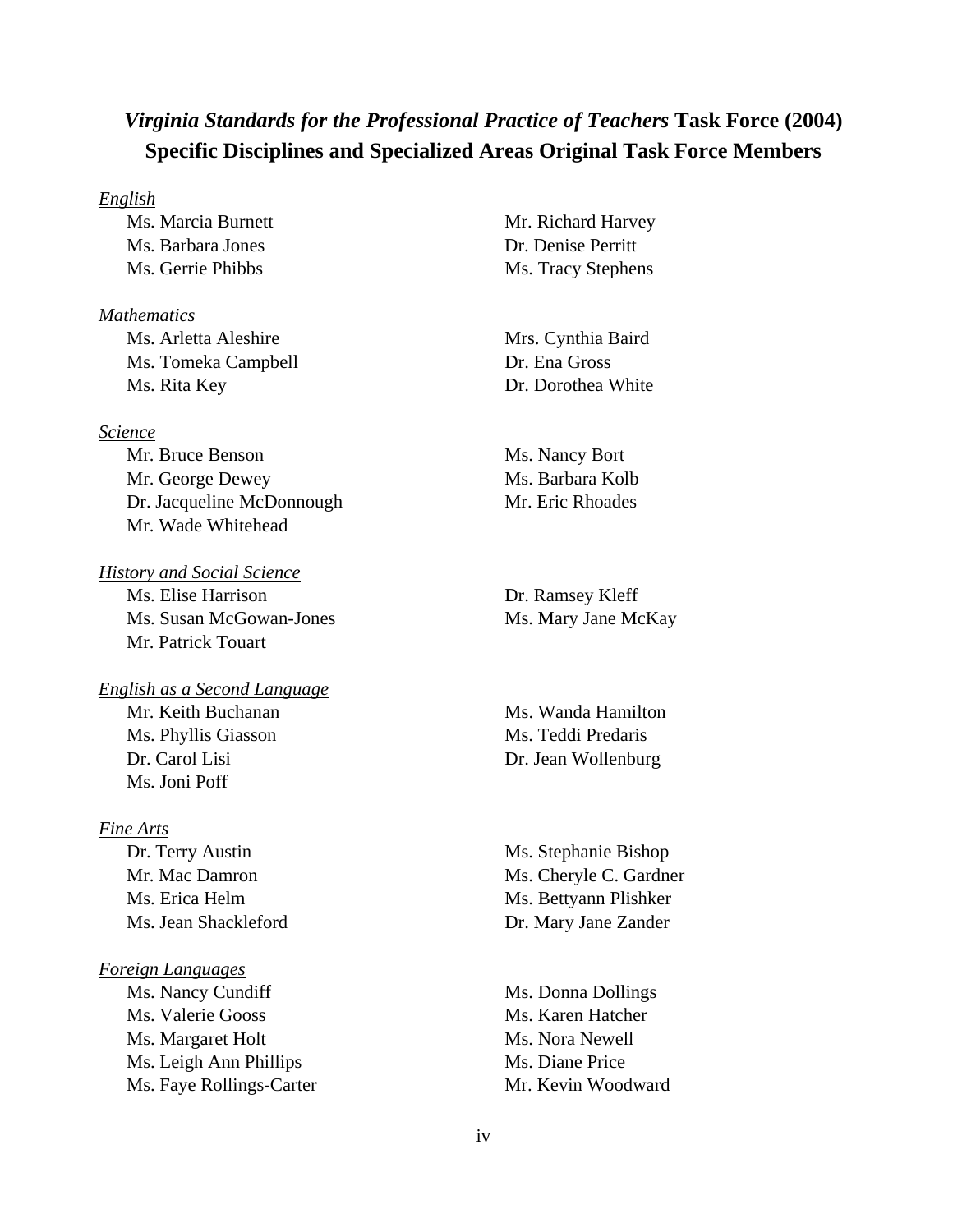#### *Health and Physical Education*

Ms. Debbie De Franco Mr. Terry Gooding Ms. Regina Kirk Mr. Steve Knott Mr. Fred Milbert Ms. Janet Ragland Mr. Tommy Rhodes Ms. Jeanni Trainum Mrs. Vanessa Wigand

#### *Career and Technical Education*

Mr. Shawn Gross Mr. Roger Johnson

#### *Special Education*

Dr. Patricia Abrams Dr. Patricia Addison Dr. Nancy Armstrong Dr. Shelia Bailey Ms. Barbara Black Ms. Angela Bolling Dr. JoAnne Y. Carver Ms. Jennifer Church Ms. Sue Clark Mr. Gary Collins Ms. Gloria Eiban Ms. Marcie Fields Ms. Susan Groom Ms. Dawn Hilton Dr. Lori Korinek Mr. Cabell Luck Ms. Alice McCormick Ms. Kate Melink Ms. Phyllis Mondak Ms. Michelle Hopkins Ms. Dianne Pollard Ms. Patricia Radcliffe Dr. Jane Razeghi Ms. Nancy Reynolds Dr. Ann Richardson Mr. Stephen Sage Ms. Carolyn Stein Ms. Roszenia Sutton Ms. Sharon Thomas Ms. Sharon Trimmer Ms. Irene Walker-Bolton Ms. Mary Lou Wall Dr. Darlene White Ms. Diane Wolfe Ms. Daisy Wood Mr. Harry Wood

- Ms. Lynne Bennett Ms. Bonnie Conner-Gray Ms. Susan M. Miller Ms. Lisa D. McDaniels Mr. Barry Trent Ms. Francesca Zavacky
- Ms. Barbara Anderson Dr. Glenn Anderson Mr. Gary Cockram Ms. Sharron Glasscock Ms. Sandra Jones Mr. Lonnie Quesenberry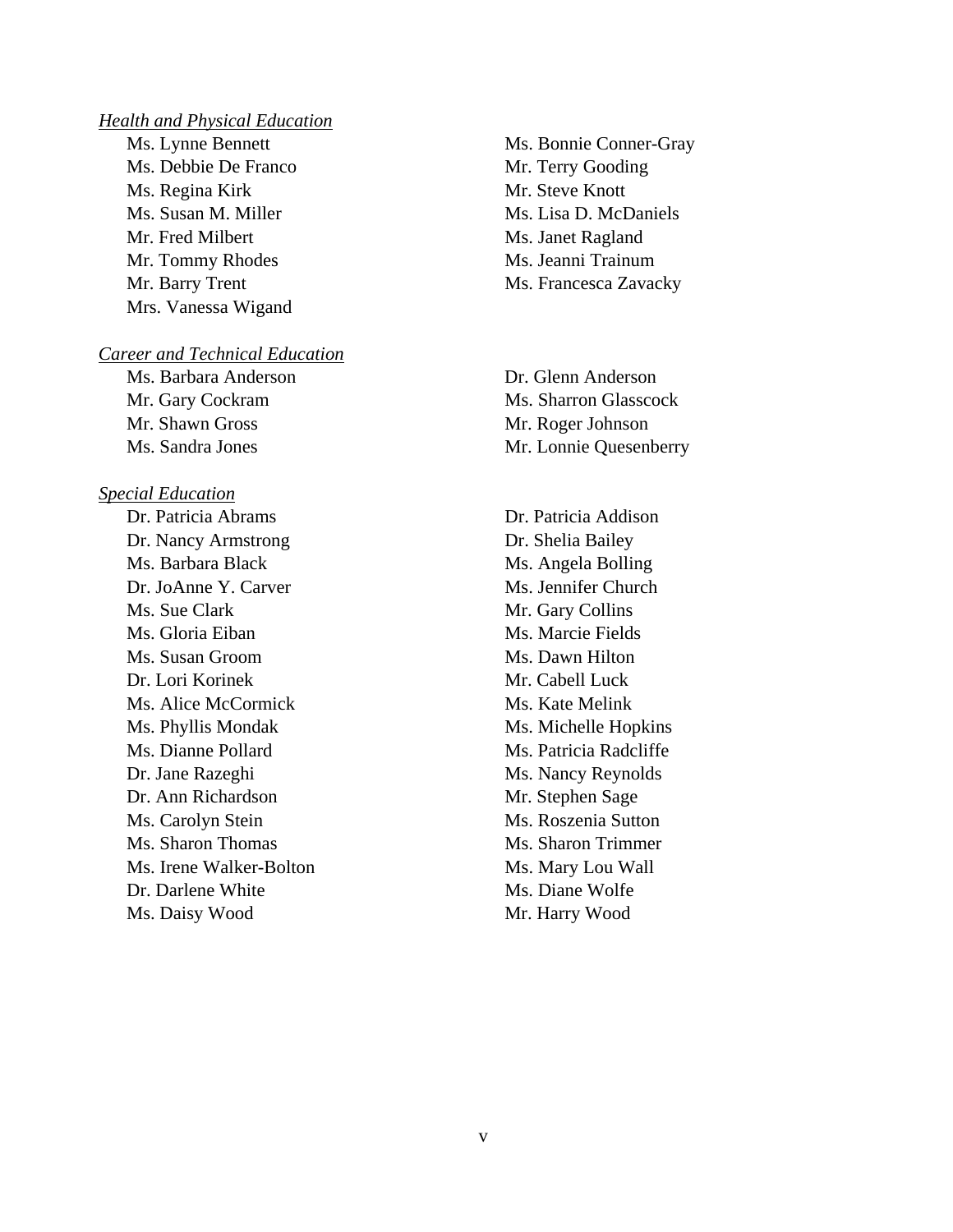# **Table of Contents**

| Part 3: Standards for the Professional Practice of Teachers in Specific Disciplines and  |  |
|------------------------------------------------------------------------------------------|--|
| Part 4: Standards for the Professional Practice of Teachers in Specific Disciplines and  |  |
| Part 5: Standards for the Professional Practice of Teachers in Specific Disciplines and  |  |
| Part 6: Standards for the Professional Practice of Teachers in Specific Disciplines and  |  |
| Part 7: Standards for the Professional Practice of Teachers in Specific Disciplines and  |  |
| Part 8: Standards for the Professional Practice of Teachers in Specific Disciplines and  |  |
| Part 9: Standards for the Professional Practice of Teachers in Specific Disciplines and  |  |
| Part 10: Standards for the Professional Practice of Teachers in Specific Disciplines and |  |
| Part 11: Standards for the Professional Practice of Teachers in Specific Disciplines and |  |
| Part 12: Standards for the Professional Practice of Teachers in Specific Disciplines and |  |
| Part 13: The Virginia Standards for the Professional Practice of Teachers: Supplemental  |  |
| Part 14: The Virginia Standards for the Professional Practice of Teachers: Supplemental  |  |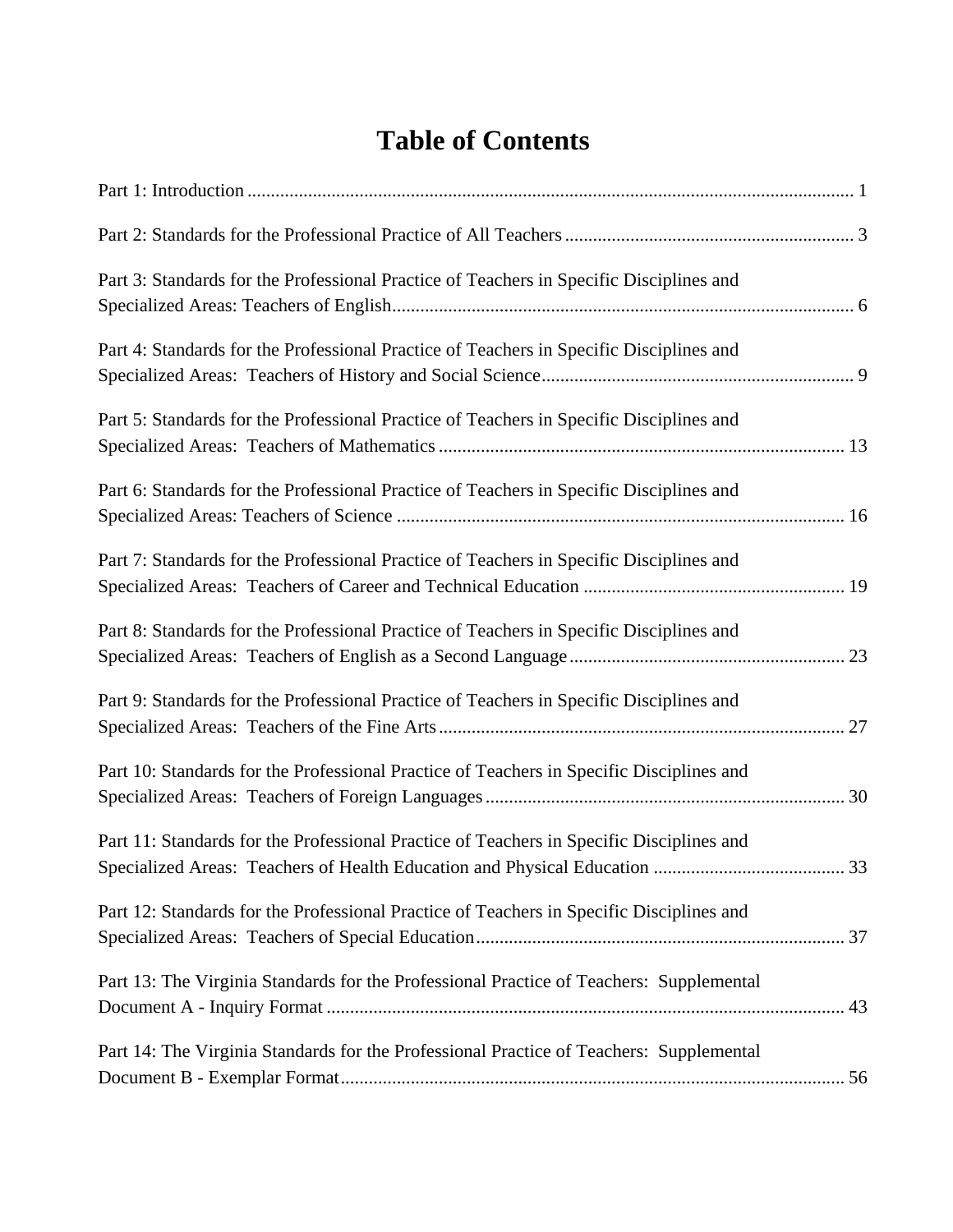# **Part 1: Introduction**

The *Virginia Standards for the Professional Practice of Teachers* were originally developed as a result of a recommendation from the Committee to Enhance the K-12 Teaching Profession in Virginia established by the Virginia Board of Education and the State Council of Higher Education for Virginia. In 2004, a task force comprised of outstanding teachers representing all grade levels, subject area expertise, and regions within the state drafted the initial *Virginia Standards for the Professional Practice of Teachers*. The Virginia Department of Education (VDOE) then hosted focus group meetings in all eight regions of the state to provide opportunities for Virginia educators at the division, school, and higher education levels to provide feedback on the draft standards. Based on their feedback, the standards were revised and adopted by the Virginia Board of Education in 2008 as a resource for school divisions in the implementation of the Board of Education's performance standards and evaluation criteria for teachers.

Teaching standards provide a vision for the profession. They define what teachers should know and do. By creating a conceptual model for effective teaching, the standards establish a foundation upon which all aspects of teacher development from teacher education to induction and ongoing profession development can be aligned. The standards also can assist teachers in reflecting on their teaching practice and its impact on student learning. The standards should guide the development of all teachers throughout their careers as they continually seek to improve their practice.

In 2010, in response to a growing state and national emphasis on teacher effectiveness, the Virginia Department of Education convened a task force to revise the *Guidelines for Uniform Performance Standards and Evaluation Criteria for Teachers*. The revised *Virginia Standards for the Professional Practice of Teachers* reflect a closer alignment in structure between the two documents to assist educators in using the standards to improve the practice and performance of teachers.

The revised *Virginia Standards for the Professional Practice of Teachers* document is presented in two sections: Standards for the Professional Practice of All Teachers and Standards for the Professional Practice of Teachers in Specific Disciplines and Specialized Areas. The Standards for the Professional Practice of Teachers in Specific Disciplines and Specialized Areas include standards for teachers of English; history and social science; mathematics; science; career and technical education; English as a Second Language; fine arts; foreign language; health and physical education; and special education. The standards are organized around six interrelated categories of teaching practice.

The *Guidelines for Uniform Performance Standards for Teachers* (revised 2011) include seven performance standards. The seventh performance standard is student academic progress. Within each of the six standards listed below are key elements that describe the knowledge that teachers possess and actions that they take to advance student learning. Together these six standards and key elements represent the scope and complexity of teaching.

- **Professional Knowledge**
- **Instructional Planning**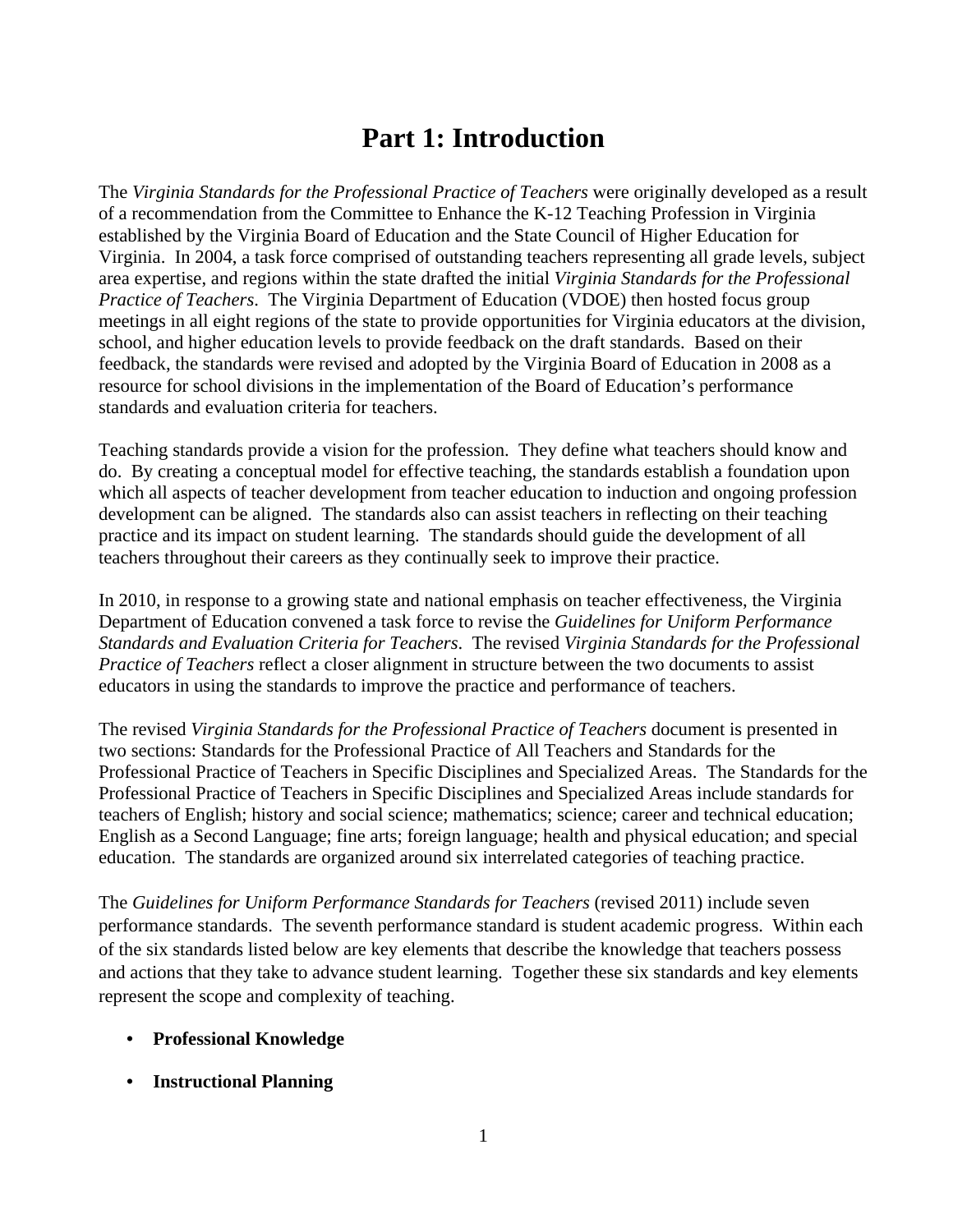- **Instructional Delivery**
- **Assessment of and for Student Learning**
- **Learning Environment**
- **Professionalism**

The Standards for the Professional Practice of Teachers in Specific Disciplines and Specialized Areas follows the same format as the *Virginia Standards for the Professional Practice of Teachers* and builds on the *Virginia Licensure Regulations for School Personnel* and the Virginia Standards of Learning. Standards developed by the National Board for Professional Teaching Standards in the various content areas also guided the work of the content-specific task force members.

To further guide teachers as they define and develop their practice around the six standards, two supplemental documents are provided. Supplemental Document A uses an inquiry approach to foster ongoing reflection and insight through questions that encourage teachers to examine key aspects of teaching within each standard. Supplemental Document B provides examples of the knowledge, skills, actions, and attitudes exhibited by teachers who are meeting each standard. These questions address only a sample of important aspects of teaching and are not intended to be used as a check list. Rather, they are intended to guide the development of all teachers throughout their careers as they continually seek to improve their practice.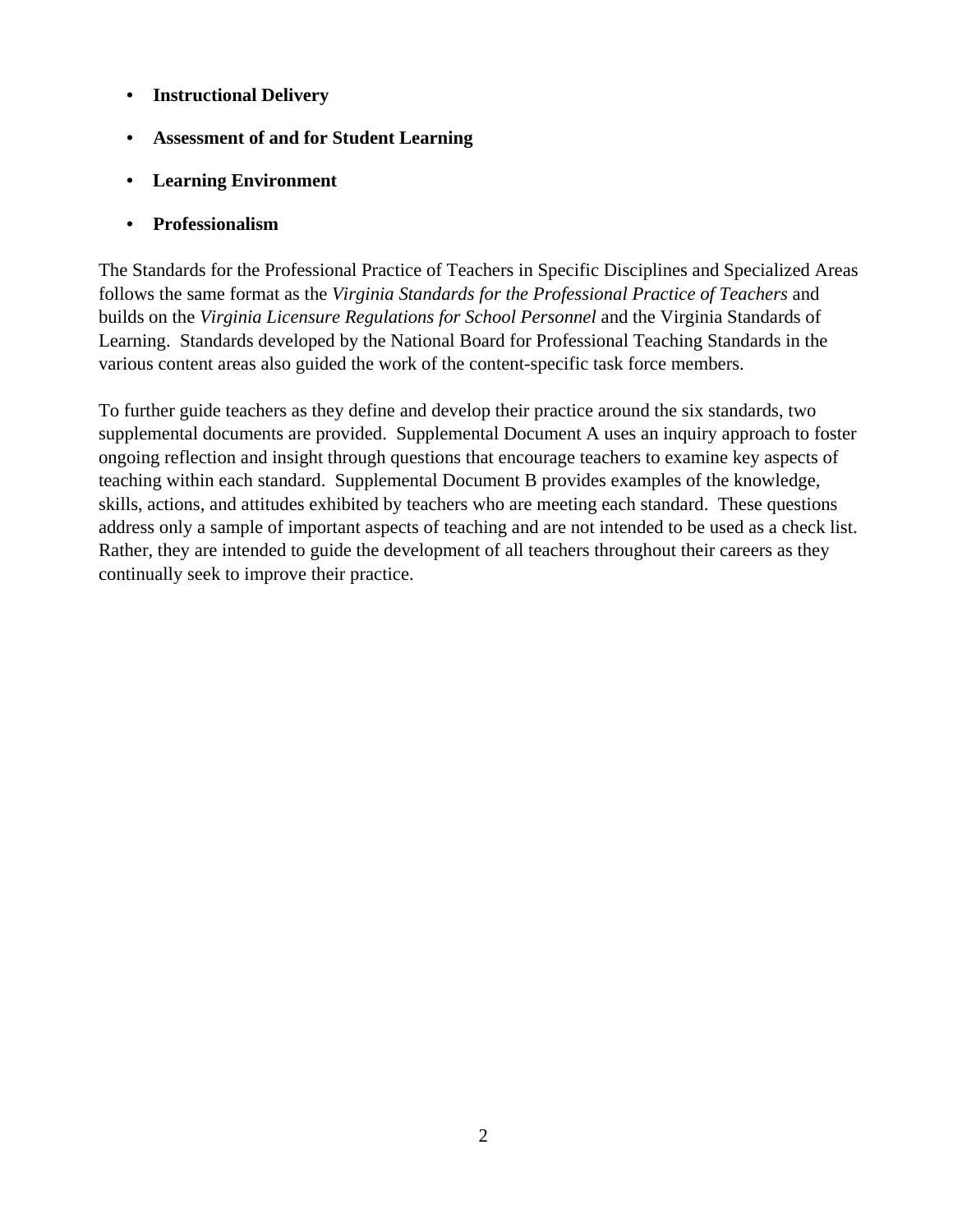# **Part 2: Standards for the Professional Practice of All Teachers**

#### **Standard One: Professional Knowledge**

*Teachers demonstrate an understanding of the curriculum, subject content, and the developmental needs of students by providing relevant learning experiences.* 

- *Key Element 1:* Teachers understand how students learn and develop, and provide learning opportunities that support their intellectual, social, and personal development.
- *Key Element 2:* Teachers understand the central concepts, structures, and processes of the discipline(s) they teach and create learning experiences that make these aspects of subject matter meaningful to students.
- *Key Element 3:* Teachers address appropriate curriculum standards and establish instructional goals that demonstrate a deep knowledge of their students and subject matter content.

#### **Standard Two: Instructional Planning**

*Teachers plan using the Virginia Standards of Learning, the school's curriculum, effective strategies, resources, and data to meet the needs of all students.* 

- *Key Element 1:* Teachers design coherent instruction based upon knowledge of subject matter, students, the community, and curriculum goals.
- *Key Element 2:* Teachers use the input and contributions of families, colleagues, and other professionals in designing instruction that promotes student growth.
- *Key Element 3:* Teachers plan instruction to achieve objectives that reflect the *Virginia Standards of Learning* and division curriculum guidelines.
- *Key Element 4:* Teachers use student learning data to develop appropriate short- and longrange instructional plans and adjust plans based on student needs and changing circumstances.
- *Key Element 5:* Teachers choose appropriate strategies, resources, and materials to differentiate instruction for individuals and groups of students and develop appropriate sequencing of learning experiences.
- *Key Element 6:* Teachers collaborate with colleagues within and across content areas and grade levels to select and create learning experiences that are appropriate for curriculum goals, based on school improvement plans, relevant to learners, and based on principles of effective instruction.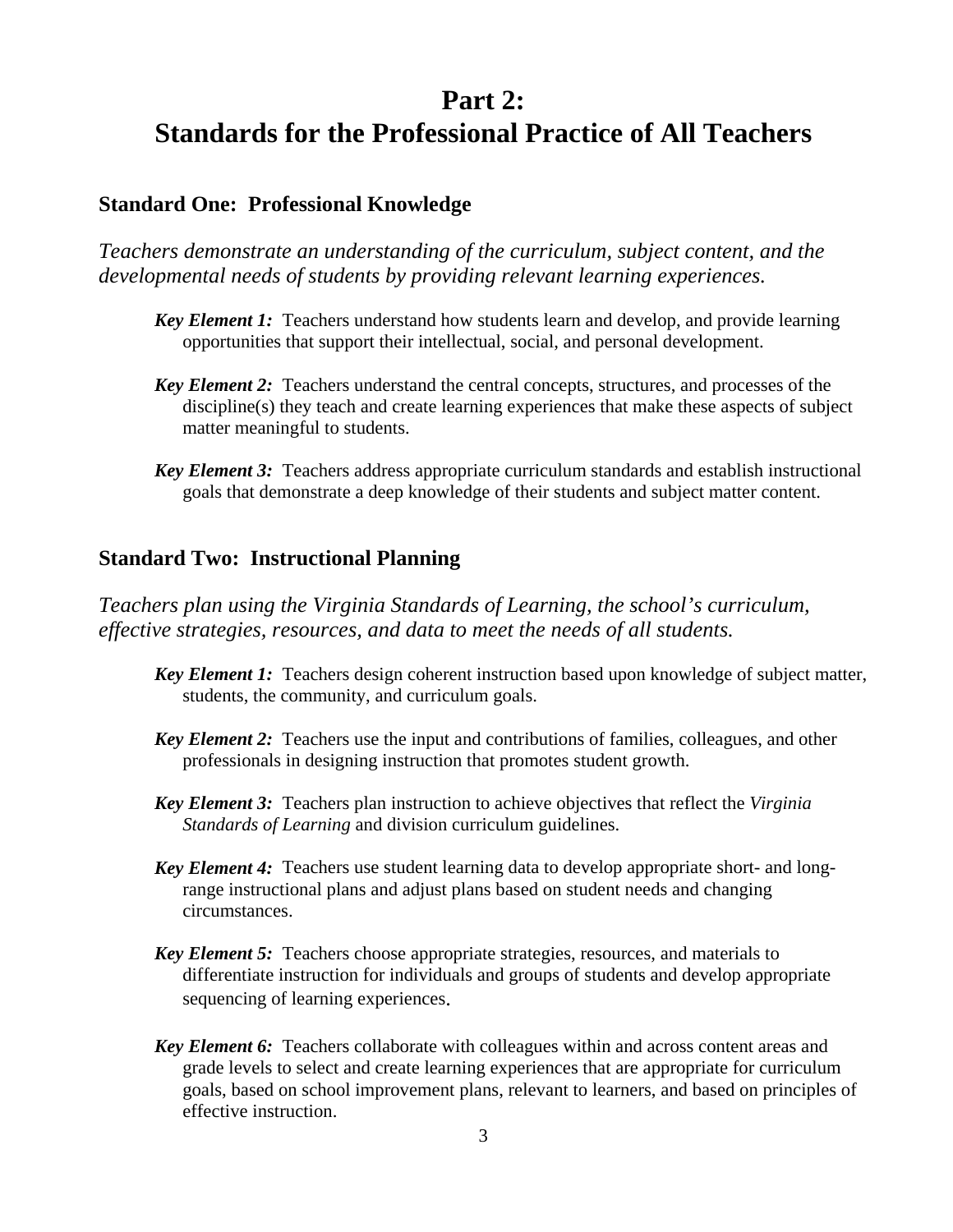# **Standard Three: Instructional Delivery**

*Teachers effectively engage students in learning by using a variety of instructional strategies in order to meet individual learning needs.* 

- *Key Element 1:* Teachers differentiate instruction to accommodate the learning needs of all students.
- *Key Element 2:* Teachers implement, evaluate, and adapt multiple delivery methods and instructional strategies to actively engage students in learning and enhance student learning.
- *Key Element 3:* Teachers communicate clearly and check regularly for understanding.
- *Key Element 4:* Teachers know when and how to access and integrate resources to support student learning (e.g., field and educational experts, exceptional education specialists, language learner specialists, community organizations).

#### **Standard Four: Assessment of and for Student Learning**

*Teachers systematically gather, analyze, and use all relevant data to measure student academic progress, guide instructional content and delivery methods, and provide timely feedback to both students and parents throughout the school year.* 

- *Key Element 1:* Teachers work independently and collaboratively to analyze and interpret multiple sources of data to identify student learning needs, to guide planning and instruction, and to assess the effectiveness of instruction.
- *Key Element 2:* Teachers communicate specific performance expectations and use a variety of assessment strategies to monitor and document student progress and to provide meaningful feedback to students and parents.
- *Key Element 3:* Teachers engage students in understanding, identifying, and assuming responsibility for quality work and provide them with timely, frequent, and effective feedback to guide their progress toward that work.
- *Key Element 4:* Teachers set measurable and appropriate goals for students based on baseline data and accept responsibility for providing instruction that will enable students to achieve those goals.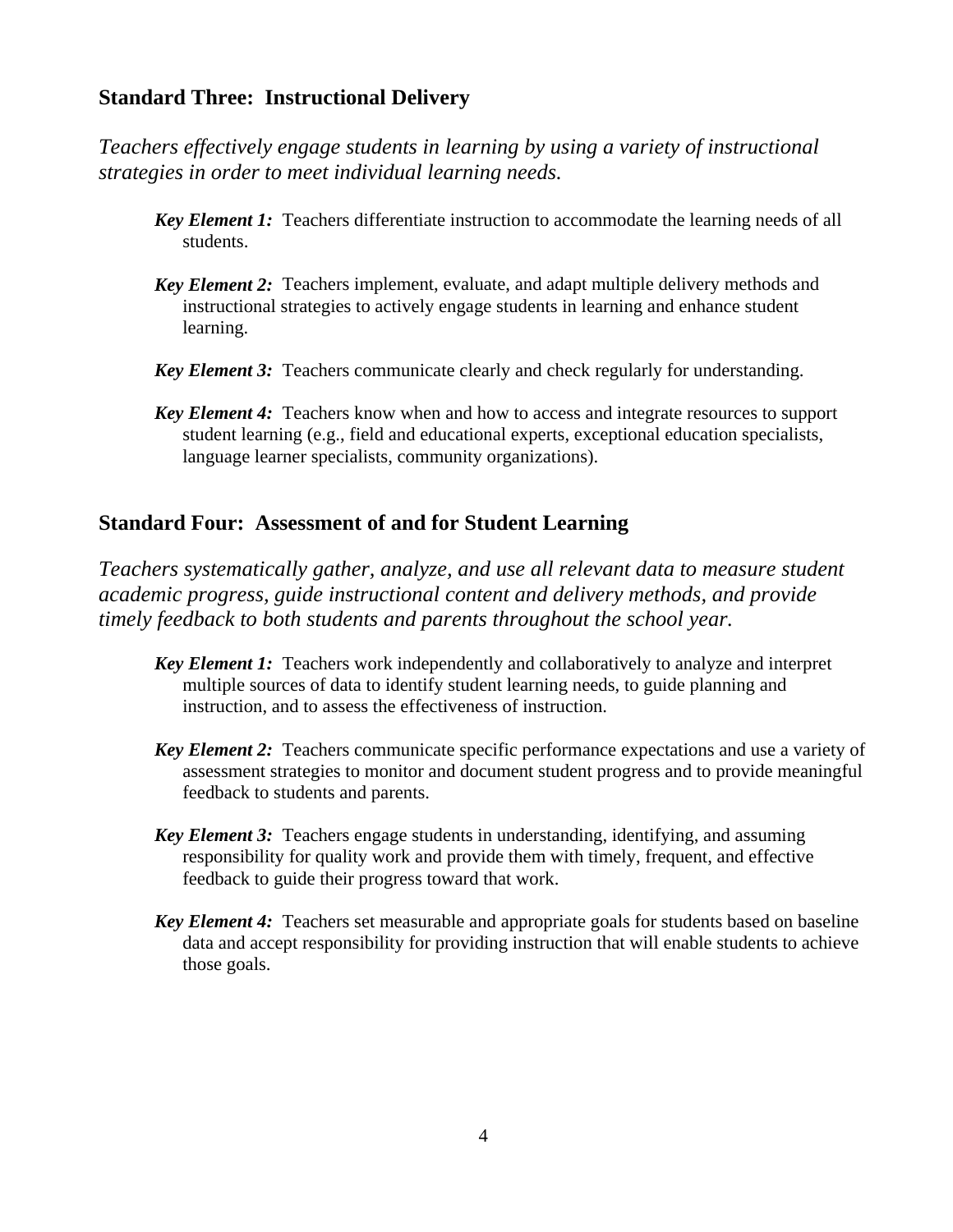## **Standard Five: Learning Environment**

*Teachers use resources, routines, and procedures to provide a respectful, positive, safe, student-centered environment that is conducive to learning.*

*Key Element 1:* Teachers create a safe and positive learning environment.

- *Key Element 2:* Teachers manage classroom procedures to maximize academic learning time to ensure continuous student engagement in learning.
- *Key Element 3:* Teachers develop and maintain rapport with students.
- *Key Element 4:* Teachers create for all students a respectful, supportive learning environment that encourages social interaction, active engagement in learning, and self-motivation.
- *Key Element 5:* Teachers collaborate with colleagues to develop consistent policies and procedures that create a school culture conducive to learning.

#### **Standard Six: Professionalism**

*Teachers maintain a commitment to professional ethics, communicate effectively, and take responsibility for and participate in professional growth that results in enhanced student learning.* 

- *Key Element 1:* Teachers work in partnership with families to promote student learning at home and in the school.
- *Key Element 2:* Teachers collaborate with administrators, colleagues, families, and community members to promote and support student success.
- *Key Element 3:* Teachers model professional and ethical standards as well as personal integrity in all interactions.
- *Key Element 4:* Teachers respect the privacy of students, families, colleagues, and administrators with whom they work, ensuring confidentiality of all sensitive information.
- *Key Element 5:* Teachers continually reflect on, evaluate, and seek to improve their practice.
- *Key Element 6:* Teachers take responsibility for and participate in a meaningful and continuous process of professional development.
- *Key Element 7:* Teachers effectively use standard oral and written English in all communications.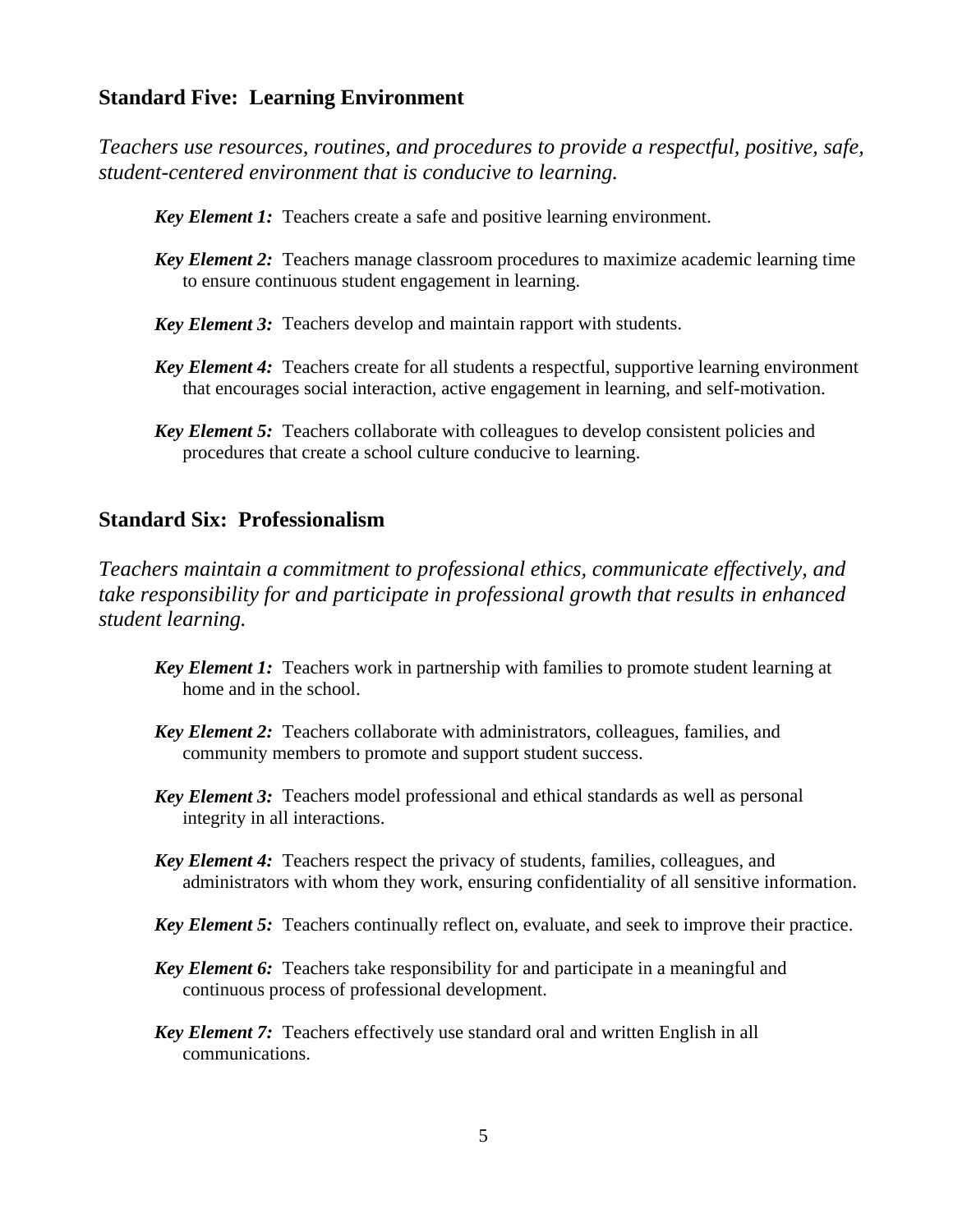# **Part 3: Standards for the Professional Practice of Teachers in Specific Disciplines and Specialized Areas: Teachers of English**

## *Standard One: Professional Knowledge*

*Teachers of English demonstrate an understanding of the curriculum, subject content, and the developmental needs of students by providing relevant learning experiences.* 

- *Key Element 1:* Teachers of English use information regarding students' prior knowledge and development to guide instruction and to develop and enhance English skills.
- *Key Element 2:* Teachers of English demonstrate an understanding of the knowledge, skills, and processes of English and use this knowledge to establish instructional goals that address appropriate English curriculum standards.
- *Key Element 3:* Teachers of English use standards, resources, and techniques to maximize student learning in the areas of speaking, listening, reading, writing, and research.
- *Key Element 4:* Teachers of English use a variety of texts, ideas, perspectives and approaches in the study of literature to expand student knowledge of themselves and their world.
- *Key Element 5:* Teachers of English apply the conventions of standard English in reading, writing, and oral communication.
- *Key Element 6:* Teachers of English understand the writing process and use a variety of modalities to help students apply knowledge of grammar, usage, and mechanics to the process.
- *Key Element 7:* Teachers of English are knowledgeable in a variety of effective reading strategies and help students develop, recognize, and expand the use of these strategies, as well as adjust them to suit the purpose, task, and text.

## *Standard Two: Instructional Planning*

*Teachers of English plan using the Virginia Standards of Learning, the school's curriculum, effective strategies, resources, and data to meet the needs of all students.* 

- *Key Element 1:* Teachers of English select and create materials based on instructional purpose, literary merit, impact of the medium, parameters of the curriculum and students' developmental needs.
- *Key Element 2:* Teachers of English incorporate real world texts, technology, and written and oral responses to enhance students' understanding of the importance of language skills beyond the classroom.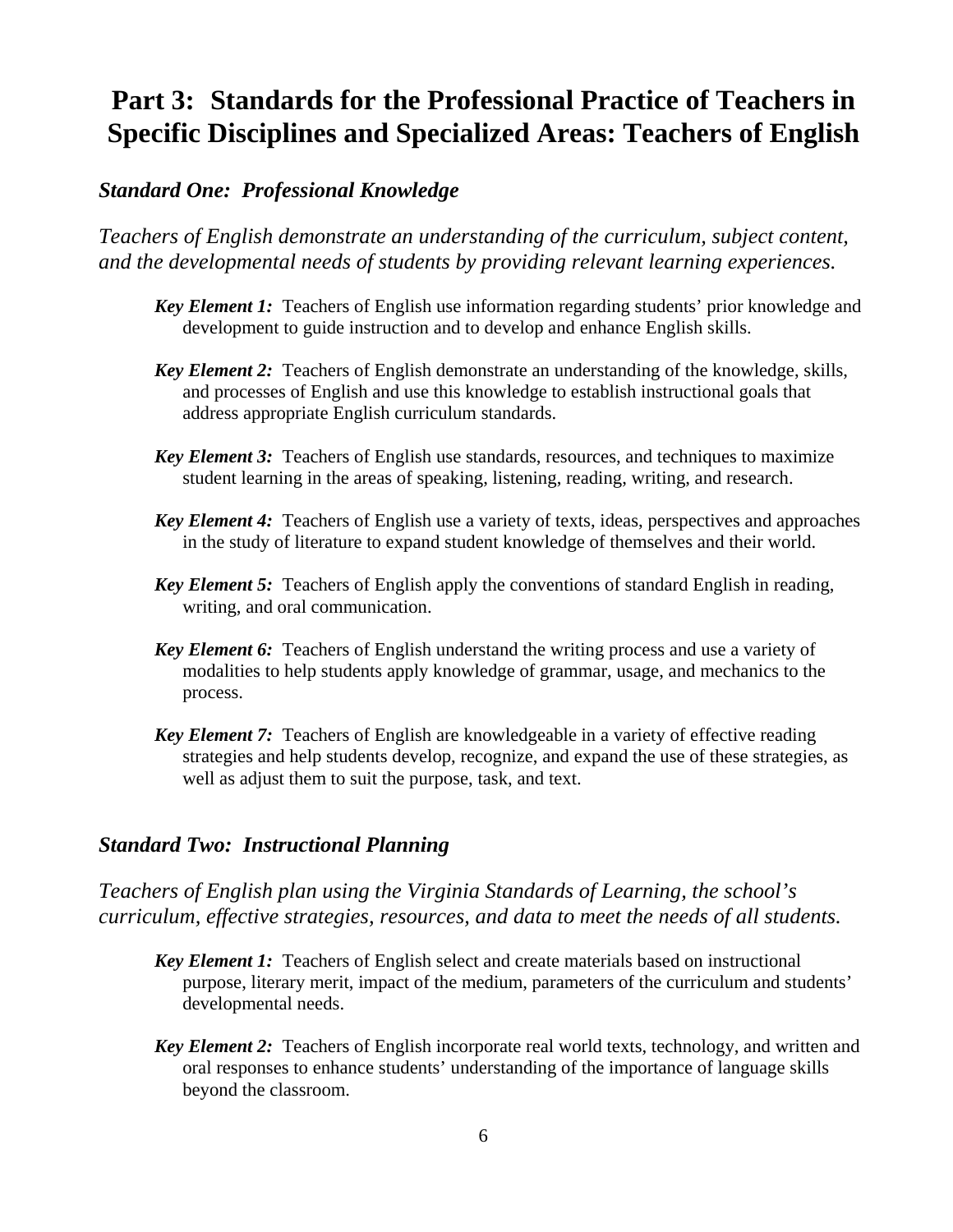# *Standard Three: Instructional Delivery*

*Teachers of English effectively engage students in learning by using a variety of instructional strategies in order to meet individual learning needs.* 

- *Key Element 1:* Teachers of English facilitate students' active learning through projects, collaborative work, multi-media, and oral interpretation.
- *Key Element 2:* Teachers of English use a variety of teaching strategies and differentiated instruction to guide students in developing literacy, critical thinking, problem-solving, and writing skills.
- *Key Element 3:* Teachers of English encourage students' self-directed learning and the creative application of oral language, writing, and reading interpretation.
- *Key Element 4:* Teachers of English encourage inquiry and require students to provide credible evidence from a variety of sources.

## *Standard Four: Assessment of and for Student Learning*

*Teachers of English systematically gather, analyze, and use all relevant data to measure student academic progress, guide instructional content and delivery methods, and provide timely feedback to both students and parents throughout the school year.* 

*Key Element:* Teachers of English engage students in a variety of formative and summative assessments to include oral, written, and self-assessments.

#### *Standard Five: Learning Environment*

*Teachers of English use resources, routines, and procedures to provide a respectful, positive, safe, student-centered environment that is conducive to learning.* 

- *Key Element 1:* Teachers of English create and maintain a classroom environment that supports and encourages students to develop and practice communication skills.
- *Key Element 2:* Teachers of English create an intellectual environment that enables students to develop competence in reading, writing, listening, and speaking skills.
- *Key Element 3:* Teachers of English encourage opportunities for students to select texts or issues of personal interest and promote appropriate communication of each student's viewpoints.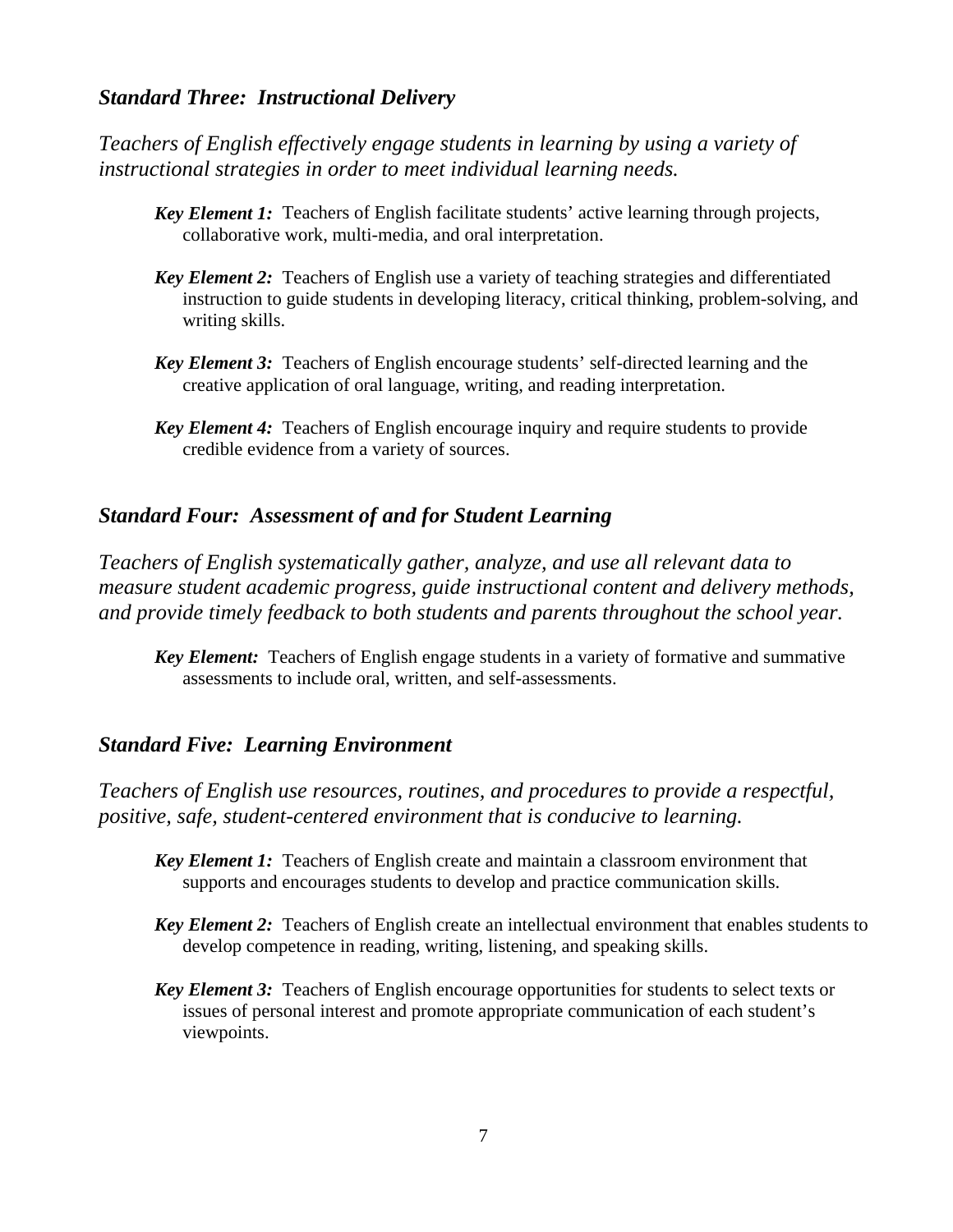# *Standard Six: Professionalism*

*Teachers of English maintain a commitment to professional ethics, communicate effectively, and take responsibility for and participate in professional growth that results in enhanced student learning.* 

- *Key Element 1:* Teachers of English reflect on what they teach and how they teach. They keep abreast of current research-based practices in English and continually seek to improve their knowledge and practice.
- *Key Element 2:* Teachers of English collaborate with peers and other educational professionals to extend student learning experiences by inviting poets, authors, storytellers, and other literary professionals into the classroom. These learning experiences may include student writing as well as providing opportunities for speeches, presentations, and dramatic interpretation.
- *Key Element 3:* Teachers of English effectively use standard oral and written English in all communications.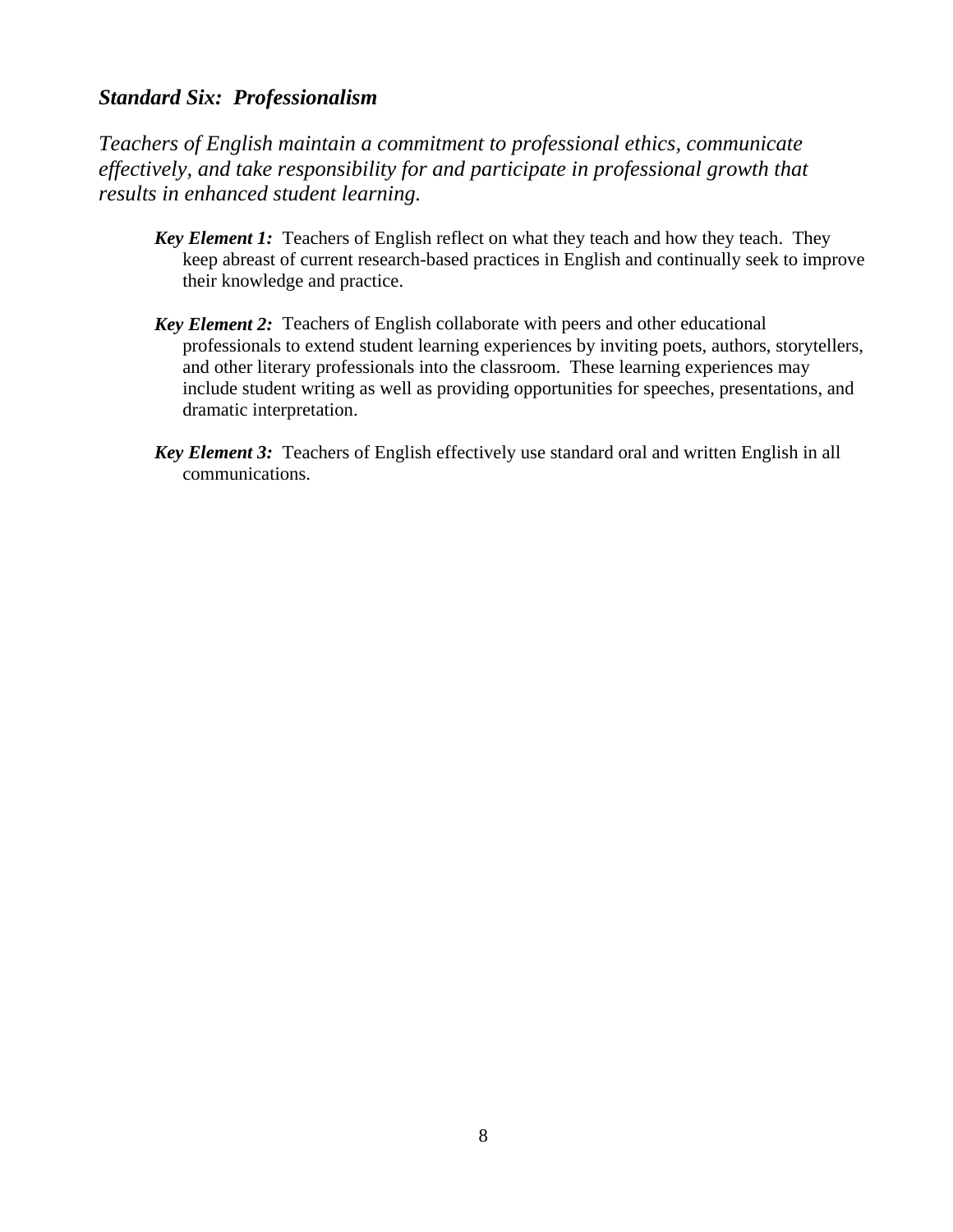# **Part 4: Standards for the Professional Practice of Teachers in Specific Disciplines and Specialized Areas: Teachers of History and Social Science**

#### *Standard One: Professional Knowledge*

*Teachers of history and social science demonstrate an understanding of the curriculum, subject content, and the developmental needs of students by providing relevant learning experiences.* 

- *Key Element 1:* Teachers of history and social science use information regarding student development, prior knowledge, background, interests, and experiences with history and social science to design thoughtful curricula and to provide effective instruction.
- *Key Element 2:* Teachers of history and social science demonstrate an understanding of the knowledge, skills, processes, and democratic values of history and social science.
- *Key Element 3:* Teachers of history and social science understand the concepts, big ideas, essential questions, and essential knowledge from the disciplines of history, geography, economics, and civics included in the *Virginia Standards of Learning for History and Social Science.*
- *Key Element 4:* Teachers of history and social science integrate knowledge from history, geography, economics, and civics into their courses, and from other academic disciplines as appropriate.
- *Key Element 5:* Teachers of history and social science use content from history, geography, economics, and civics to develop the skills of (1) acquiring, organizing, and interpreting information from primary and secondary sources; (2) historical inquiry; (3) reading and interpreting maps, graphs, charts, and political cartoons; (4) making and defending decisions on public policies; and (5) actively participating in groups.
- *Key Element 6:* Teachers of history and social science understand and appreciate the core values of life, liberty, truth, equality of opportunity, and justice that form the foundation of American democracy and the conflicts that exist among these values.
- *Key Element 7:* Teachers of history and social science understand and appreciate the cultural diversity of American society and of the world and how experiences may be interpreted differently by people from diverse cultural perspectives and frames of reference.
- *Key Element 8:* Teachers of history and social science demonstrate knowledge of significant historical periods, the role of conflict and cooperation, and patterns of continuity and change in United States and world history.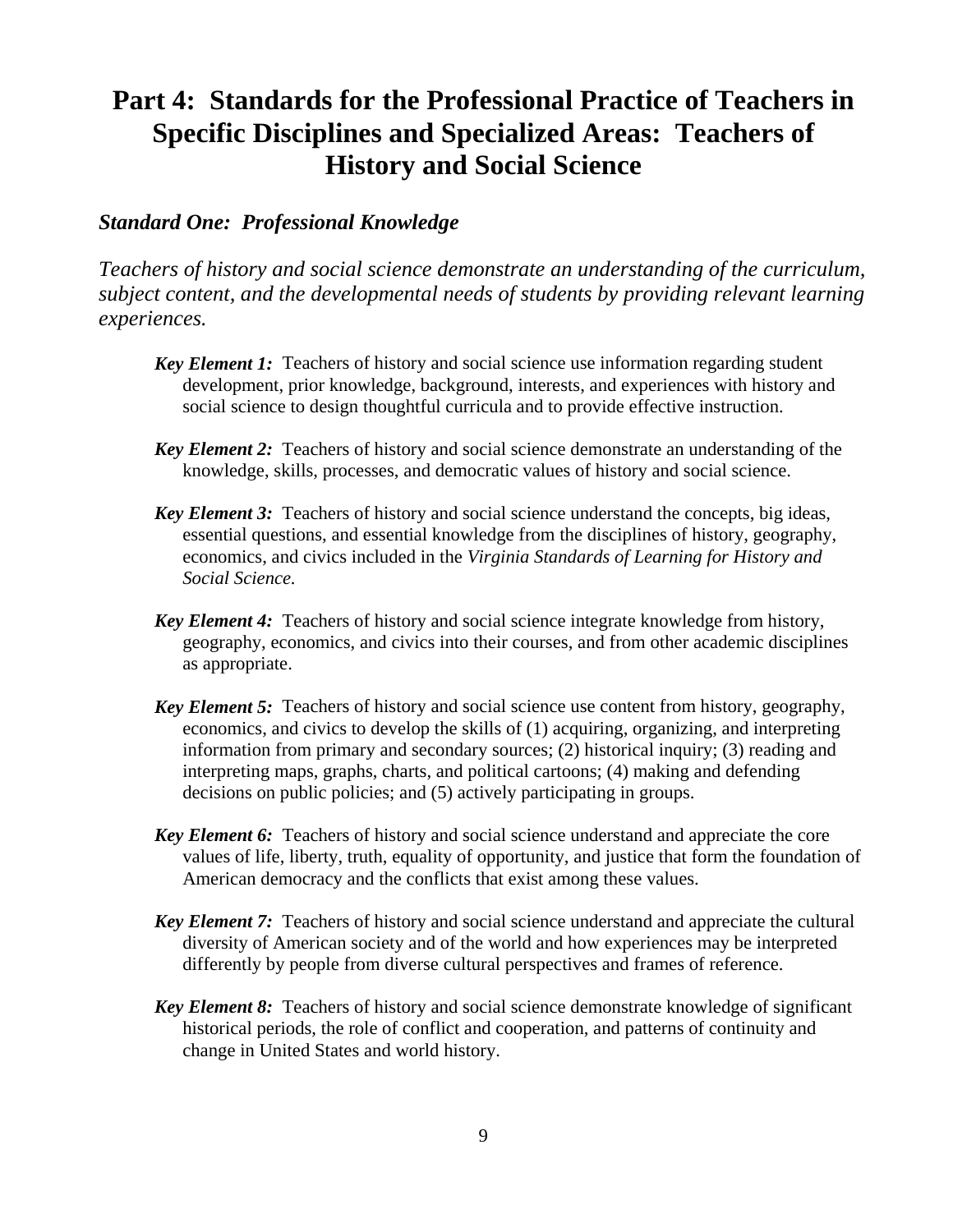- *Key Element 9:* Teachers of history and social science demonstrate knowledge of places and regions of the world, the physical processes that shape the earth, patterns of movement and interconnectedness, and the forces of cooperation and conflict among peoples around the world.
- *Key Element 10:* Teachers of history and social science demonstrate knowledge of the purpose and organization of government and know how to promote the active participation of citizens in a democracy.
- *Key Element 11:* Teachers of history and social science understand how the market economy and other types of global economies organize for the production, distribution and consumption of goods and services.

## *Standard Two: Instructional Planning*

*Teachers of history and social science plan using the Virginia Standards of Learning, the school's curriculum, effective strategies, resources, and data to meet the needs of all students.* 

- *Key Element 1:* Teachers of history and social science use the content and investigative processes of history, geography, economics, and civics to promote the thoughtful investigation of essential questions and understandings in the *Virginia Standards of Learning for History and Social Science.*
- *Key Element 2:* Teachers of history and social science organize content from history, geography, economics, and civics into meaningful, coherent, and engaging units of instruction using a variety of instructional strategies, including those that require higher levels of thinking.
- *Key Element 3:* Teachers of history and social science select and organize content from history, geography, economics, and civics that examines value-based topics and addresses controversial historical and contemporary issues.
- *Key Element 4:* Teachers of history and social science connect content and activities to personal or real world experiences.

## *Standard Three: Instructional Delivery*

*Teachers of history and social science effectively engage students in learning by using a variety of instructional strategies in order to meet individual learning needs.* 

*Key Element 1:* Teachers of history and social science model thoughtfulness by asking challenging questions, asking students to explain and provide evidence for conclusions, encouraging students to raise questions and evaluate proposed solutions, and promoting discourse on topics that stimulate higher order thinking.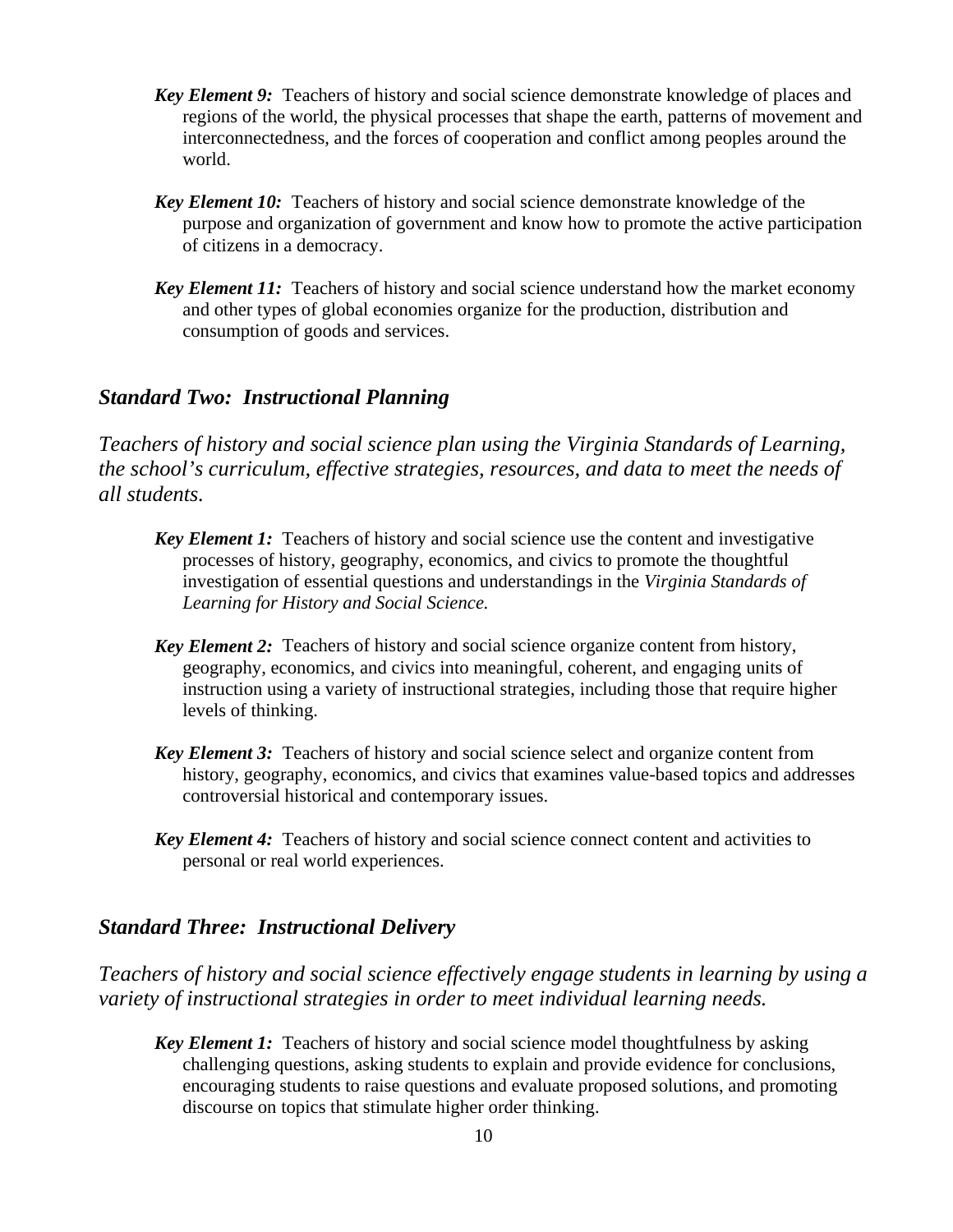*Key Element 2:* Teachers of history and social science encourage and model the skills of historical inquiry, interpreting information from primary sources, maps, charts, graphs, and political cartoons, and drawing conclusions on public issues.

#### *Standard Four: Assessment of and for Student Learning*

*Teachers of history and social science systematically gather, analyze, and use all relevant data to measure student academic progress, guide instructional content and delivery methods, and provide timely feedback to both students and parents throughout the school year.* 

*Key Element:* Teachers of history and social science engage students in a variety of written and oral assessment tasks, including essays, research projects, and various forms of discussion.

#### *Standard Five: Learning Environment*

*Teachers of history and social science use resources, routines, and procedures to provide a respectful, positive, safe, student-centered environment that is conducive to learning.* 

- *Key Element 1:* Teachers of history and social science create a learning environment in which thinking, discourse, and respect for diverse viewpoints are the norms.
- *Key Element 2:* Teachers of history and social science create a learning environment in which historical thinking, civic competence, questioning, problem-solving, and decision-making are pursued and encouraged.
- *Key Element 3:* Teachers of history and social science create a learning environment where diverse viewpoints on controversial historical and contemporary issues are explored and respected.
- *Key Element 4:* Teachers of history and social science create opportunities for students to collaborate, discuss, and seek consensus in small and large groups, while accepting disagreements and conflicting points of view with tolerance, understanding, and sensitivity.

#### *Standard Six: Professionalism*

*Teachers of history and social science maintain a commitment to professional ethics, communicate effectively, take responsibility for and participate in professional growth that results in enhanced student learning.*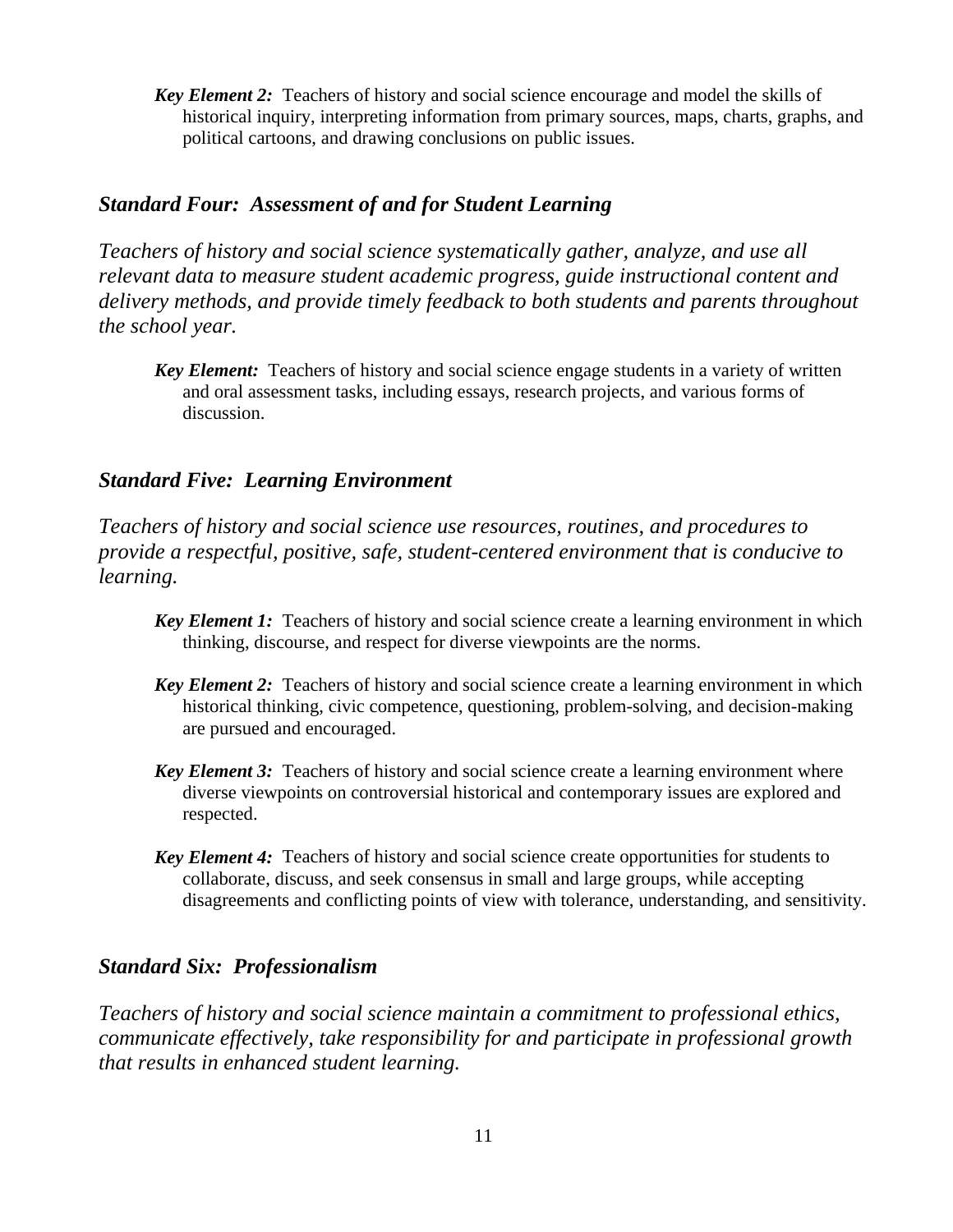- *Key Element 1:* Teachers of history and social science regularly reflect on what they teach and how they teach.
- *Key Element 2:* Teachers of history and social science continually seek to improve their practice through academic course work, fieldwork, membership in professional organizations, and by attending workshops and conferences.
- *Key Element 3:* Teachers of history and social science take advantage of real-world community opportunities in disciplines they teach (e.g., archaeological digs, museum programs, civic projects).
- *Key Element 4:* Teachers of history and social science utilize community resources through field trips, guest speakers, museum artifacts, newspaper and other media, and computer technology.
- *Key Element 5:* Teachers of history and social science encourage students to participate in community-based service and civic learning projects.
- *Key Element 6:* Teachers of history and social science collaborate with their colleagues, discipline experts, and other educational professionals to expand their knowledge of instructional materials and practices, improve their school's history/social science program, and advance teacher and student knowledge of history, geography, economics, and civics.
- *Key Element 7:* Teachers of history and social science effectively use standard oral and written English in all communications.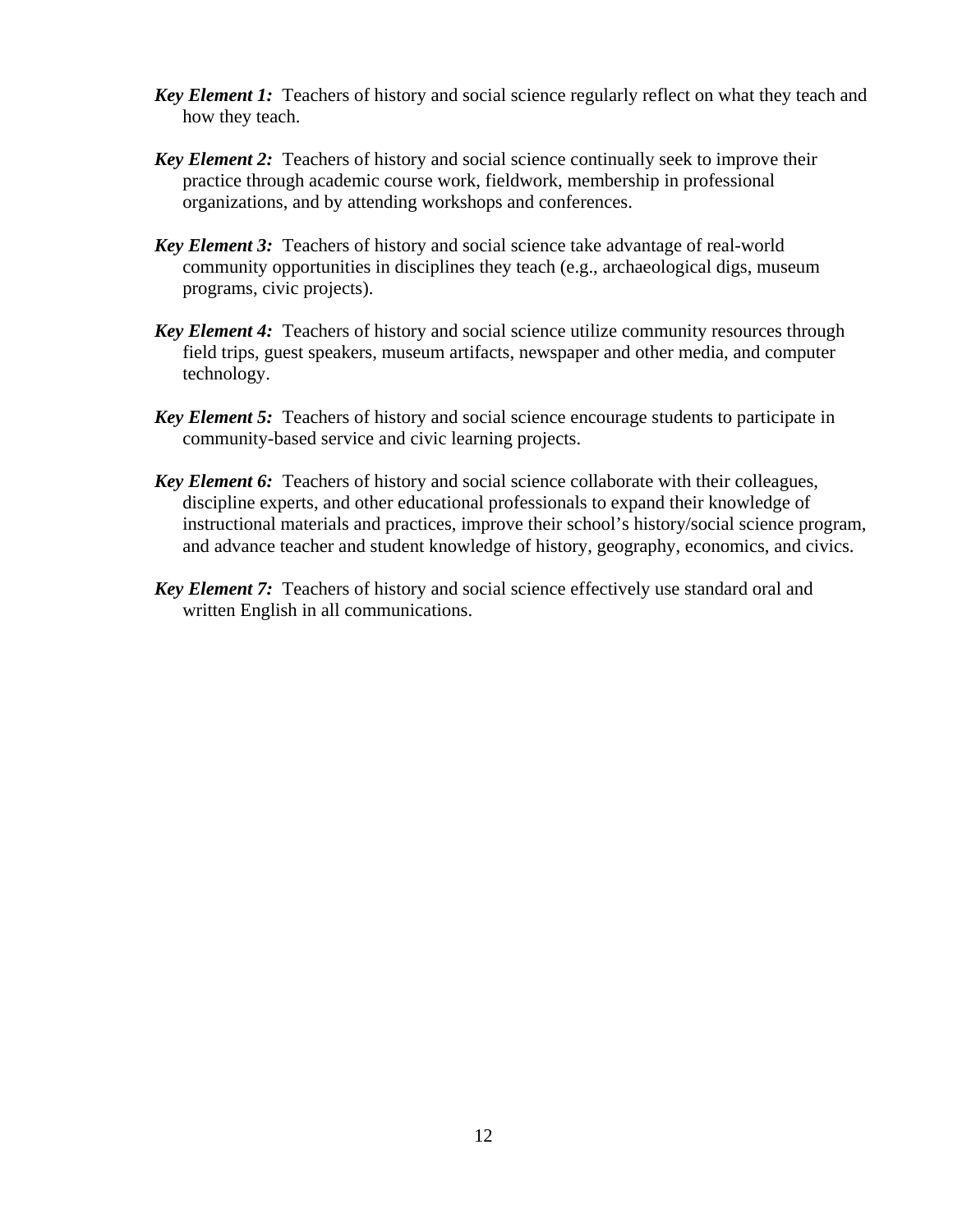# **Part 5: Standards for the Professional Practice of Teachers in Specific Disciplines and Specialized Areas: Teachers of Mathematics**

#### *Standard One: Professional Knowledge*

*Teachers of mathematics demonstrate an understanding of the curriculum, subject content, and the developmental needs of students by providing relevant learning experiences.* 

- *Key Element 1:* Teachers of mathematics interpret and use research on how children learn mathematics as well as information regarding students' prior knowledge and experiences in mathematics to guide their instruction.
- *Key Element 2:* Teachers of mathematics understand the effect of students' age, abilities, interests, and experience on learning mathematics to provide all students an opportunity to enhance their mathematical thinking and extend their opportunities in mathematics.
- *Key Element 3:* Teachers of mathematics demonstrate an understanding of mathematical concepts and procedures, mathematical problem solving, communication of mathematical ideas, mathematical reasoning, connections within the discipline and to its uses in the world around us, and mathematical representations.
- *Key Element 4:* Teachers of mathematics responsible for instruction at all levels (K-12) understand the key concepts of number and operations, number sense, number systems, algebraic structures, algebra, geometry, measurement, probability and statistics, the role of functions and variables, and probabilistic and proportional reasoning.
- *Key Element 5:* Teachers of mathematics demonstrate and foster the disposition to do mathematics; the confidence to learn mathematics independently; the development and application of mathematical language and symbolism; and a view of mathematics as a study of patterns and relationships.
- *Key Element 6:* Teachers of mathematics have a thorough understanding of the mathematics they are teaching as well as a vision of where that mathematics is leading.

# *Standard Two: Instructional Planning*

*Teachers of mathematics plan using the Virginia Standards of Learning, the school's curriculum, effective strategies, resources, and data to meet the needs of all students.* 

*Key Element 1:* Teachers of mathematics select, adapt, and use instructional materials and research-based pedagogy that engage students in active learning, and promote reflective thought and understanding.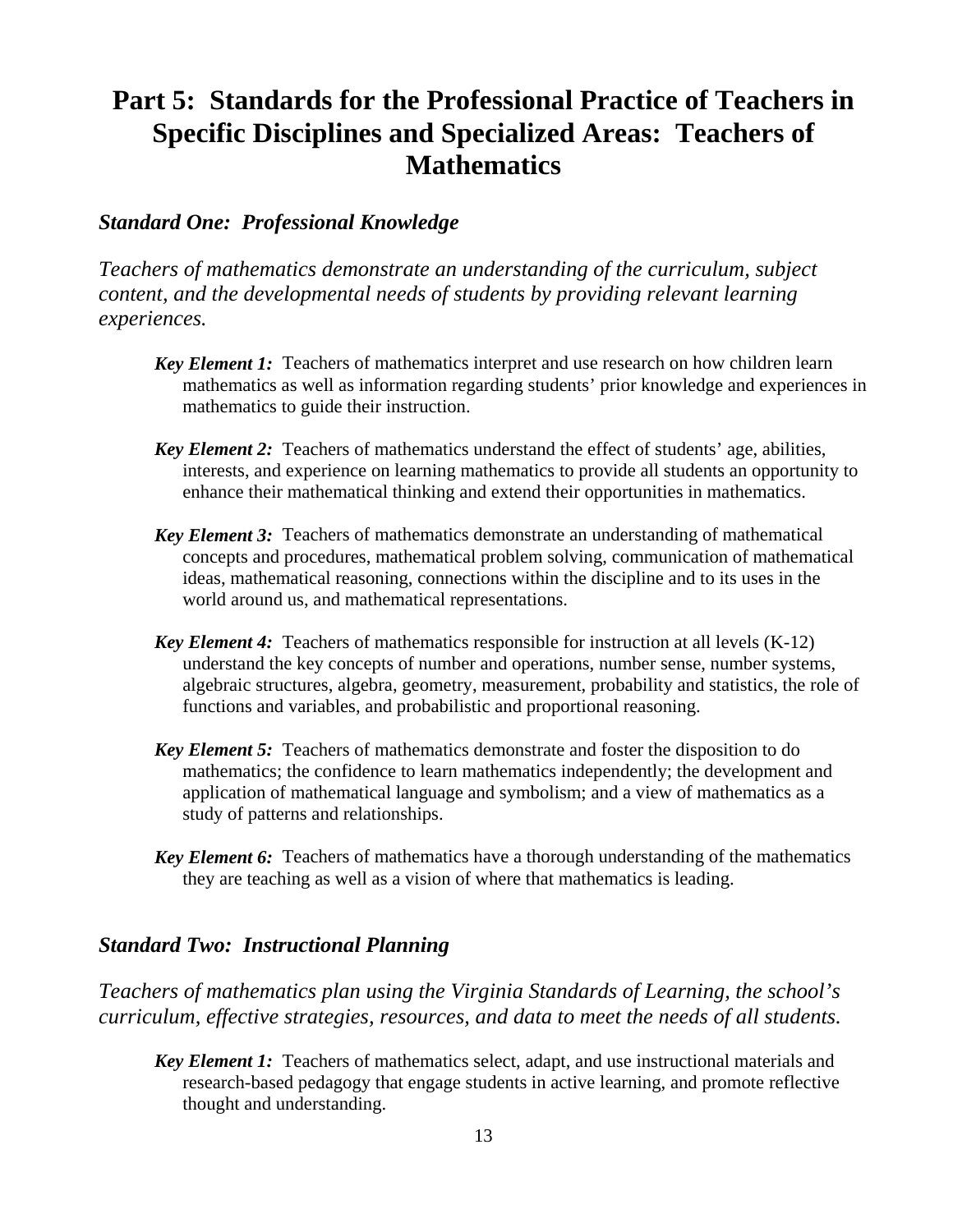*Key Element 2:* Teachers of mathematics believe that all students can learn to think mathematically. They understand that teaching is a complex process and not reducible to recipes or prescriptions.

## *Standard Three: Instructional Delivery*

*Teachers of mathematics effectively engage students in learning by using a variety of instructional strategies in order to meet individual learning needs.* 

- *Key Element 1:* Teachers of mathematics pose tasks that provide the stimulus for students to think about mathematical concepts and procedures, their connections with other mathematical ideas, and their applications to real-world contexts. These tasks encourage students to reason about mathematical ideas, and to formulate, grapple with, and solve problems.
- *Key Element 2:* Teachers of mathematics orchestrate discourse that is founded on mathematical ways of knowing and communicating. This interaction, between teacher and students and among students, fosters the development of critical mathematical processes problem solving, reasoning and proof, communication, connections, and representation and influences student dispositions toward mathematics.
- *Key Element 3:* Teachers of mathematics understand and are able to demonstrate appropriate use of manipulatives, calculators, graphing utilities and computer software to enhance and support student understanding and provide learning opportunities and environments in which students use these instructional tools to make sense of mathematics.
- *Key Element 4:* Teachers of mathematics foster writing in the classroom that requires students to communicate using mathematics and to reflect on their own mathematical understanding.

# *Standard Four: Assessment of and for Student Learning*

*Teachers of mathematics systematically gather, analyze, and use all relevant data to measure student academic progress, guide instructional content and delivery methods, and provide timely feedback to both students and parents throughout the school year.* 

*Key Element:* Teachers of mathematics use a variety of strategies to continuously monitor students' capacity and inclination to analyze situations, frame and solve problems, and make sense of mathematical concepts and procedures.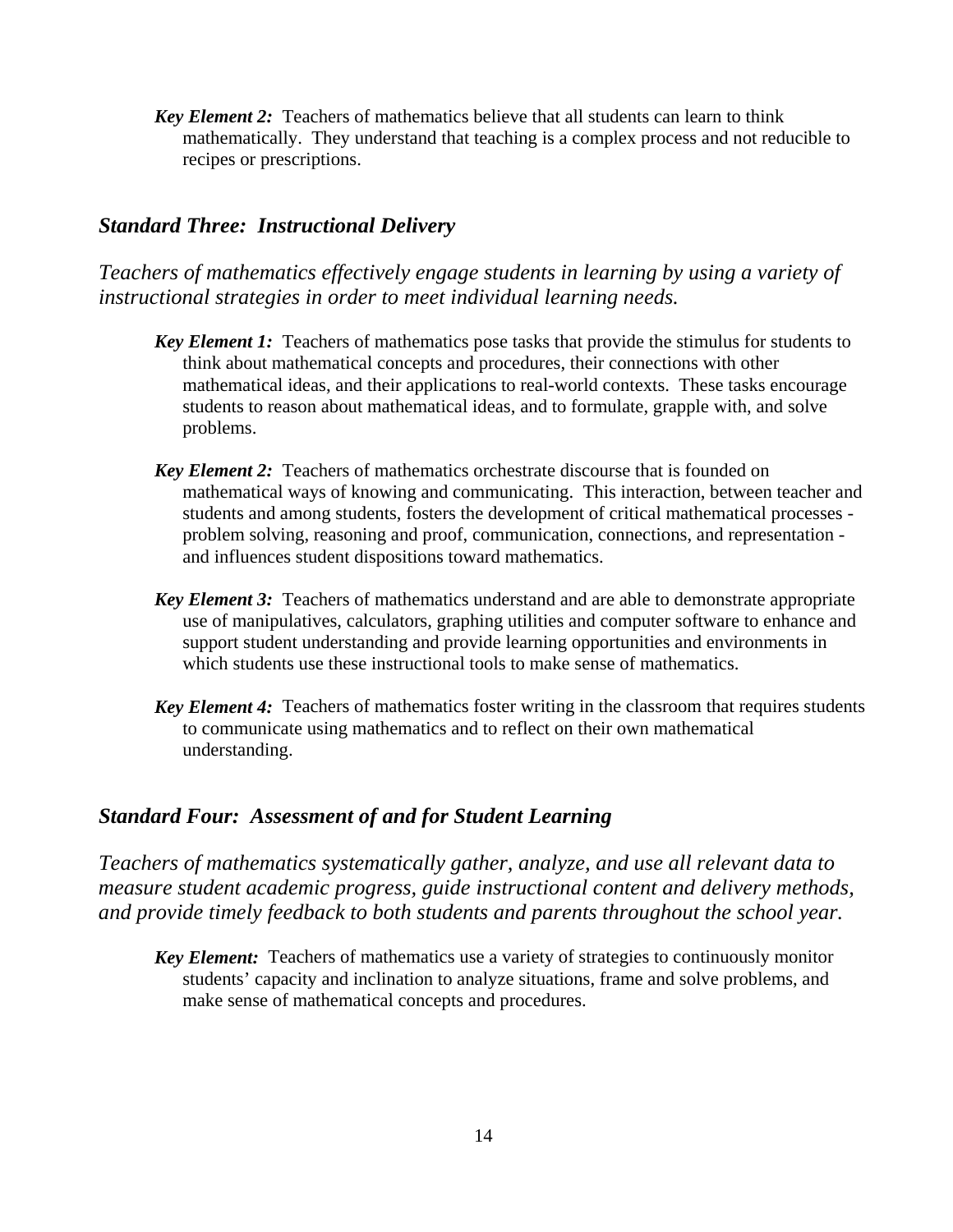# *Standard Five: Learning Environment*

*Teachers of mathematics use resources, routines, and procedures to provide a respectful, positive, safe, student-centered environment that is conducive to learning.* 

- *Key Element 1:* Teachers of mathematics create an intellectually and emotionally safe environment in which mathematical thinking is the norm.
- *Key Element 2:* Teachers of mathematics understand that what students learn is fundamentally connected to how they learn it. They create an environment that supports and encourages mathematical reasoning and encourages students to make conjectures, experiment with alternative approaches to solving problems, and construct and respond to the mathematical opinions of others.

#### *Standard Six: Professionalism*

*Teachers of mathematics maintain a commitment to professional ethics, communicate effectively, take responsibility for and participate in professional growth that results in enhanced student learning.* 

- *Key Element 1:* Teachers of mathematics regularly reflect on what they teach and how they teach. They keep abreast of research in mathematics and mathematical pedagogy, continually seeking to improve their knowledge and practice.
- *Key Element 2:* Teachers of mathematics collaborate with peers and other educational professionals to strengthen their school's mathematics program and advance mathematical knowledge of teachers, students, families, and school communities.
- *Key Element 3:* Teachers of mathematics effectively use standard oral and written English in all communications.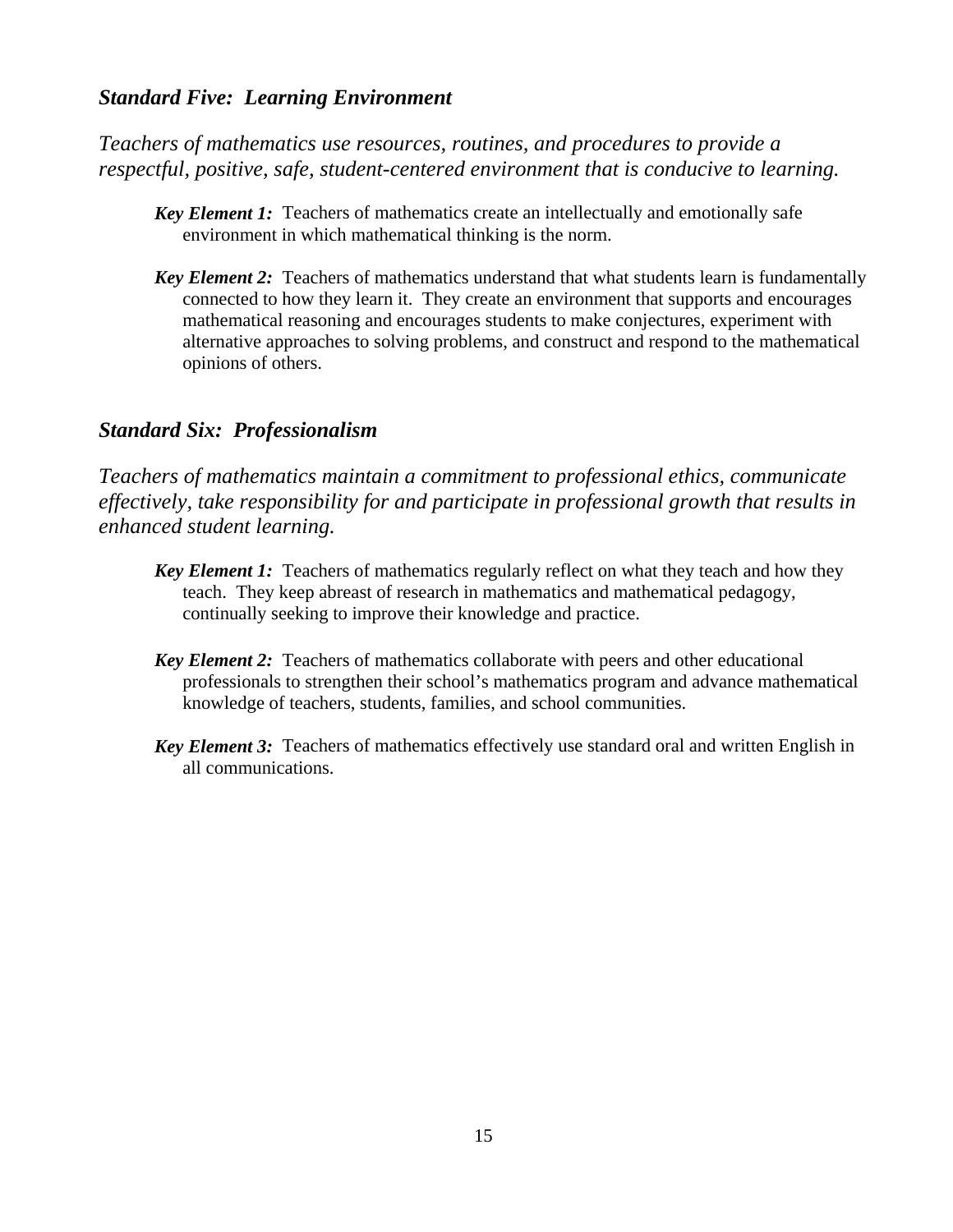# **Part 6: Standards for the Professional Practice of Teachers in Specific Disciplines and Specialized Areas: Teachers of Science**

#### *Standard One: Professional Knowledge*

*Teachers of science demonstrate an understanding of the curriculum, subject content, and the developmental needs of students by providing relevant learning experiences.* 

- *Key Element 1:* Teachers of science use information regarding students' prior knowledge and development in science to guide their instruction in order to provide all students an opportunity to enhance their scientific investigation, reasoning, and logic skills and to extend their opportunities in science.
- **Key Element 2:** Teachers of science understand major scientific concepts, principles, theories, and laws of their disciplines included in the *Virginia Science Standards of Learning.*
- *Key Element 3:* Teachers of science understand interrelationships among the disciplines of science.
- *Key Element 4:* Teachers of science use mathematics in the acquisition, analysis, and reporting of data in solving scientific problems.
- *Key Element 5:* Teachers of science convey the unifying concepts of science including systems, order, and organization; evidence, models, and explanation; change, constancy, and measurement; evolution and equilibrium; and forms and function.
- *Key Element 6:* Teachers of science understand the philosophical tenets, assumptions, goals, and values that distinguish science from pseudo-science.
- *Key Element 7:* Teachers of science use their knowledge of current research to effectively design, conduct, report, and evaluate investigations in science.

#### *Standard Two: Instructional Planning*

*Teachers of science plan using the Virginia Standards of Learning, the school's curriculum, effective strategies, resources, and data to meet the needs of all students.* 

*Key Element 1:* Teachers of science incorporate the nature of science and scientific inquiry into instruction by using the knowledge and significance of science and scientific advances to connect to other disciplines and to daily life.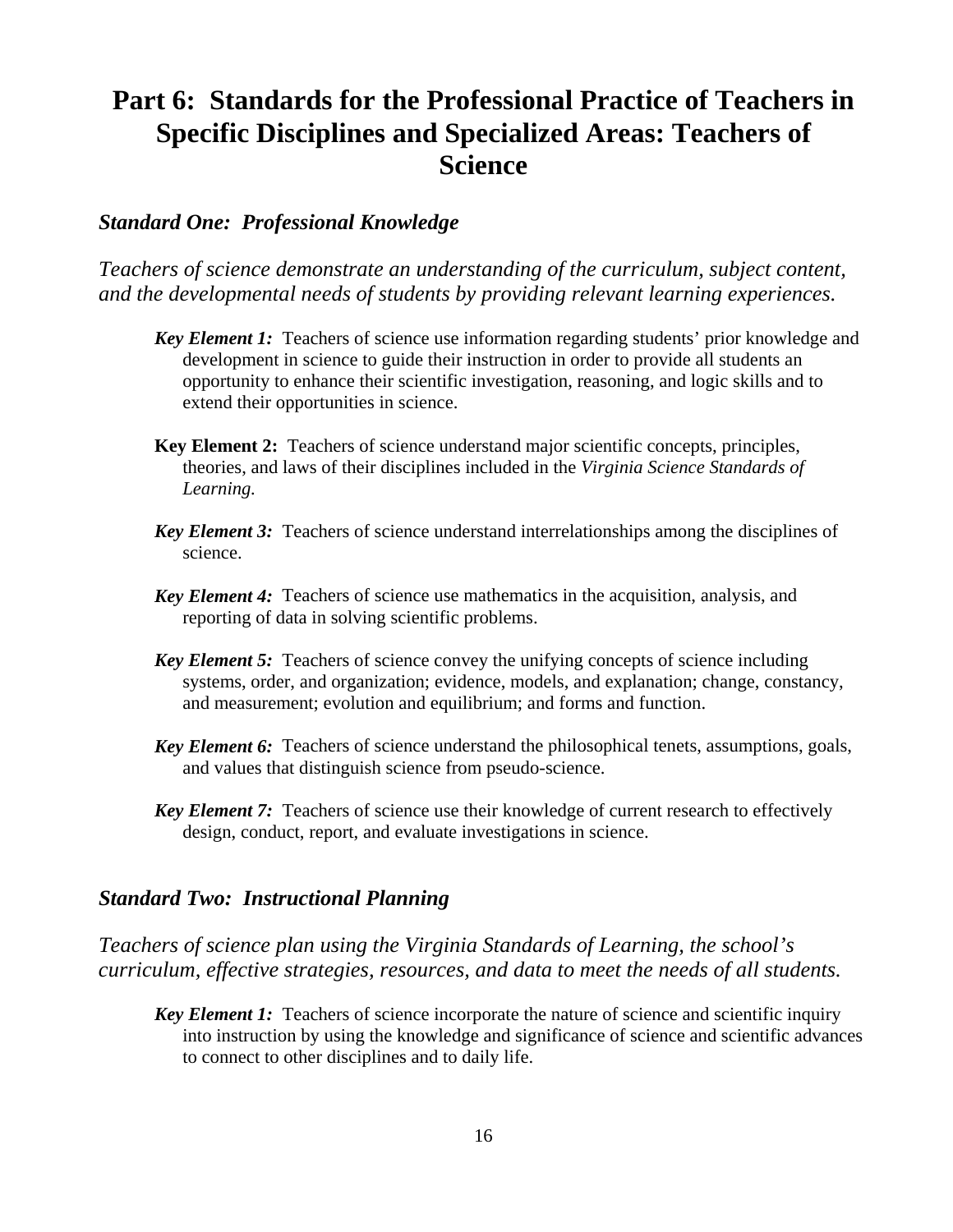*Key Element 2:* Teachers of science engage students in studies of the nature of science including, when possible, the critical analysis of false or doubtful assertions made in the name of science.

#### *Standard Three: Instructional Delivery*

*Teachers of science effectively engage students in learning by using a variety of instructional strategies in order to meet individual learning needs.* 

- *Key Element 1:* Teachers of science organize and engage students by using different student group-learning strategies.
- *Key Element 2:* Teachers of science engage students effectively in developmentally appropriate inquiries that lead them to develop concepts and relationships from their observations, data, and inferences in a scientific manner.
- *Key Element 3:* Teachers of science encourage and model the skills of scientific inquiry as well as the curiosity, openness to new ideas, and skepticism that define science.
- *Key Element 4:* Teachers of science relate the contributions and significance of science to social and cultural developments.
- *Key Element 5:* Teachers of science relate the historical development of scientific concepts and scientific reasoning to current understanding.

# *Standard Four: Assessment of and for Student Learning*

*Teachers of science systematically gather, analyze, and use all relevant data to measure student academic progress, guide instructional content and delivery methods, and provide timely feedback to both students and parents throughout the school year.* 

*Key Element:* Teachers of science use multiple strategies to probe for students' scientific preconceptions and use that information to guide instruction.

## *Standard Five: Learning Environment*

*Teachers of science use resources, routines, and procedures to provide a respectful, positive, safe, student-centered environment that is conducive to learning.* 

*Key Element 1:* Teachers of science employ the knowledge, skills, and processes for teaching laboratory science in a safe environment including the design and management of learning environments that provide students with the time, space, and resources needed for learning science.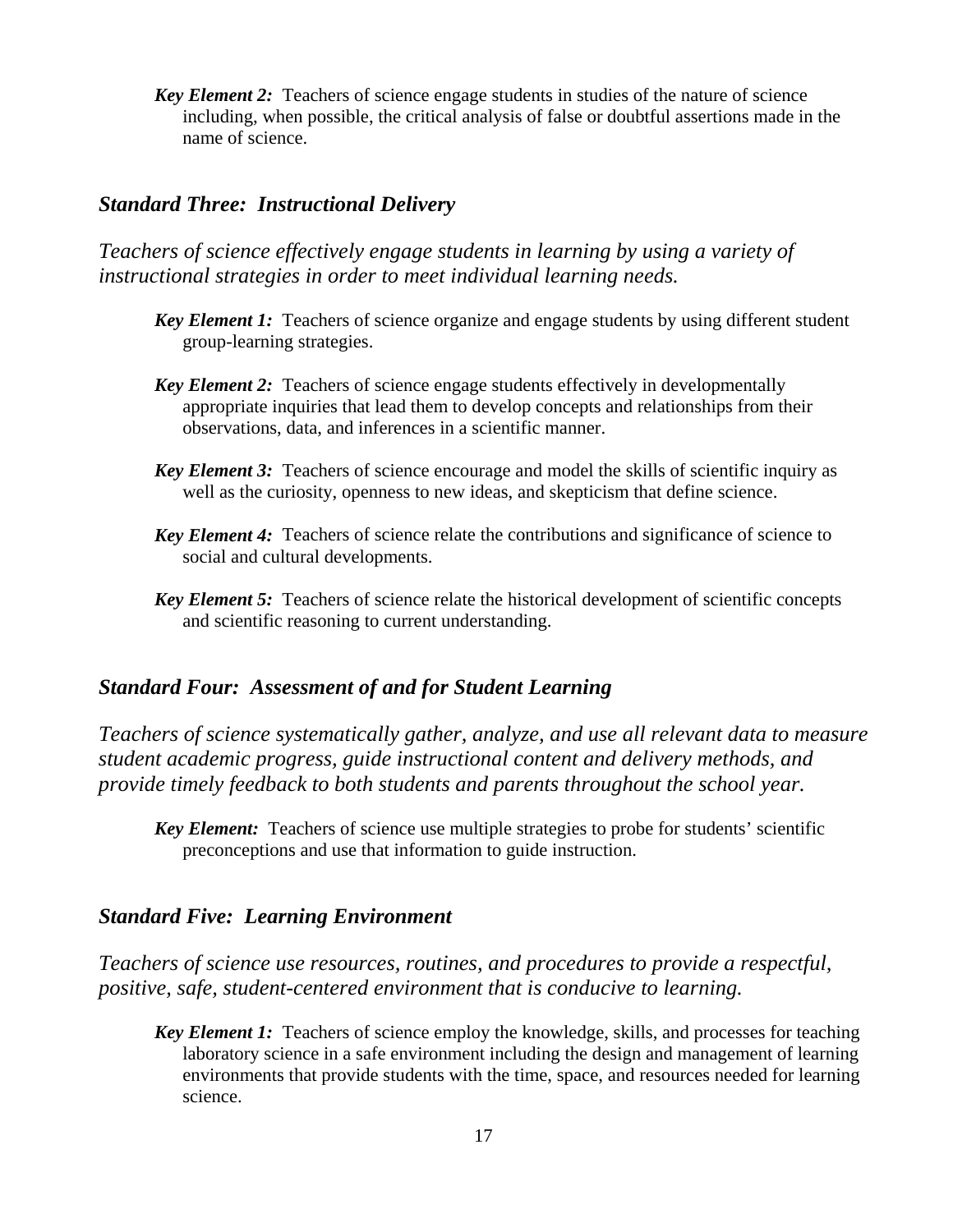- *Key Element 2:* Teachers of science require knowledge and respect for safety in the use of organisms, materials, chemicals, and equipment.
- *Key Element 3:* Teachers of science review and implement general guidelines for safety as well as regulations related to collection and use of living organisms.
- *Key Element 4:* Teachers of science use science materials and teaching strategies that encourage students with diverse abilities, interests, and backgrounds to actively and safely participate in the learning of science.
- *Key Element 5:* Teachers of science develop communities of science learners that reflect the intellectual rigor of scientific inquiry and the attitudes and social values conducive to science learning.
- *Key Element 6:* Teachers of science create and maintain a psychologically and socially safe, supportive learning environment conducive to challenging scientific evidence.

## *Standard Six: Professionalism*

*Teachers of science maintain a commitment to professional ethics, communicate effectively, take responsibility for and participate in professional growth that results in enhanced student learning.* 

- *Key Element 1:* Teachers of science demonstrate the importance of relating science to the community and of involving stakeholders and using community resources to promote the learning of science.
- *Key Element 2:* Teachers of science engage actively and continuously in updating their knowledge of current developments and new technologies.
- *Key Element 3:* Teachers of science effectively use standard oral and written English in all communications.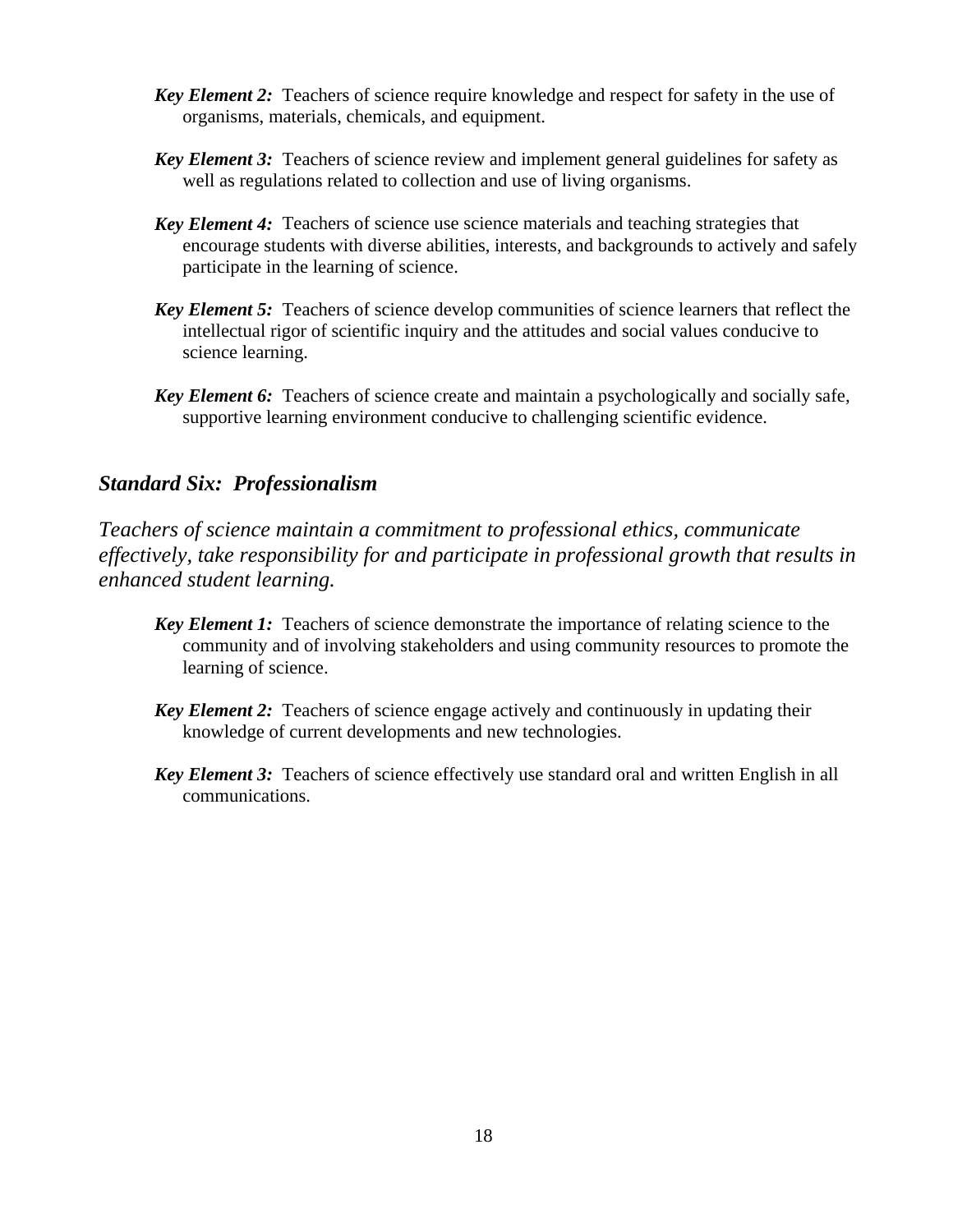# **Part 7: Standards for the Professional Practice of Teachers in Specific Disciplines and Specialized Areas: Teachers of Career and Technical Education**

# *Standard One: Professional Knowledge*

*Teachers of career and technical education demonstrate an understanding of the curriculum, subject content, and the developmental needs of students by providing relevant learning experiences.* 

- *Key Element 1:* Teachers of career and technical education use information regarding student development, prior knowledge, background, interests, and experiences to provide the opportunity for all students to enhance their critical thinking skills and their intellectual, social, personal, and professional development.
- *Key Element 2:* Teachers of career and technical education counsel students about their program of studies, postsecondary plans, career options, labor market trends, and personal and career development.
- *Key Element 3:* Teachers of career and technical education educate their students about opportunities for employment in nontraditional fields.
- *Key Element 4:* Teachers of career and technical education support and advance the development of life skills that enable students to experience quality growth and maturity and achieve personal goals.
- *Key Element 5:* Teachers of career and technical education foster student involvement in the appropriate career and technical student organization.
- *Key Element 6:* Teachers of career and technical education demonstrate a sound approach to career and technical education, which demands the infusion of the core disciplines in the school curriculum. Teachers not only have to understand these disciplines, they must also know how to select from among the concepts and skills related to their disciplines.
- *Key Element 7:* Teachers of career and technical education are knowledgeable about the subject matter in their field, including new developments, findings, technology, and industry certifications. They explore their subject areas thoroughly to establish and maintain a firm understanding of the content in their field.
- *Key Element 8:* Teachers of career and technical education incorporate workplace readiness skills, all aspects of industry, and internet safety into the curriculum.
- *Key Element 9:* Teachers of career and technical education integrate the appropriate activities and learning opportunities of the career and technical student organization into the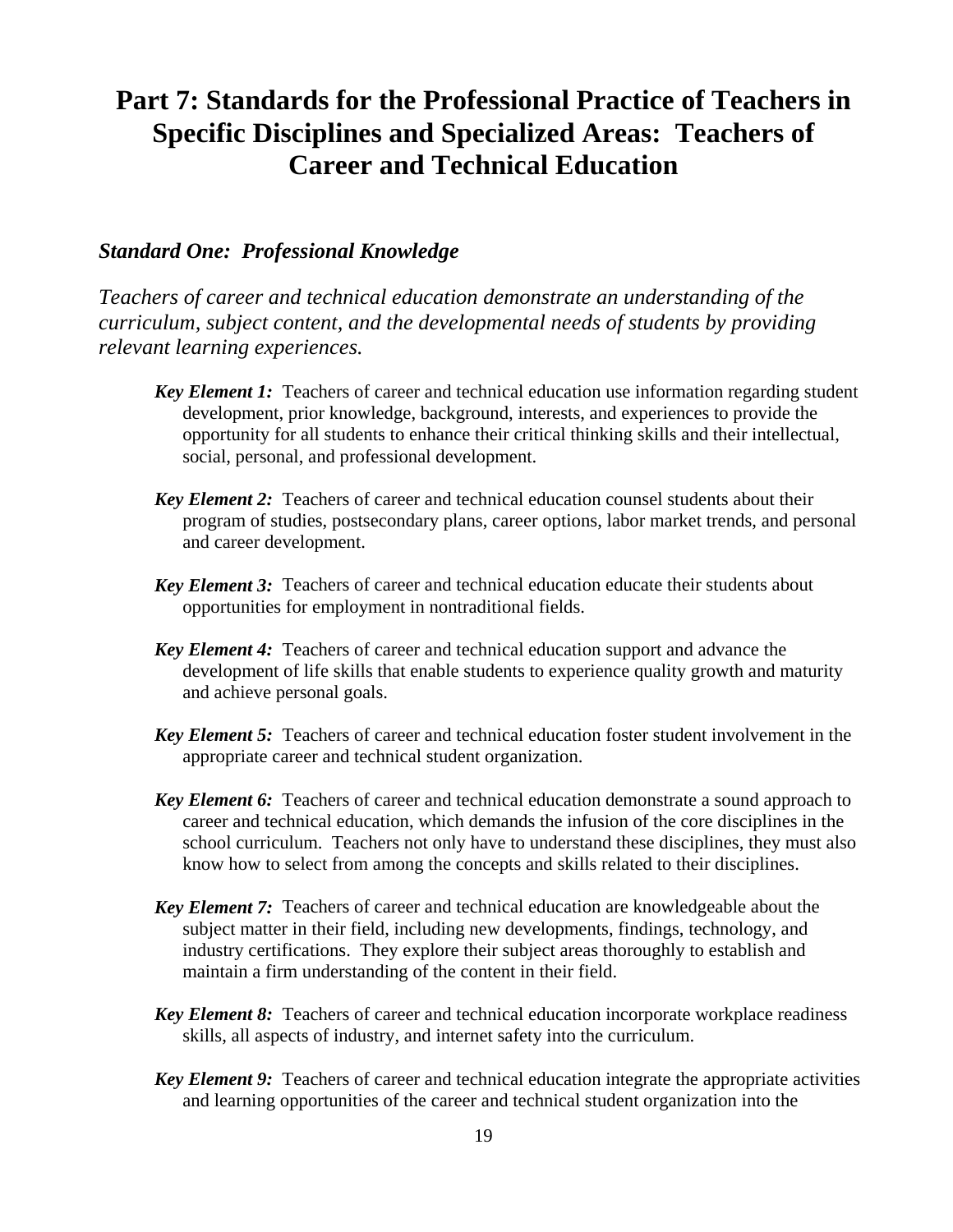curriculum to foster application of learning, to develop leadership skills, and to promote professional development.

*Key Element 10:* Teachers of career and technical education include all essential competencies in each course in the appropriate discipline(s).

#### *Standard Two: Instructional Planning*

*Teachers of career and technical education plan using the Virginia Standards of Learning, the school's curriculum, effective strategies, resources, and data to meet the needs of all students.* 

- *Key Element 1:* Teachers of career and technical education design coherent instruction based upon knowledge of subject matter, students, the community, and curriculum goals.
- *Key Element 2:* Teachers of career and technical education use materials, technology, and resources that promote the development of critical thinking, problem solving, and performance skills.
- *Key Element 3:* Teachers of career and technical education select, evaluate, and adapt multiple methods and instructional strategies to engage students and enhance student learning.

#### *Standard Three: Instructional Delivery*

*The teacher effectively engages students in learning by using a variety of instructional strategies in order to meet individual learning needs.* 

- *Key Element 1:* Teachers of career and technical education differentiate instruction to accommodate the learning needs of all students.
- *Key Element 2:* Teachers of career and technical education relate content and activities to personal or real-world experiences and interests.
- *Key Element 3:* Teachers of career and technical education facilitate students' active learning through projects, collaborative work, multimedia, oral interpretation and presentation, work-based learning experiences, and assessment where appropriate.
- *Key Element 4:* Teachers of career and technical education use appropriate verbal, nonverbal, and media communication techniques to foster positive interactions in the classroom.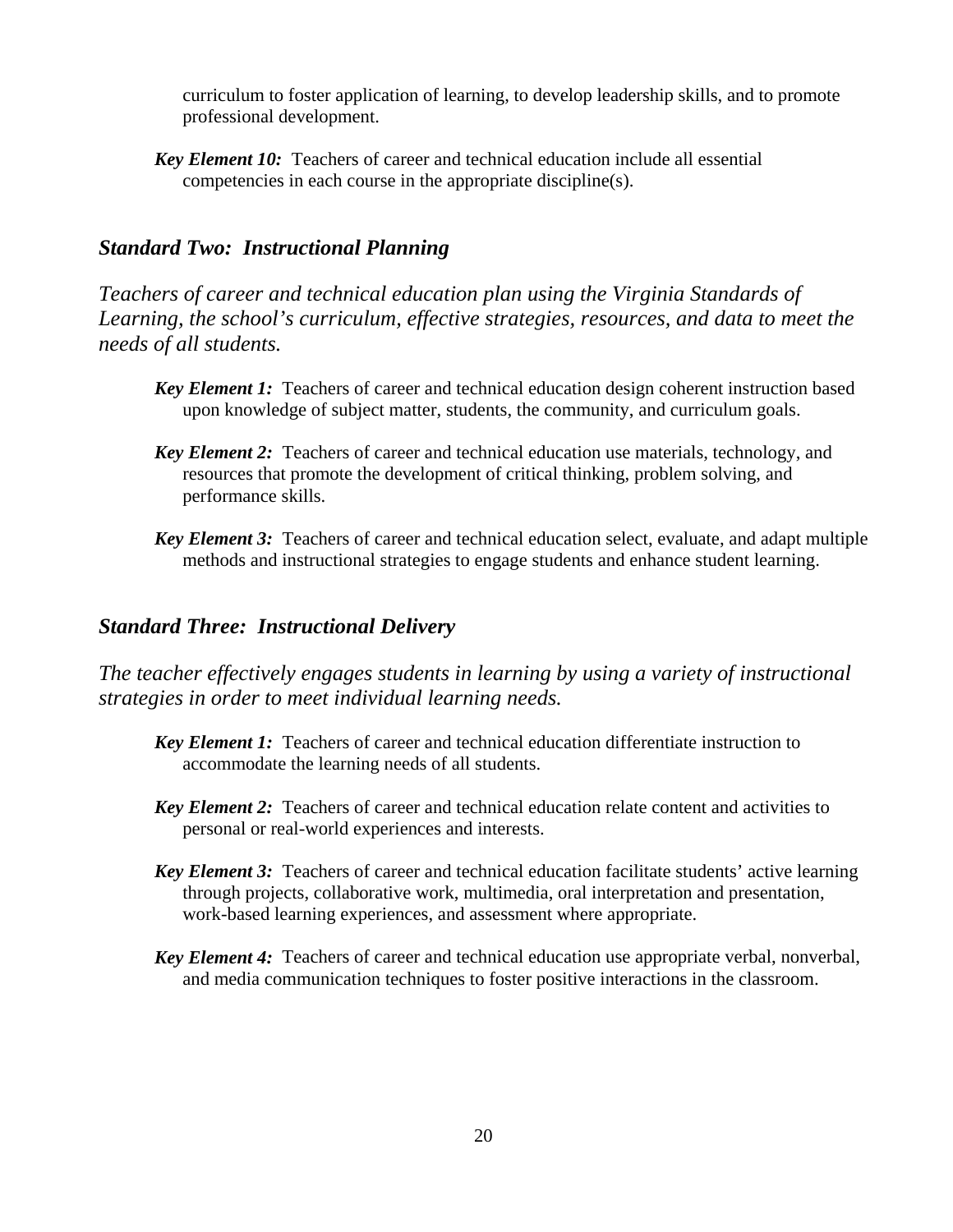# *Standard Four: Assessment of and for Student Learning*

*The teacher systematically gathers, analyzes, and uses all relevant data to measure student academic progress, guide instructional content and delivery methods, and provide timely feedback to both students and parents throughout the school year.* 

*Key Element:* Teachers of career and technical education communicate specific performance expectations and use a variety of assessment strategies to plan and deliver instruction, to monitor and document student progress, and to use the data to plan and modify instruction and assessment as necessary.

#### *Standard Five: Learning Environment*

*Teachers of career and technical education use resources, routines, and procedures to provide a respectful, positive, safe, student-centered environment that is conducive to learning.* 

- *Key Element 1:* Teachers of career and technical education create a safe and positive environment for students both in the classroom, and where applicable, on work-based learning sites.
- *Key Element 2:* Teachers of career and technical education document the classroom and career experiences relevant to safety training and workplace preparation skills.
- *Key Element 3:* Teachers of career and technical education manage classroom procedures to ensure continuous student engagement through maximized learning time.
- *Key Element 4:* Teachers of career and technical education create a supportive learning environment that encourages social interaction, active engagement in learning, and selfmotivation for all students.

#### *Standard Six: Professionalism*

*Teachers of career and technical education maintain a commitment to professional ethics, communicate effectively, take responsibility for and participate in professional growth that results in enhanced student learning throughout the school year.* 

- *Key Element 1:* Teachers of career and technical education work in partnership with families to promote student learning at home and in school.
- *Key Element 2:* Teachers of career and technical education collaborate with administrators, colleagues, families, and community members to promote and support student success.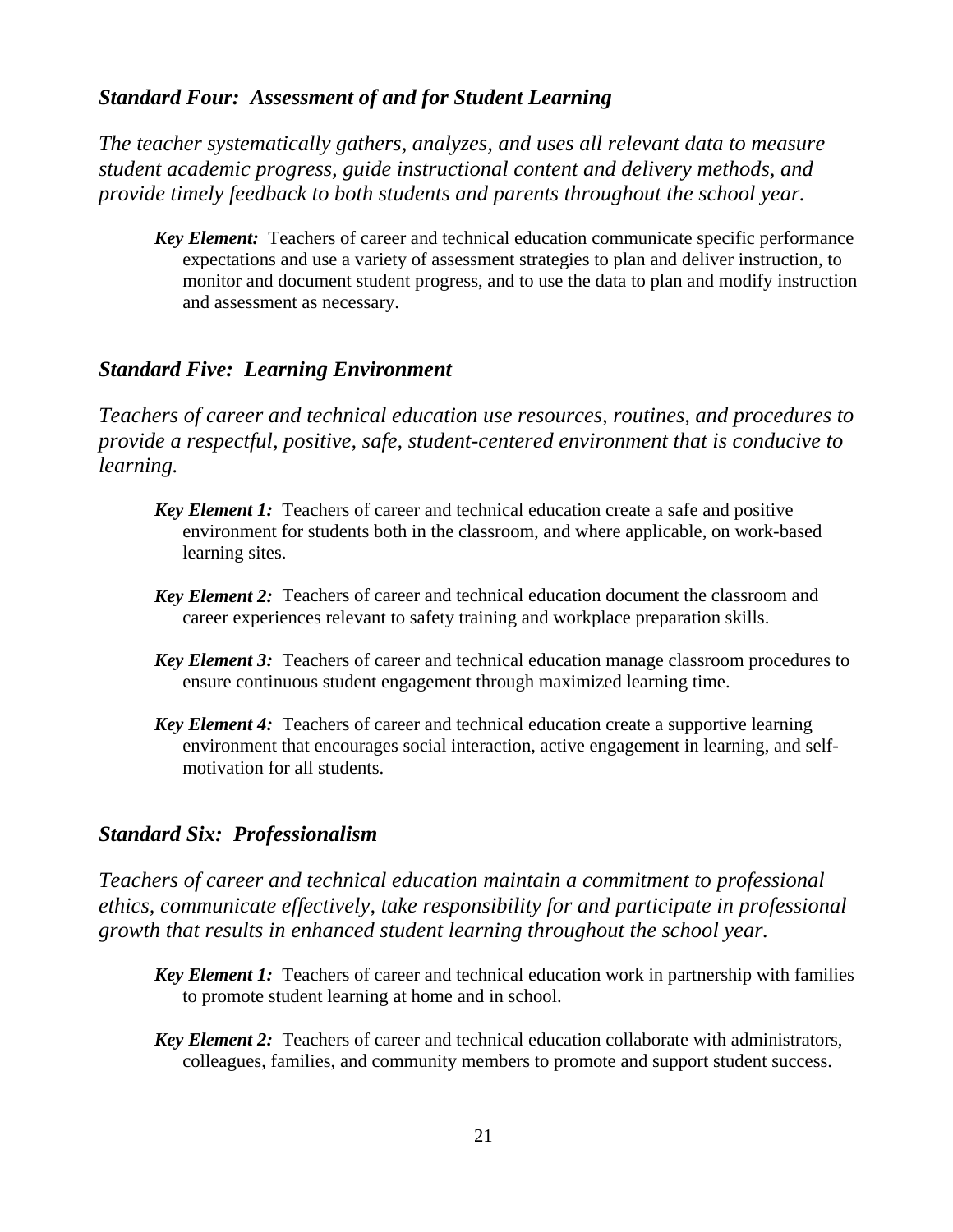- *Key Element 3:* Teachers of career and technical education reinforce a collaborative effort with business and industry through the use of advisory committees where necessary.
- *Key Element 4:* Teachers of career and technical education reinforce, through recruitment efforts, the benefits of career and technical education in collaboration with appropriate school personnel (i.e., administrators, guidance counselors, etc.).
- *Key Element 5:* Teachers of career and technical education collaborate with core academic teachers to develop and utilize integrated lesson plans with real-world examples and applications.
- *Key Element 6:* Teachers of career and technical education collaborate with teachers of special education to meet the learning needs of all students.
- *Key Element 7:* Teachers of career and technical education model professional and ethical standards as well as exhibit personal integrity in all interactions.
- *Key Element 8:* Teachers of career and technical education continually reflect on, evaluate, and seek to improve their profession and update their knowledge and skills based on new business and industry trends and technology and educational pedagogy.
- *Key Element 9:* Teachers of career and technical education take responsibility for and participate in meaningful and continuous processes of professional development including membership and participation in appropriate professional and community organizations.
- *Key Element 10:* Teachers of career and technical education affiliate with and maintain appropriate student organizations as a means of promoting student professionalism.
- *Key Element 11:* Teachers of career and technical education effectively use standard oral and written English in all communications.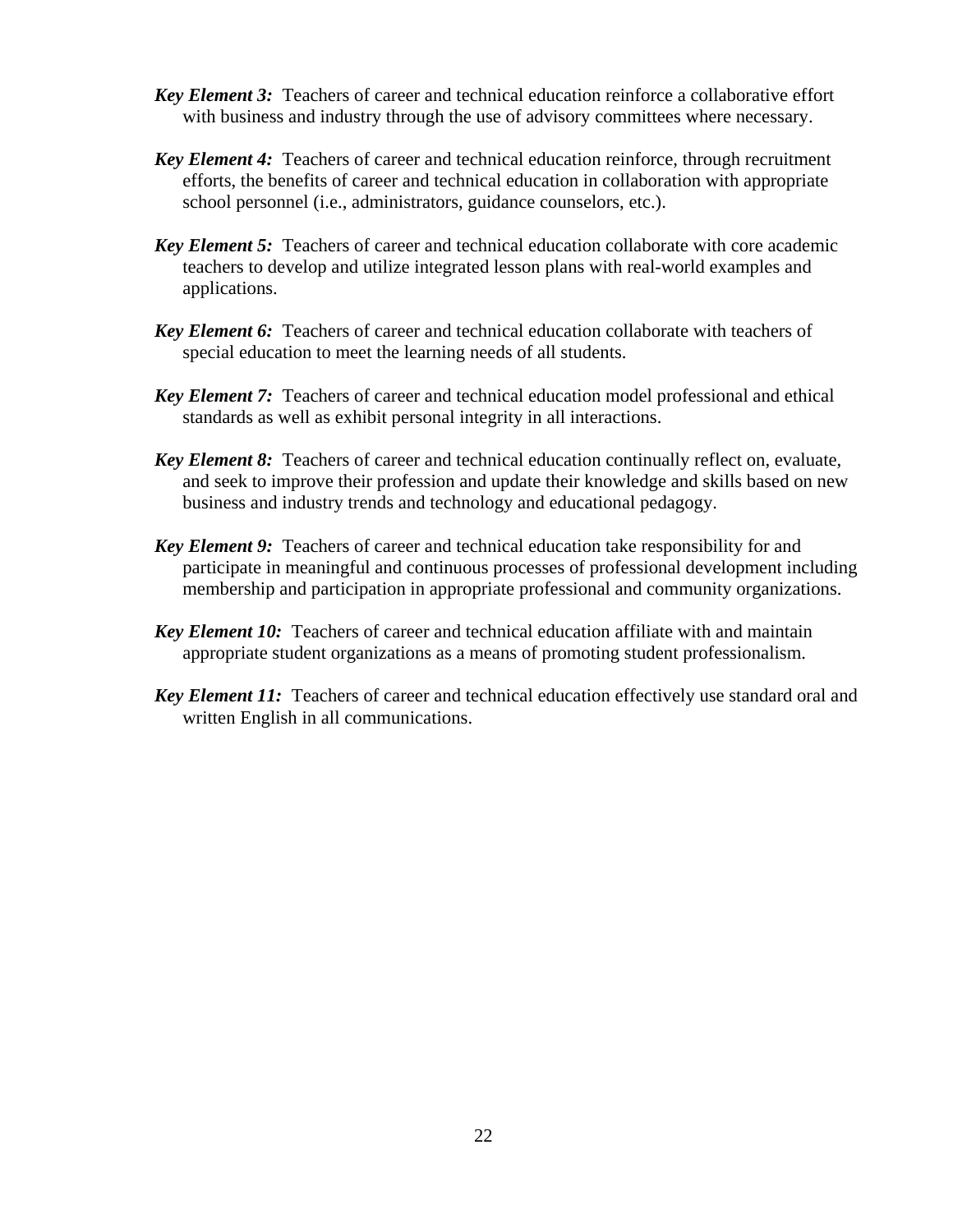# **Part 8: Standards for the Professional Practice of Teachers in Specific Disciplines and Specialized Areas: Teachers of English as a Second Language**

#### *Standard One: Professional Knowledge*

*Teachers of English as a Second Language demonstrate an understanding of the curriculum, subject content, and the developmental needs of students by providing relevant learning experiences.* 

- *Key Element 1:* Teachers of English as a Second Language use information regarding students' cultures, English and home language proficiency levels, developmental levels, educational backgrounds, prior knowledge, and experiences to guide instruction and develop English skills.
- *Key Element 2:* Teachers of English as a Second Language demonstrate that they understand the knowledge, skills, and processes of learning English as a new language.
- *Key Element 3:* Teachers of English as a Second Language demonstrate knowledge of multiple second language acquisition teaching strategies and techniques to expand student knowledge.
- *Key Element 4:* Teachers of English as a Second Language demonstrate knowledge of English linguistics including morphology, phonology, semantics, and syntax and can apply those principles to instruction.
- *Key Element 5:* Teachers of English as a Second Language have post-secondary (or equivalent) experience in learning a second language.
- *Key Element 6:* Teachers of English as a Second Language demonstrate proficiency in listening, reading, speaking, and writing in English.
- *Key Element 7:* Teachers of English as a Second Language understand the role of culture and home language in English language development and academic achievement.
- *Key Element 8:* Teachers of English as a Second Language have knowledge of U.S. culture and how to help students make appropriate cultural transitions.
- *Key Element 9:* Teachers of English as a Second Language demonstrate that they understand Virginia's accountability system as it applies to limited English proficient students.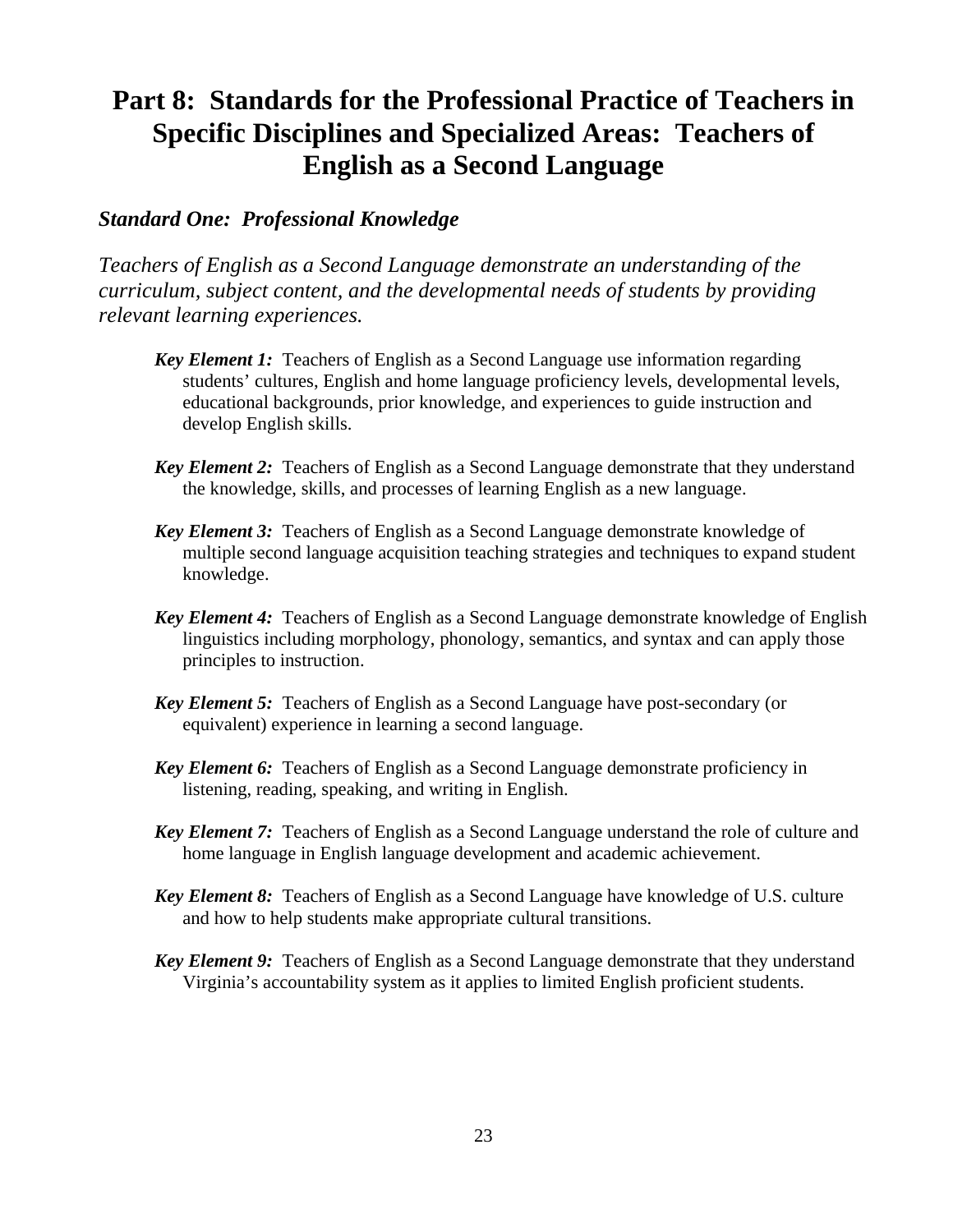## *Standard Two: Instructional Planning*

*Teachers of English as a Second Language plan using the Virginia Standards of Learning, the school's curriculum, effective strategies, resources, and data to meet the needs of all students.* 

- *Key Element 1:* Teachers of English as a Second Language plan, deliver, and assess instruction effectively to assist limited English proficient students in English language acquisition.
- *Key Element 2:* Teachers of English as a Second Language use state standards and local curriculum to deliver a coherent curriculum to limited English proficient students through effective long-range, standards-based planning.

#### *Standard Three: Instructional Delivery*

*Teachers of English as a Second Language effectively engage students in learning by using a variety of instructional strategies in order to meet individual learning needs.* 

- *Key Element 1:* Teachers of English as a Second Language teach the conventions of the English language required for social situations and also teach skills, vocabulary, and concepts that support student learning in academic areas.
- *Key Element 2:* Teachers of English as a Second Language effectively use a variety of materials, texts, ideas, perspectives, and approaches to deliver instruction.
- *Key Element 3:* Teachers of English as a Second Language use scientifically-based strategies that reflect best current practices in teaching that promote higher order thinking skills.
- *Key Element 4:* Teachers of English as a Second Language teach the standards by identifying, choosing, and adapting a wide range of materials, resources, and technologies in English as a Second Language content instruction.

#### *Standard Four: Assessment of and for Student Learning*

*Teachers of English as a Second Language systematically gather, analyze, and use all relevant data to measure student academic progress, guide instructional content and delivery methods, and provide timely feedback to both students and parents throughout the school year.* 

*Key Element 1:* Teachers of English as a Second Language prepare students for participation in Virginia's Standards of Learning including ELP standards and assessments as they apply to limited English proficient students.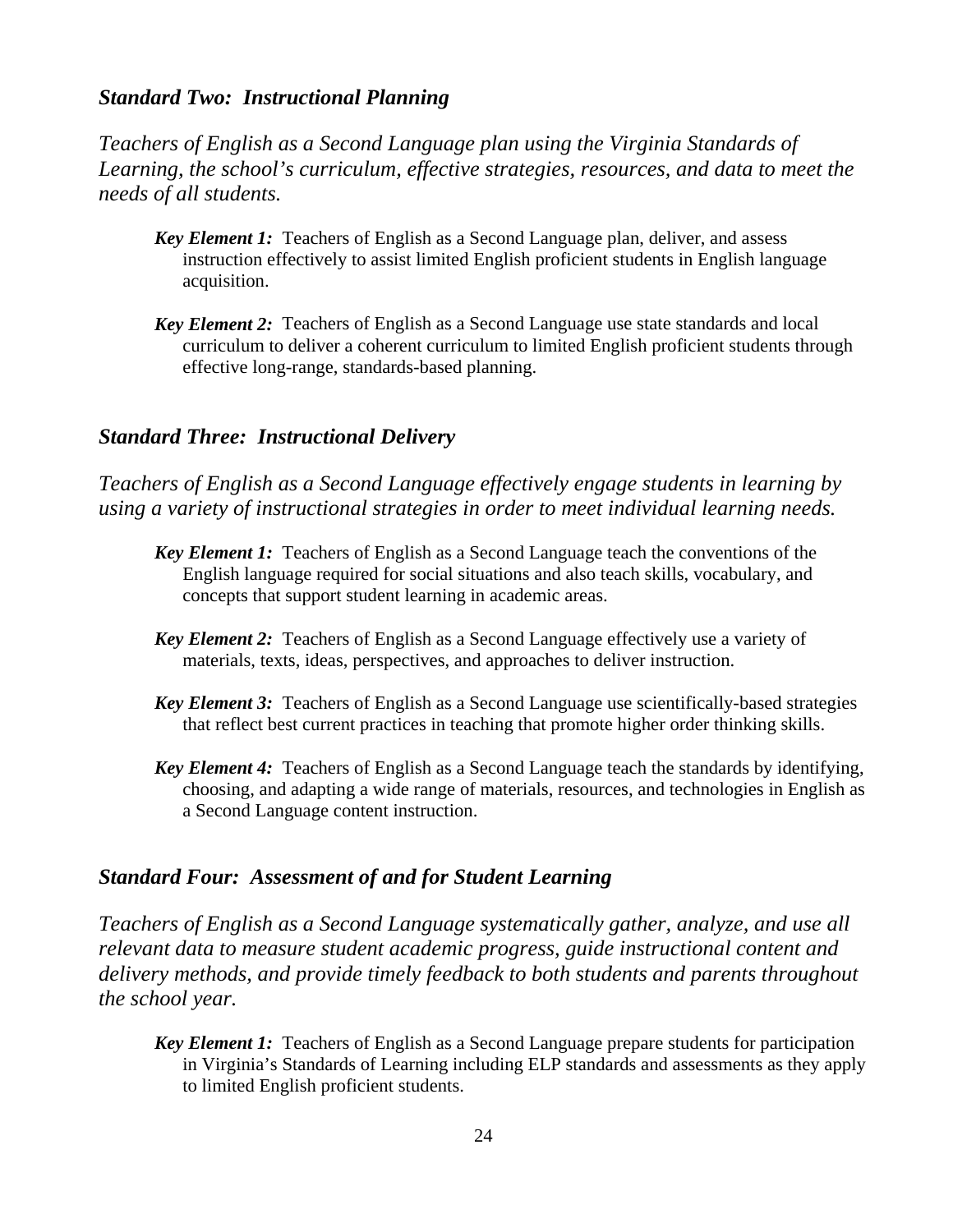*Key Element 2:* Teachers of English as a Second Language engage students in a variety of ongoing formative and summative assessments to include performance-based assessments appropriate to their English proficiency levels.

#### *Standard Five: Learning Environment*

*Teachers of English as a Second Language use resources, routines, and procedures to provide a respectful, positive, safe, student-centered environment that is conducive to learning.* 

- *Key Element 1:* Teachers of English as a Second Language foster a classroom environment that encourages students to develop and practice communication skills.
- *Key Element 2:* Teachers of English as a Second Language value diversity and diverse perspectives by integrating students' cultures into the classroom.
- *Key Element 3:* Teachers of English as a Second Language encourage students to know, value, and respect themselves and others in the classroom, school, and larger community.

#### *Standard Six: Professionalism*

*Teachers of English as a Second Language maintain a commitment to professional ethics, communicate effectively, take responsibility for and participate in professional growth that results in enhanced student learning.* 

- *Key Element 1:* Teachers of English as a Second Language collaborate with families, administrators, colleagues and community members to value and support limited English proficient students.
- *Key Element 2:* Teachers of English as a Second Language involve families in the educational process and facilitate parental involvement by accessing resources to make interactions comprehensible to the families.
- *Key Element 3:* Teachers of English as a Second Language promote cross-cultural communication and partnerships among students, families, communities, and schools.
- *Key Element 4:* Teachers of English as a Second Language serve as resources and models for school staff for providing instruction to limited English proficient students.
- *Key Element 5:* Teachers of English as a Second Language reflect on what they teach and how they teach. They continually seek to improve their knowledge and practice.
- *Key Element 6:* Teachers of English as a Second Language stay current on research, trends, policies, and legal mandates affecting English as a Second Language students and programs through reading and professional development opportunities.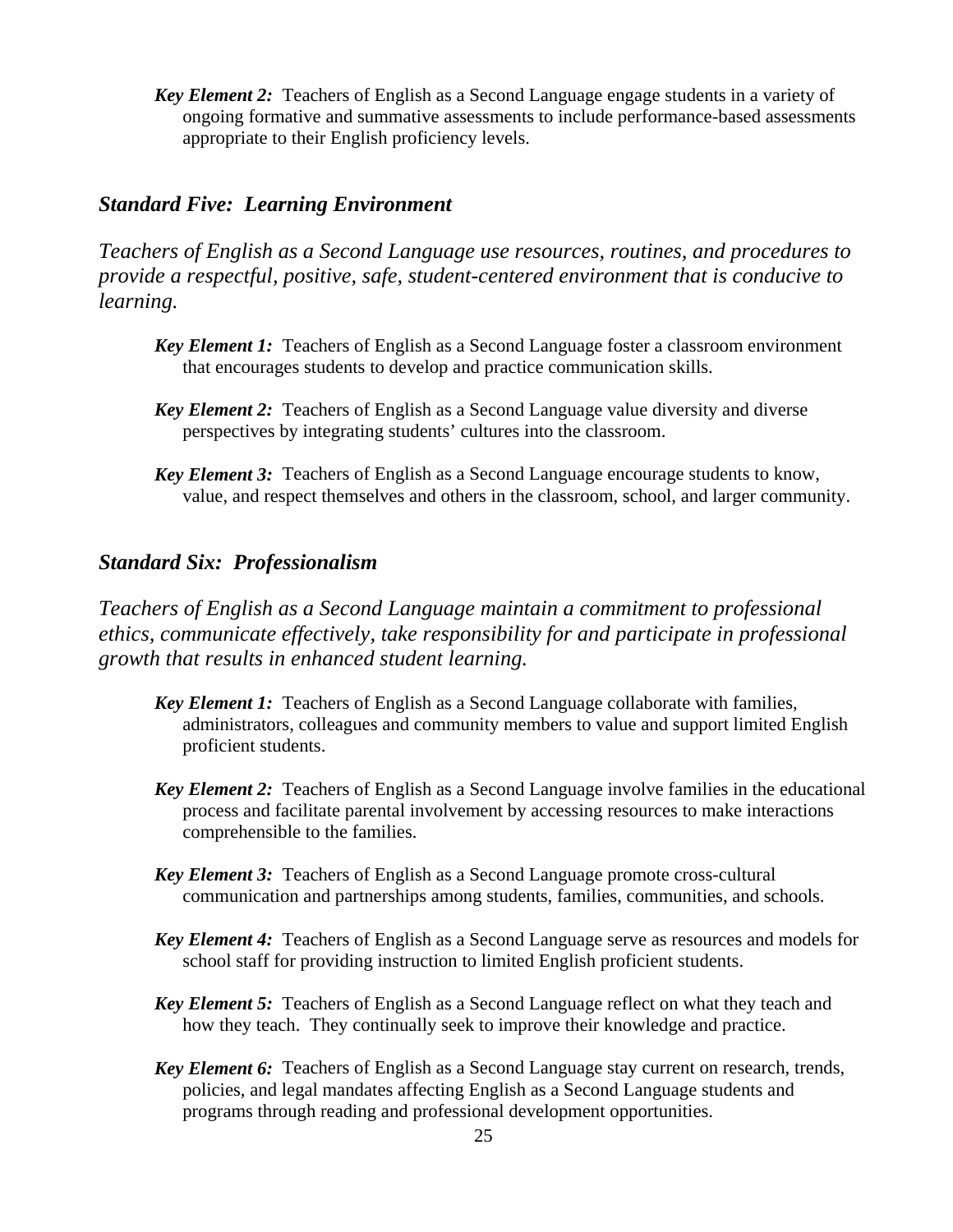- *Key Element 7:* Teachers of English as a Second Language model a disposition of cultural sensitivity.
- *Key Element 8:* Teachers of English as a Second Language effectively use standard oral and written English in all communications.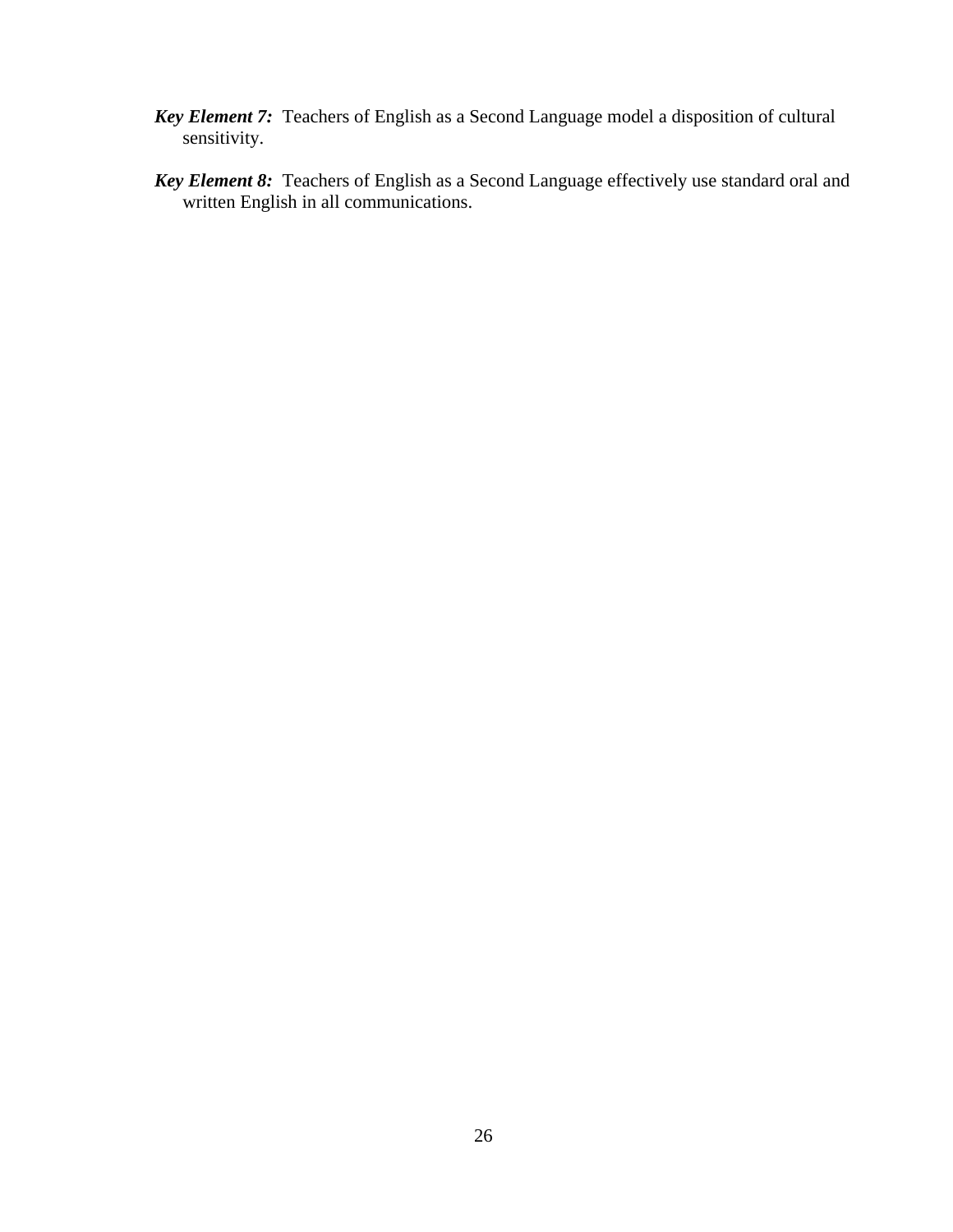# **Part 9: Standards for the Professional Practice of Teachers in Specific Disciplines and Specialized Areas: Teachers of the Fine Arts**

#### *Standard One: Professional Knowledge*

*Teachers of the fine arts demonstrate an understanding of the curriculum, subject content, and the developmental needs of students by providing relevant learning experiences.* 

- *Key Element 1:* Teachers of the fine arts design curricula based on their understanding of student development, knowledge, interests, experiences, and abilities.
- *Key Element 2:* Teachers of the fine arts understand cognitive, psychomotor, artistic, and emotional stages of student development.
- *Key Element 3:* Teachers of the fine arts demonstrate knowledge of diverse student learning styles and their implications for education in the arts.
- *Key Element 4:* Teachers of the fine arts demonstrate understanding of central concepts, structures, and processes of their art discipline.
- *Key Element 5:* Teachers of the fine arts demonstrate knowledge of the *Virginia Standards of Learning* in their discipline.
- *Key Element 6:* Teachers of the fine arts demonstrate knowledge of cultural and historical context as it applies to their discipline.
- *Key Element 7:* Teachers of the fine arts demonstrate knowledge and understanding of a variety of aesthetic frameworks and/or philosophies as they apply to their discipline.
- *Key Element 8:* Teachers of the fine arts demonstrate knowledge of instructional methods necessary to develop performance skills.

#### *Standard Two: Instructional Planning*

*Teachers of the fine arts plan using the Virginia Standards of Learning, the school's curriculum, effective strategies, resources, and data to meet the needs of all students.* 

*Key Element 1:* Teachers of the fine arts demonstrate knowledge and ability to plan, deliver, and assess learning in the arts.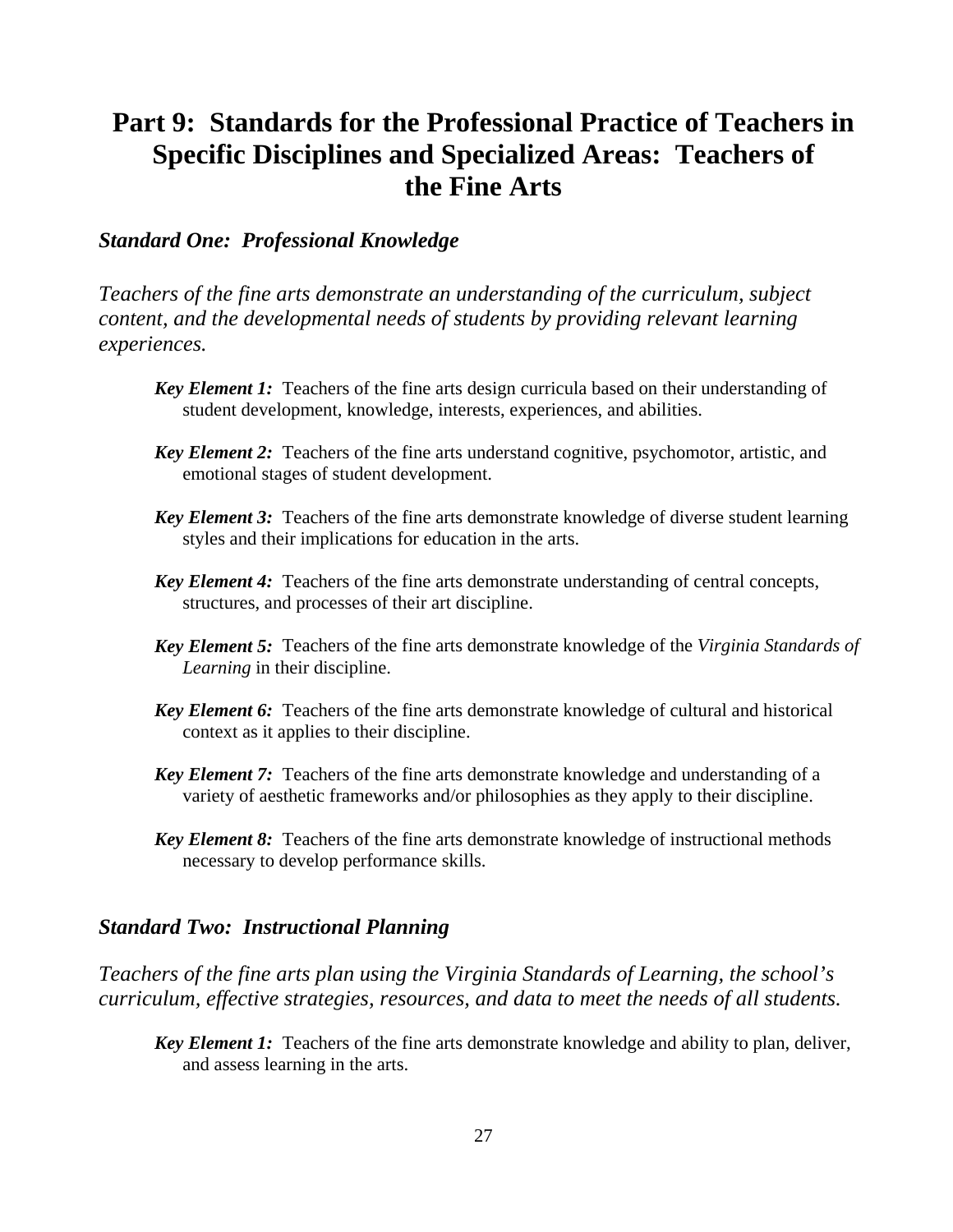*Key Element 2:* Teachers of the fine arts use a variety of instructional materials, ideas, perspectives, and strategies to expand student understanding of the arts and the relevance of the arts to themselves in a culturally diverse and ever-changing world.

#### *Standard Three: Instructional Delivery*

*Teachers of the fine arts effectively engage students in learning by using a variety of instructional strategies in order to meet individual learning needs.* 

- *Key Element 1:* Teachers of the fine arts use a variety of instructional strategies, resources, and technology to promote development of critical thinking, creative problem solving, and competency in performance skills.
- *Key Element 2:* Teachers of the fine arts offer students opportunities to present their work in a variety of venues and formats.
- *Key Element 3:* Teachers of the fine arts provide opportunities that engage students in a structured analysis of works created and/or performed by themselves and others.
- *Key Element 4:* Teachers of the fine arts provide opportunities for students to conceptualize, improvise, and create.
- *Key Element 5:* Teachers of the fine arts provide opportunities for student awareness of careers in the arts and related job skills.

# *Standard Four: Assessment of and for Student Learning*

*Teachers of the fine arts systematically gather, analyze, and use all relevant data to measure student academic progress, guide instructional content and delivery methods, and provide timely feedback to both students and parents throughout the school year.* 

- *Key Element 1:* Teachers of the fine arts engage students in a variety of summative, formative, and performance-based assessments.
- *Key Element 2:* Teachers of the fine arts provide opportunities for students to demonstrate knowledge of relationships between the fine arts and other disciplines.

# *Standard Five: Learning Environment*

*Teachers of the fine arts use resources, routines, and procedures to provide a respectful, positive, safe, student-centered environment that is conducive to learning.*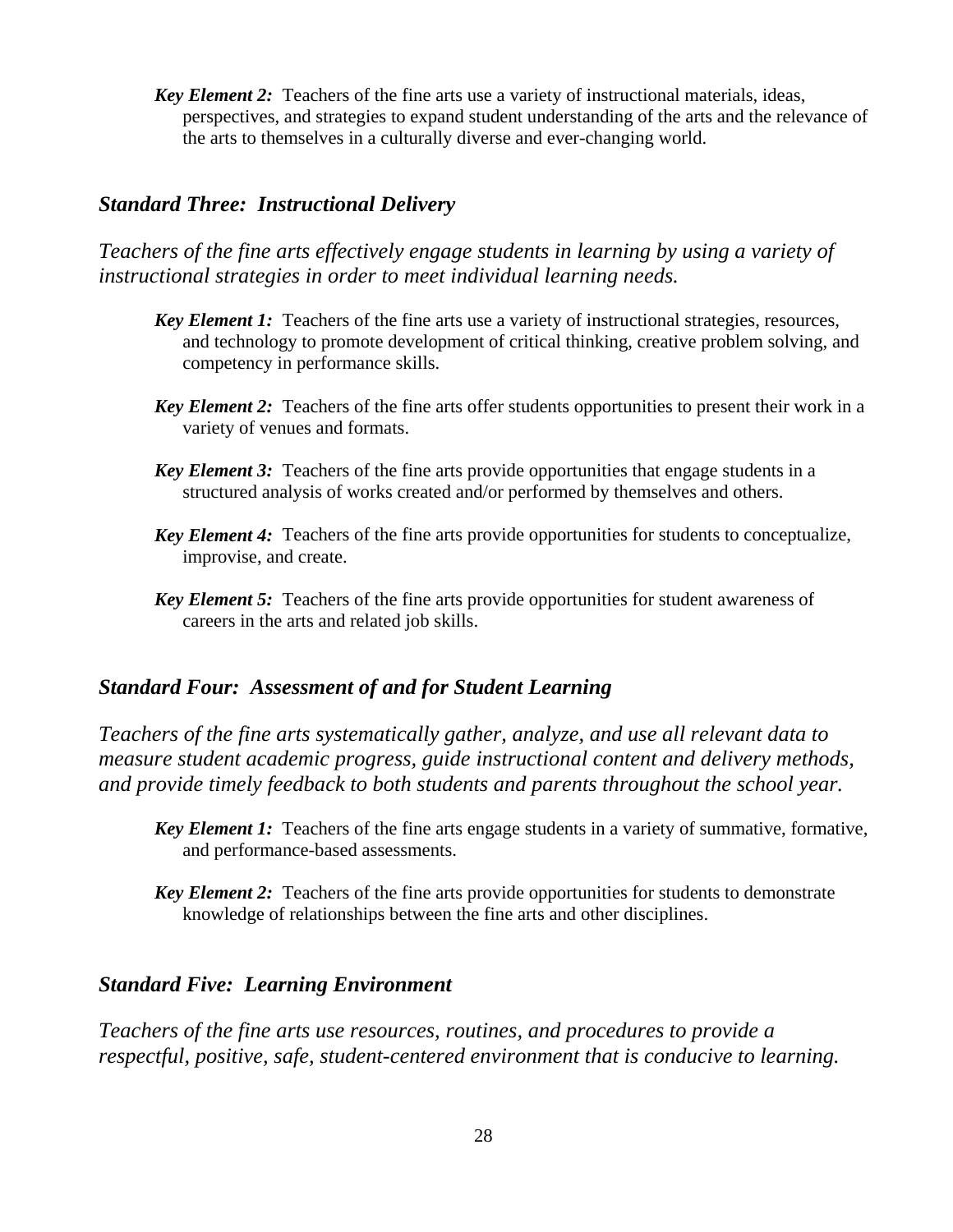- *Key Element 1:* Teachers of the fine arts establish and maintain a safe and disciplined environment conducive to learning and performing in the arts.
- *Key Element 2:* Teachers of the fine arts create a safe learning environment for the exploration and discussion of diverse artistic issues.
- *Key Element 3:* Teachers of the fine arts demonstrate, promote, and plan for safe use of materials and equipment.
- *Key Element 4:* Teachers of the fine arts are proactive in seeking information and advocating on behalf of a safe learning and performing environment.
- *Key Element 5:* Teachers of the fine arts demonstrate and promote copyright and royalty requirements when exhibiting, producing, or otherwise using the works of others.
- *Key Element 6:* Teachers of the fine arts use materials, methods, information, and technology in an ethical manner.

#### *Standard Six: Professionalism*

*Teachers of the fine arts maintain a commitment to professional ethics, communicate effectively, take responsibility for and participate in professional growth that results in enhanced student learning.* 

- *Key Element 1:* Teachers of the fine arts establish partnerships and collaborate with families, administrators, colleagues, and community resources to support programs and promote student success in the arts.
- *Key Element 2:* Teachers of the fine arts reflect on what they teach and how they teach, continually seeking to improve their expertise through performance, research, study, and service.
- *Key Element 3:* Teachers of the fine arts effectively use standard oral and written English in all communications.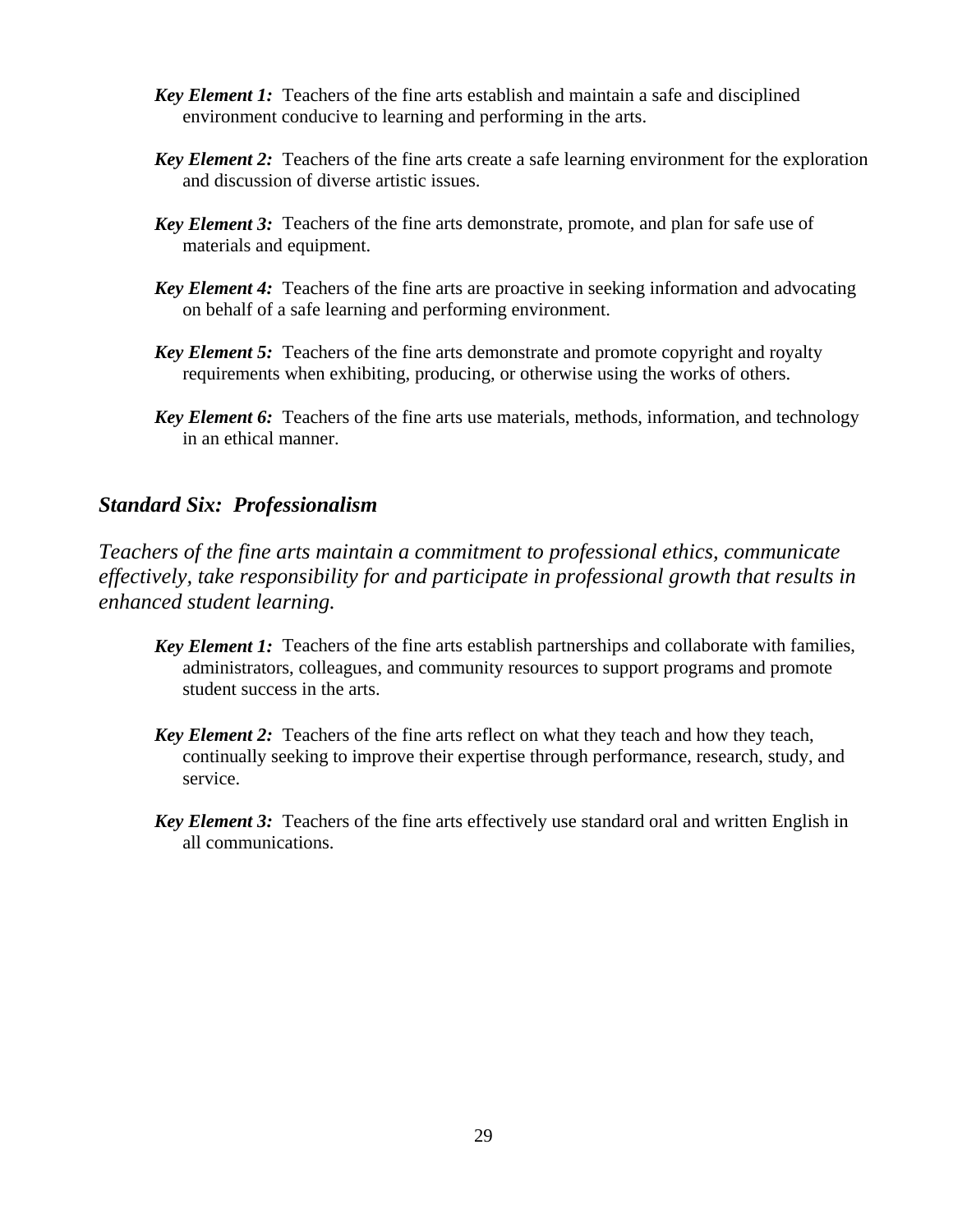# **Part 10: Standards for the Professional Practice of Teachers in Specific Disciplines and Specialized Areas: Teachers of Foreign Languages**

#### *Standard One: Professional Knowledge*

*Teachers of foreign languages demonstrate an understanding of the curriculum, subject content, and the developmental needs of students by providing relevant learning experiences.* 

- *Key Element 1:* Teachers of foreign languages consider students' prior knowledge and experiences to guide their instruction and to provide all students an opportunity to achieve proficiency in languages other than English.
- *Key Element 2:* Teachers of foreign languages demonstrate knowledge, skills, and linguistic structures of the target language and create learning experiences that make these aspects of the subject matter meaningful to students.
- *Key Element 3:* Teachers of foreign languages demonstrate proficiency in listening, reading, speaking, and writing in the target language and understand the concepts and content included in the *Virginia Foreign Language Standards of Learning*.
- *Key Element 4:* Teachers of foreign languages demonstrate a broad understanding of the K-12 foreign language curriculum continuum.
- *Key Element 5:* Teachers of foreign languages understand and appreciate cultural diversity and how experiences may be interpreted differently.
- *Key Element 6:* Teachers of foreign languages understand interrelationships among other academic disciplines.
- *Key Element 7:* Teachers of foreign languages integrate knowledge from other academic disciplines.
- *Key Element 8:* Teachers of foreign languages use a variety of resources and approaches to maximize all aspects of language learning.
- *Key Element 9:* Teachers of foreign languages help students apply knowledge of grammar, vocabulary, pronunciation, and mechanics for communication within the cultural context of the target language.
- *Key Element 10:* Teachers of foreign languages use technology to provide students increased access to information around the world.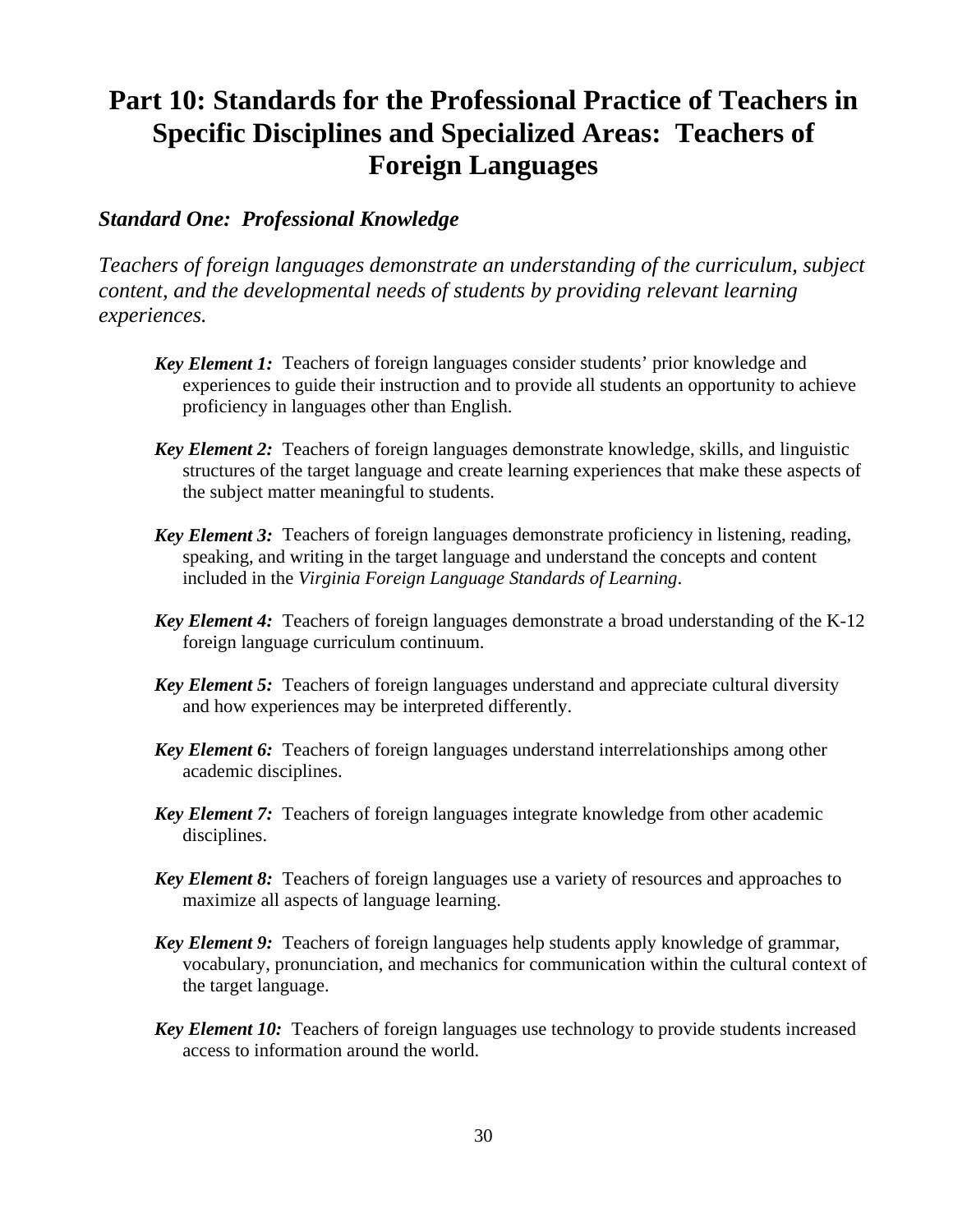# *Standard Two: Instructional Planning*

*Teachers of foreign languages plan using the Virginia Standards of Learning, the school's curriculum, effective strategies, resources, and data to meet the needs of all students.* 

- *Key Element 1:* Teachers of foreign languages demonstrate the ability to plan, deliver, and assess instruction designed to enable students to communicate effectively.
- *Key Element 2:* Teachers of foreign languages plan instruction to achieve objectives that reflect the *Virginia Foreign Language Standards of Learning* and division curriculum guidelines.

### *Standard Three: Instructional Delivery*

*Teachers of foreign languages effectively engage students in learning by using a variety of instructional strategies in order to meet individual learning needs.* 

- *Key Element 1:* Teachers of foreign languages incorporate a variety of instructional strategies and techniques that address student learning styles and abilities.
- *Key Element 2:* Teachers of foreign languages provide opportunities for students to understand and appreciate cultures other than their own.
- *Key Element 3:* Teachers of foreign languages use the target language as the primary language of instruction and provide extensive opportunities for its use by students.
- *Key Element 4:* Teachers of foreign languages provide a rich and stimulating learning environment that incorporates authentic resources, including interaction with or exposure to native speakers.
- *Key Element 5:* Teachers of foreign languages select, evaluate, and adapt multiple methods and strategies to actively engage students and enhance communication skills.
- *Key Element 6:* Teachers of foreign languages use a variety of strategies to guide students in developing critical thinking skills.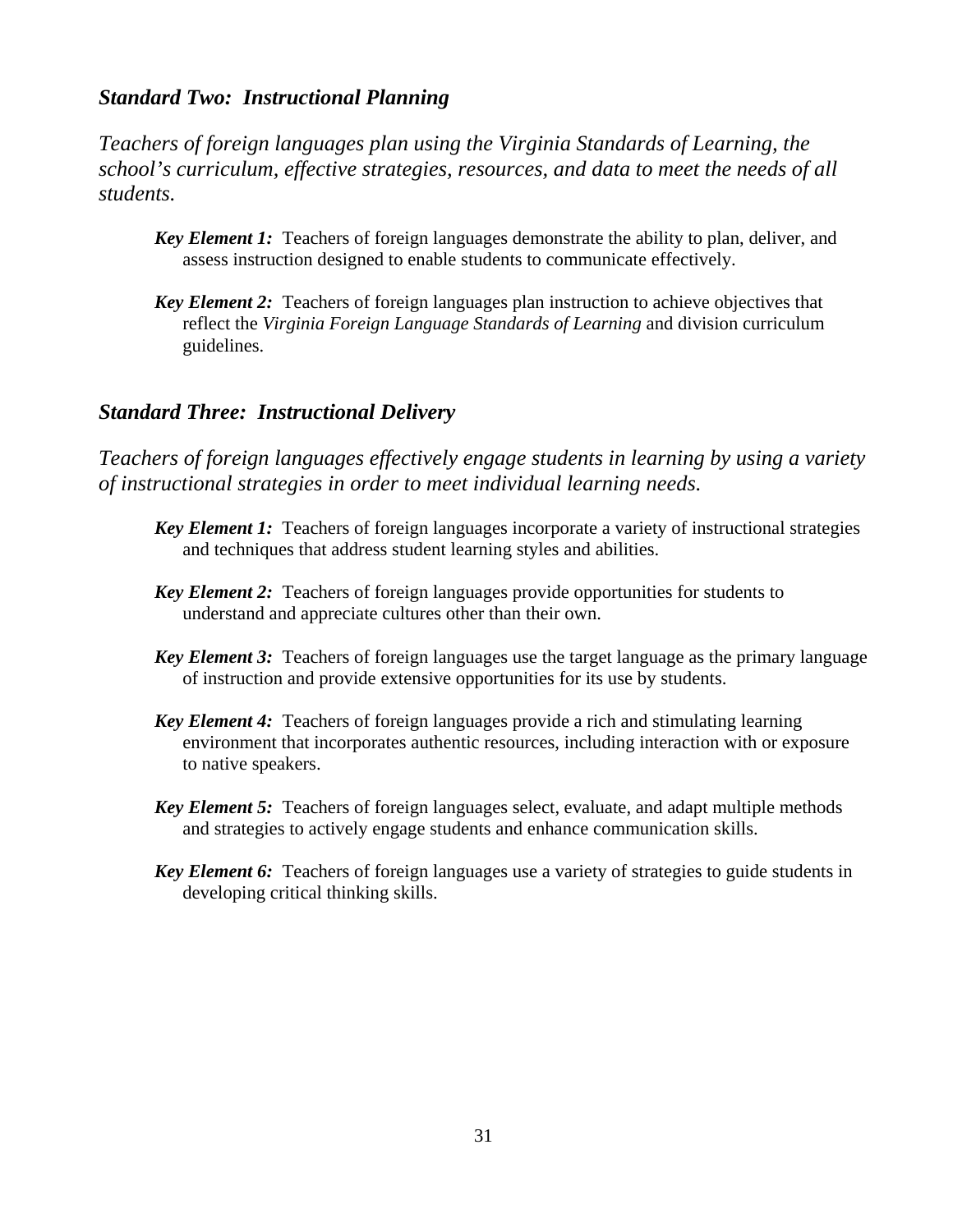# *Standard Four: Assessment of and for Student Learning*

*Teachers of foreign languages systematically gather, analyze, and use all relevant data to measure student academic progress, guide instructional content and delivery methods, and provide timely feedback to both students and parents throughout the school year.* 

*Key Element:* Teachers of foreign languages consistently monitor and assess student progress in a manner that reflects all aspects of language learning.

## *Standard Five: Learning Environment*

*Teachers of foreign languages use resources, routines, and procedures to provide a respectful, positive, safe, student-centered environment that is conducive to learning.* 

*Key Element 1:* Teachers of foreign languages create a learning environment in which diverse cultural viewpoints are explored and respected.

# *Standard Six: Professionalism*

*Teachers of foreign languages maintain a commitment to professional ethics, communicate effectively, take responsibility for and participate in professional growth that results in enhanced student learning.* 

- *Key Element 1:* Teachers of foreign languages work collaboratively with colleagues and the global community to expand their knowledge, provide opportunities for their students, and promote foreign language learning.
- **Key Element 2:** Teachers of foreign languages stay informed of current practices in language instruction and regularly seek to improve their knowledge and methodology. They interact in an ethical and professional manner with administrators, colleagues, parents, students, and the community.
- *Key Element 3:* Teachers of foreign languages effectively use standard oral and written English in all communications.

*Key Element 2:* Teachers of foreign languages create a rapport with students that encourages social interaction, risk-taking, and active engagement in learning.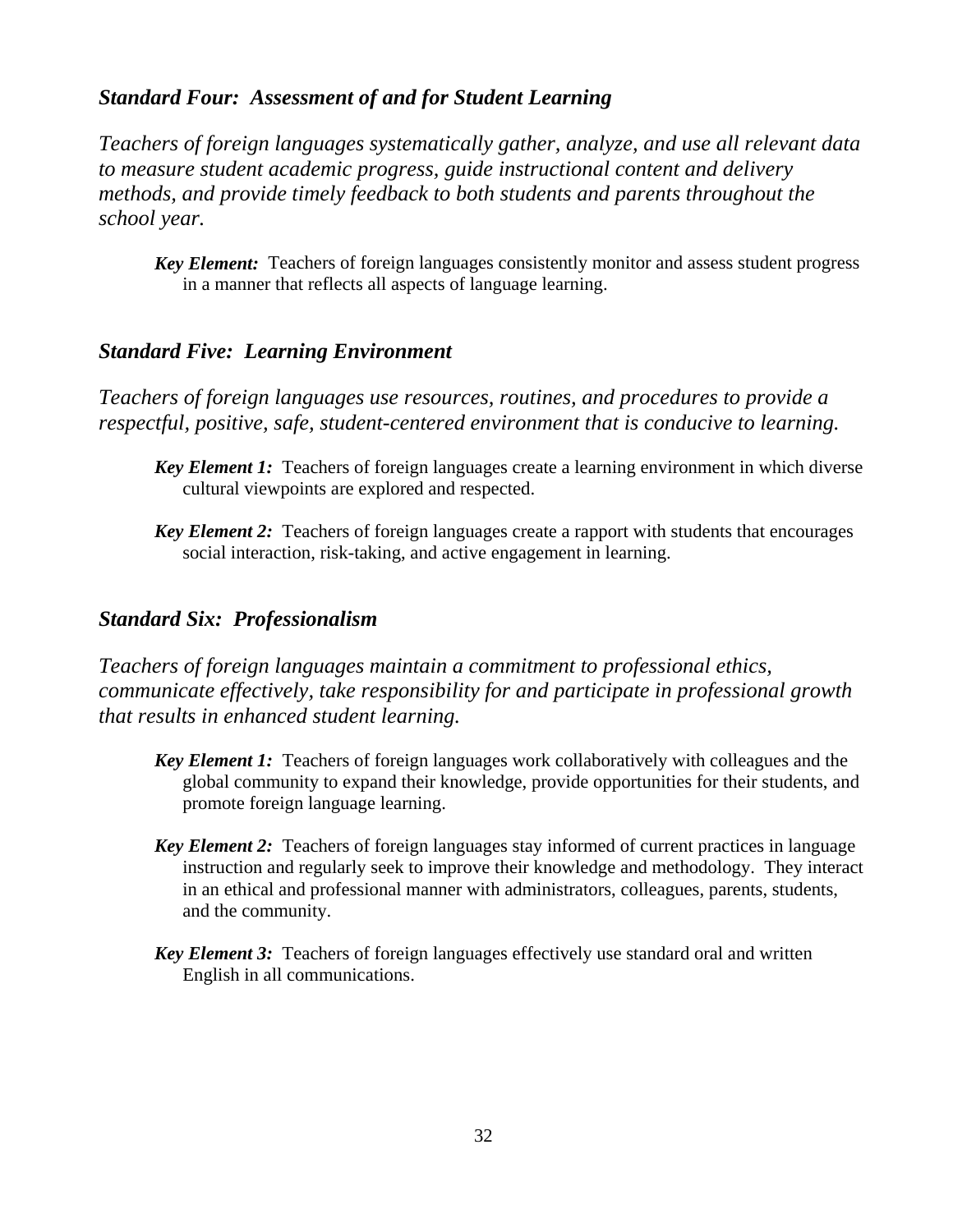# **Part 11: Standards for the Professional Practice of Teachers in Specific Disciplines and Specialized Areas: Teachers of Health Education and Physical Education**

#### *Standard One: Professional Knowledge*

*Teachers of health education and physical education demonstrate an understanding of the curriculum, subject content, and the developmental needs of students by providing relevant learning experiences.* 

- *Key Element 1***:** Teachers of health education and physical education use information regarding students' growth and development, prior knowledge, background, interests, and experiences to guide instruction and to provide opportunity for all students to enhance their physical, cognitive, social, and emotional skills.
- *Key Element 2:* Teachers of health education and physical education demonstrate an understanding of concepts, skills, and processes of health education, physical education, and driver education.
- *Key Element 3:* Teachers of health education and physical education convey the fact that physical activity and a health-enhancing level of fitness are important to the health and well-being of individuals.
- *Key Element 4:* Teachers of health education and physical education have knowledge of how to adjust content for different approaches to learning and to design instructional strategies using learners' strengths as the basis for growth in the physical, cognitive, social, and emotional domains.
- *Key Element 5:* Teachers of health education and physical education use interdisciplinary learning experiences that allow students to integrate content knowledge, skills, and methods of inquiry from health education, physical education, driver education, and other subject areas.
- *Key Element 6:* Teachers of physical education apply motor learning concepts and principles to help students learn the skills necessary to perform a variety of physical activities.
- *Key Element 7:* Teachers of health education and physical education provide the knowledge, processes, and skills needed to help students avoid health-risk behaviors.
- *Key Element 8:* Teachers of health education and physical education promote a safe and healthy community by focusing on health concepts and skills needed to facilitate the formation of healthy behaviors and practices.
- *Key Element 9:* Teachers of health education and physical education identify methods of accessing, evaluating and using health information, products, and services to enhance the health of self and others.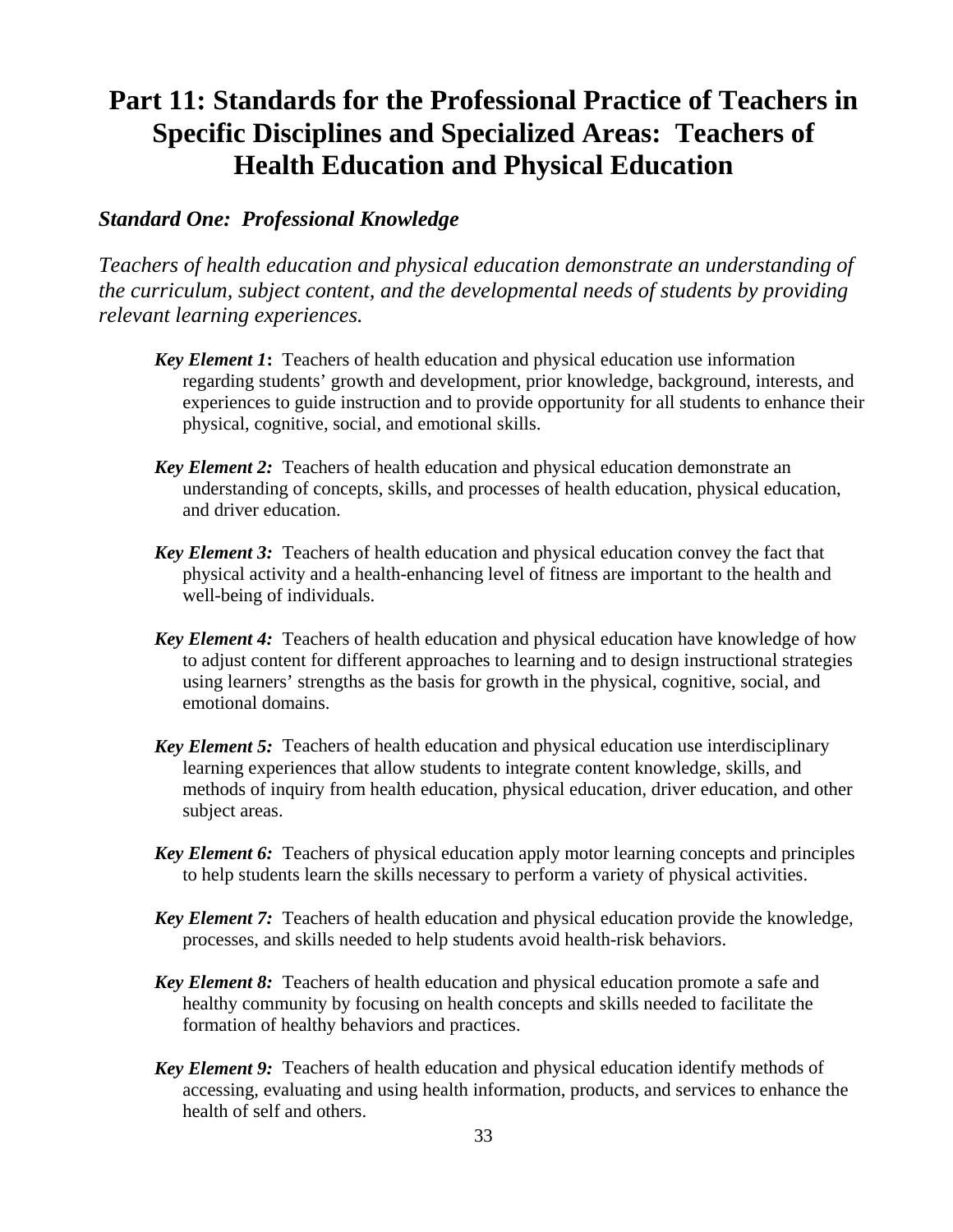# *Standard Two: Instructional Planning*

*Teachers of health education and physical education plan using the Virginia Standards of Learning, the school's curriculum, effective strategies, resources, and data to meet the needs of all students.* 

- *Key Element 1:* Teachers of health education and physical education demonstrate knowledge and expertise in using a variety of strategies to plan, deliver, monitor, and assess effective instruction.
- *Key Element 2:* Teachers of health education and physical education plan instruction to achieve objectives that reflect the Virginia Standards of Learning and division curriculum guidelines.
- *Key Element 3:* Teachers of health education and physical education use short- and long-term planning to reach curricular goals.

## *Standard Three: Instructional Delivery*

*Teachers of health education and physical education effectively engage students in learning by using a variety of instructional strategies in order to meet individual learning needs.* 

- *Key Element 1:* Teachers of health education and physical education plan and implement a variety of developmentally appropriate instructional strategies to promote healthy decisions that improve or sustain personal, family, and community health.
- *Key Element 2:* Teachers of health education and physical education design and implement learning experiences that are safe, appropriate, realistic, and relevant based on principles of effective instruction (e.g., that activate students' knowledge, anticipate pre-conceptions, encourage exploration and problem solving, and build on skills and experiences).
- *Key Element 3:* Teachers of health education and physical education use formal and informal assessment strategies to foster physical, cognitive, social, and emotional development of learners (e.g., criterion-referenced and norm-referenced testing, formative and summative evaluations, motor performance and physical fitness profiles, portfolio, and authentic assessments).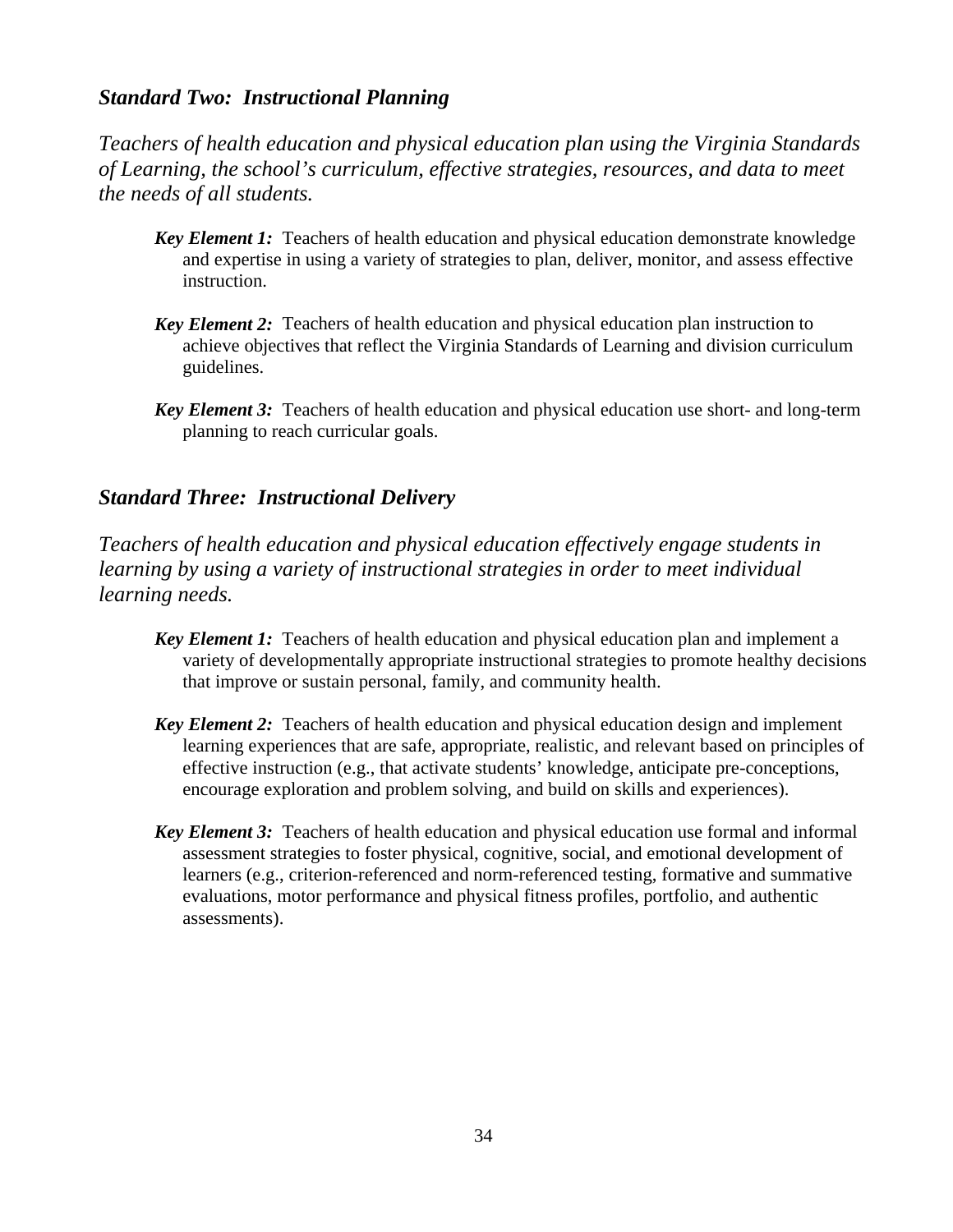# *Standard Four: Assessment of and for Student Learning*

*Teachers of health education and physical education systematically gather, analyze, and use all relevant data to measure student academic progress, guide instructional content and delivery methods, and provide timely feedback to both students and parents throughout the school year.* 

- *Key Element 1:* Teachers of health education and physical education use and interpret student data to guide instruction.
- *Key Element 2:* Teachers of health education and physical education maintain records of student performance and communicate progress based on appropriate indicators.
- *Key Element 3:* Teachers of health education and physical education use ongoing assessment to identify student needs.

### *Standard Five: Learning Environment*

*Teachers of health education and physical education use resources, routines, and procedures to provide a respectful, positive, safe, student-centered environment that is conducive to learning.* 

- *Key Element 1:* Teachers of health education and physical education use different approaches to learning and create appropriate instruction for diverse learners (IEP, medical notes, etc.).
- *Key Element 2:* Teachers of health education and physical education use principles of effective management and a variety of strategies to promote equitable and meaningful learning.
- *Key Element 3:* Teachers of health education and physical education organize, allocate, and manage resources (e.g., time, space, equipment, activities, and supervision) to provide safe, active, and equitable learning experiences.
- *Key Element 4:* Teachers of health education and physical education use managerial and instructional practices to create effective learning experiences and environments.
- *Key Element 5:* Teachers of health education and physical education use an understanding of individual and group motivation and behavior to create a safe learning environment that encourages active engagement in learning, self-motivation, and positive interaction.
- *Key Element 6:* Teachers of health education and physical education provide opportunities for student input that increase the student's commitment to learning.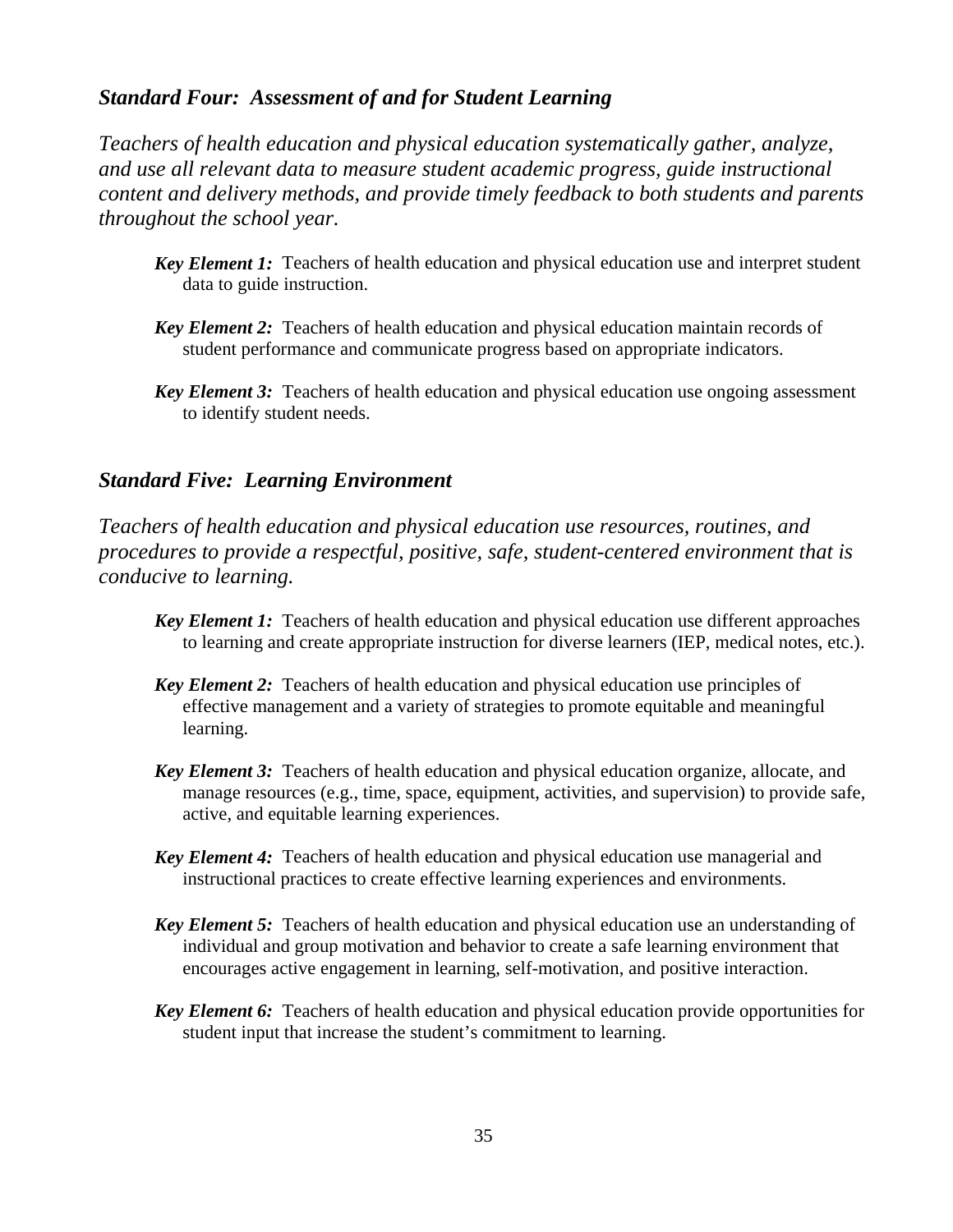# *Standard Six: Professionalism*

*Teachers of health education and physical education maintain a commitment to professional ethics, communicate effectively, take responsibility for and participate in professional growth that results in enhanced student learning.* 

- *Key Element 1:* Teachers of health education and physical education foster relationships and effective communication with students, colleagues, families, and community members to expand their knowledge, provide opportunities for their students, and promote safe and healthy communities.
- *Key Element 2:* Teachers of health education and physical education use a variety of methods to communicate with colleagues, families, and community (e.g., electronic communications, bulletin boards, music, task cards, posters, video, faculty meetings, open houses, newsletters, and conferences).
- *Key Element 3:* Teachers of health education and physical education respect student privacy and the confidentiality of information.
- *Key Element 4:* Teachers of health education and physical education demonstrate sensitivity to ethnic, cultural, economic, ability, gender, and environmental differences.
- *Key Element 5:* Teachers of health education and physical education establish positive relationships with family members to support student growth and well-being.
- *Key Element 6:* Teachers of health education and physical education participate in collegial activities to make the school community a productive and healthy learning environment.
- *Key Element 7:* Teachers of health education and physical education regularly seek to improve their knowledge and practice, and to stay informed of current research-based practices and new technologies. They interact in an ethical and professional manner with administrators, parents, students, and the community.
- *Key Element 8:* Teachers of health education and physical education effectively use standard oral and written English in all communications.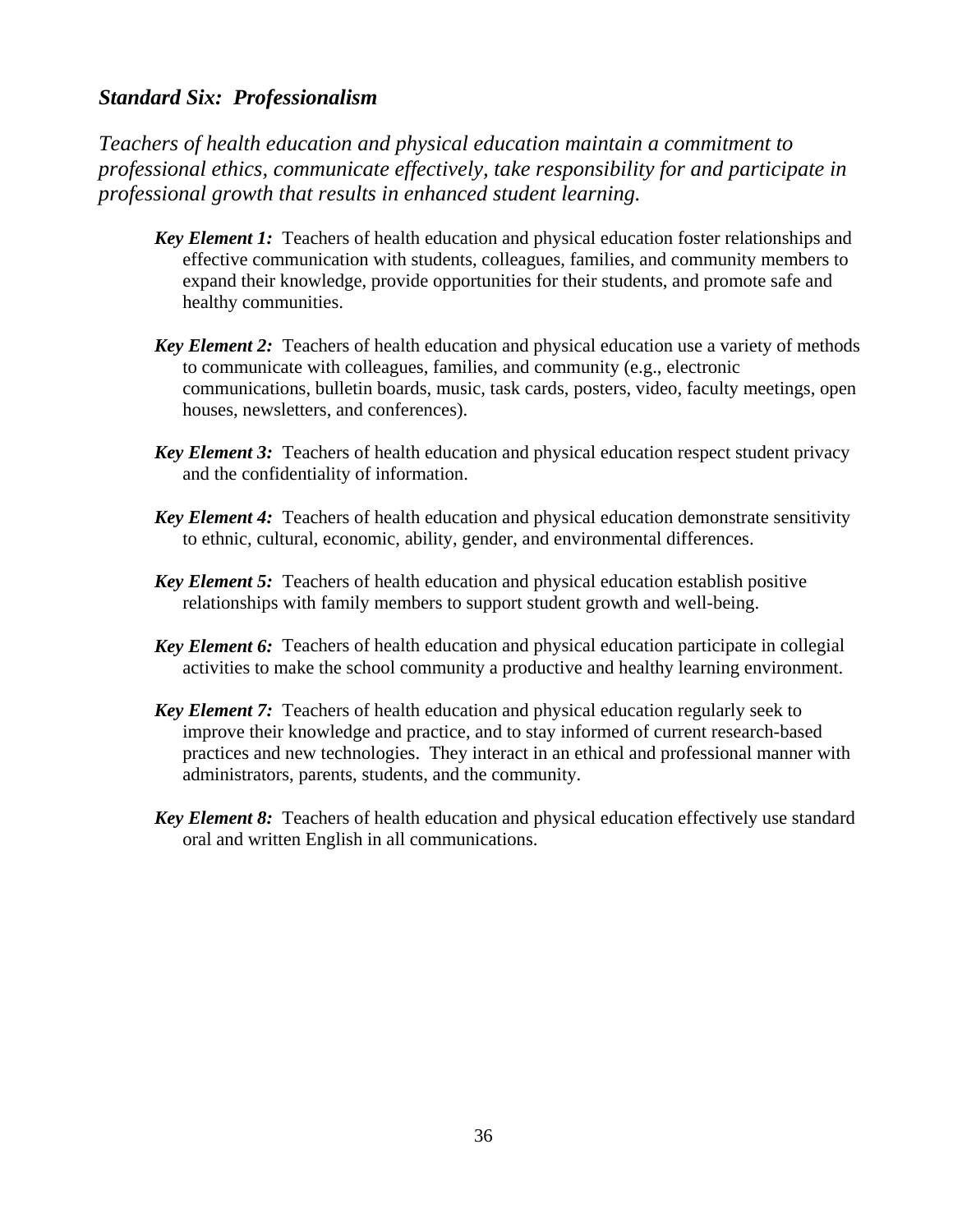# **Part 12: Standards for the Professional Practice of Teachers in Specific Disciplines and Specialized Areas: Teachers of Special Education**

#### *Standard One: Professional Knowledge*

*Teachers of special education demonstrate an understanding of the curriculum, subject content, and the developmental needs of students by providing relevant learning experiences.* 

- *Key Element 1:* Teachers of special education understand how students learn and develop, and provide learning opportunities that support their intellectual, social, and personal development.
- *Key Element 2:* Teachers of special education review data, assessments, and diagnostic information to develop and modify appropriate Individualized Education Programs (IEPs) for students.
- *Key Element 3:* Teachers of special education encourage social and emotional growth by acknowledging the effect of peers and peer groups on the students' social and emotional development and their diverse needs (e.g., low ego strength, social perception, how it affects the individual student).
- *Key Element 4:* Teachers of special education communicate the knowledge they obtain about a student with a disability to other appropriate staff members, community, and families within the guidelines of confidentiality.
- *Key Element 5:* Teachers of special education identify and assess the assistive technology needs of each student and develop and modify appropriate Individualized Education Programs for the student.
- *Key Element 6:* Teachers of special education understand typical and atypical human growth and development.
- *Key Element 7:* Teachers of special education understand the educational implication of characteristics of various exceptionalities and support students in the development of selfdetermination skills by teaching them to understand their disability and the modifications or accommodations they may need to be successful in the various settings.
- *Key Element 8:* Teachers of special education know the characteristics and effects of the cultural and environmental milieu of the individual with exceptional learning needs and the family.
- *Key Element 9:* Teachers of special education are knowledgeable regarding family systems and the role of families in supporting development.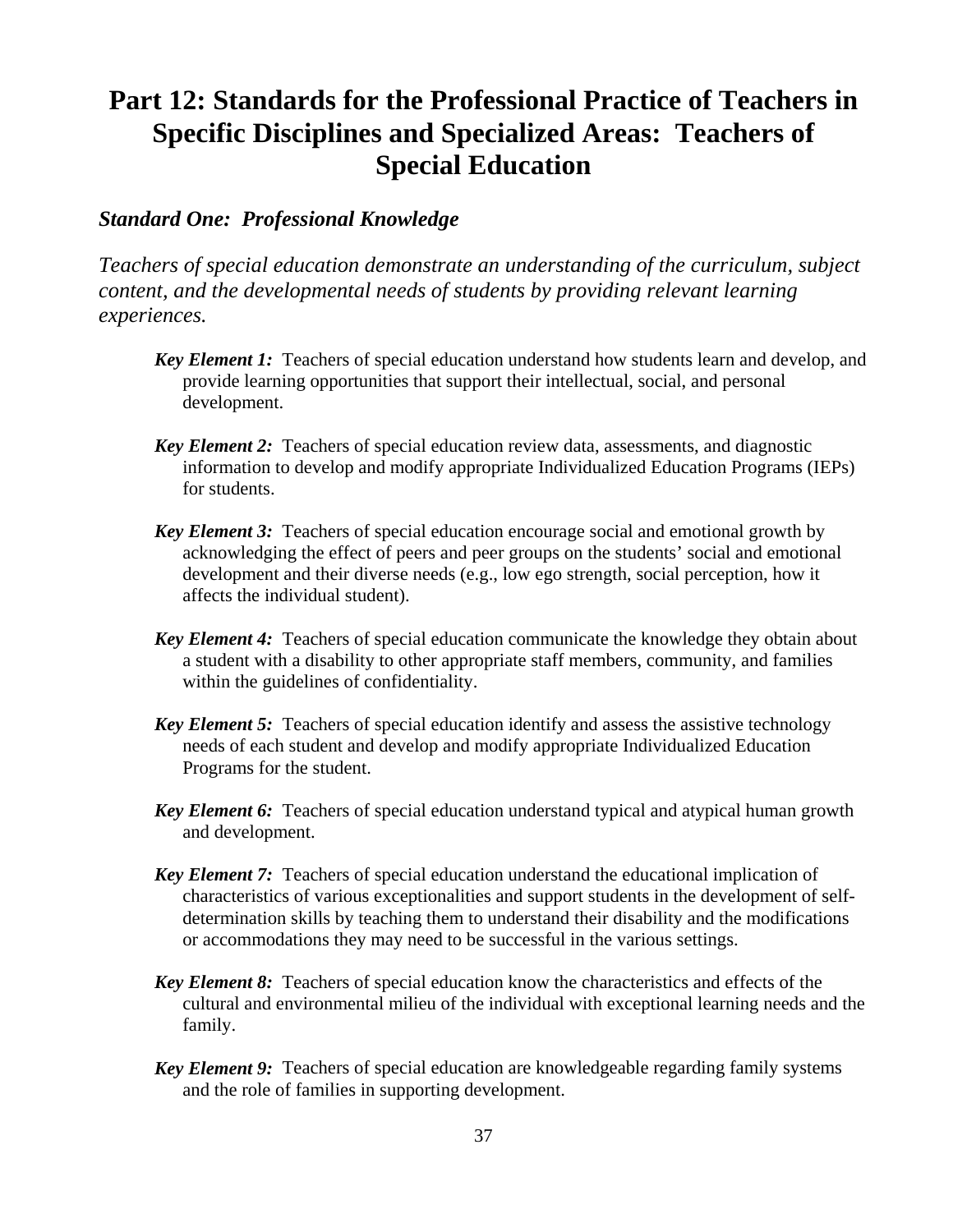- *Key Element 10:* Teachers of special education understand the similarities and differences among individuals with exceptional learning needs.
- *Key Element 11:* Teachers of special education are knowledgeable regarding the effects of various medications on individuals with exceptional learning needs.
- *Key Element 12:* Teachers of special education are knowledgeable regarding laws, regulations and policies governing special education.
- *Key Element 13:* Teachers of special education are knowledgeable regarding the general or aligned curriculum framework, Virginia Standards of Learning, and assessment at all levels.
- *Key Element 14:* Teachers of special education understand interrelationships across disciplines.
- *Key Element 15:* Teachers of special education are knowledgeable regarding research-based, promising practices in learning strategies, basic literacy, numeracy, content enhancements, social/behavioral skills, transition, advocacy, curriculum-based assessment, and response to intervention.
- *Key Element 16:* Teachers of special education are knowledgeable regarding access and integration of related services.
- *Key Element 17:* Teachers of special education are knowledgeable regarding historical points of view and contribution of culturally diverse groups and the potential impact of differences in values, languages, and customs that can exist between home and school.

# *Standard Two: Instructional Planning*

*Teachers of special education plan using the Virginia Standards of Learning, the school's curriculum, effective strategies, resources, and data to meet the needs of all students.* 

- *Key Element 1:* Teachers of special education take into consideration cultural, linguistic, and gender differences when designing coherent instruction and materials based upon knowledge of instructional purpose, the Individualized Education Program, and developmental needs.
- *Key Element 2:* Teachers of special education collaborate with colleagues, the individual, and the family in setting instructional and transitional goals and in monitoring progress.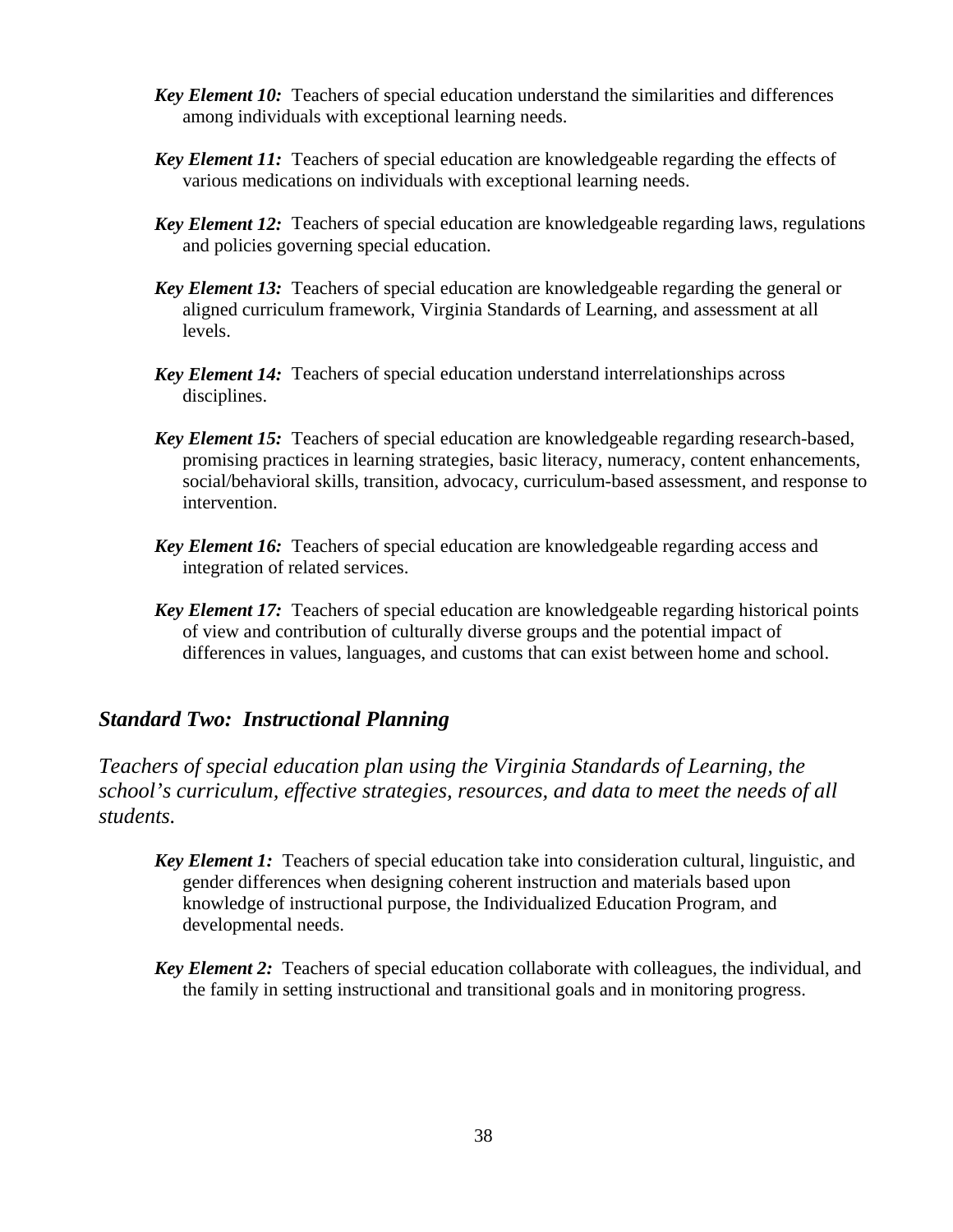# *Standard Three: Instructional Delivery*

*Teachers of special education effectively engage students in learning by using a variety of instructional strategies in order to meet individual learning needs.* 

- *Key Element 1:* Teachers of special education differentiate, modify, and adapt instruction to accommodate the learning needs of all students in various educational settings.
- *Key Element 2:* Teachers of special education use appropriate verbal, nonverbal, and media communication techniques to foster positive interactions in the classroom.
- *Key Element 3:* Teachers of special education use a variety of materials, technology, and assistive technology and resources that promote the development of independent thinking, self-determination, problem solving, and performance skills to relate classroom-based instruction to real world experiences.
- *Key Element 4:* Teachers of special education use instructional time effectively.
- *Key Element 5:* Teachers of special education communicate the effects of cultural and linguistic differences on student growth and development.
- *Key Element 6:* Teachers of special education are knowledgeable regarding behavior and communication among cultures that can lead to misinterpretation and misunderstanding.
- *Key Element 7:* Teachers of special education use strategies to support and enhance communication skills of individuals with exceptional learning needs.
- *Key Element 8:* Teachers of special education use communication strategies and resources to facilitate understanding of subject matter for students whose primary language is not the dominant language and for students who are nonverbal.

## *Standard Four: Assessment of and for Student Learning*

*Teachers of special education systematically gather, analyze, and use all relevant data to measure student academic progress, guide instructional content and delivery methods, and provide timely feedback to both students and parents throughout the school year.* 

*Key Element 1:* Teachers of special education communicate specific performance expectations and use a variety of assessment strategies to plan instruction and to monitor and document student progress toward successful achievement of the Virginia Standards of Learning.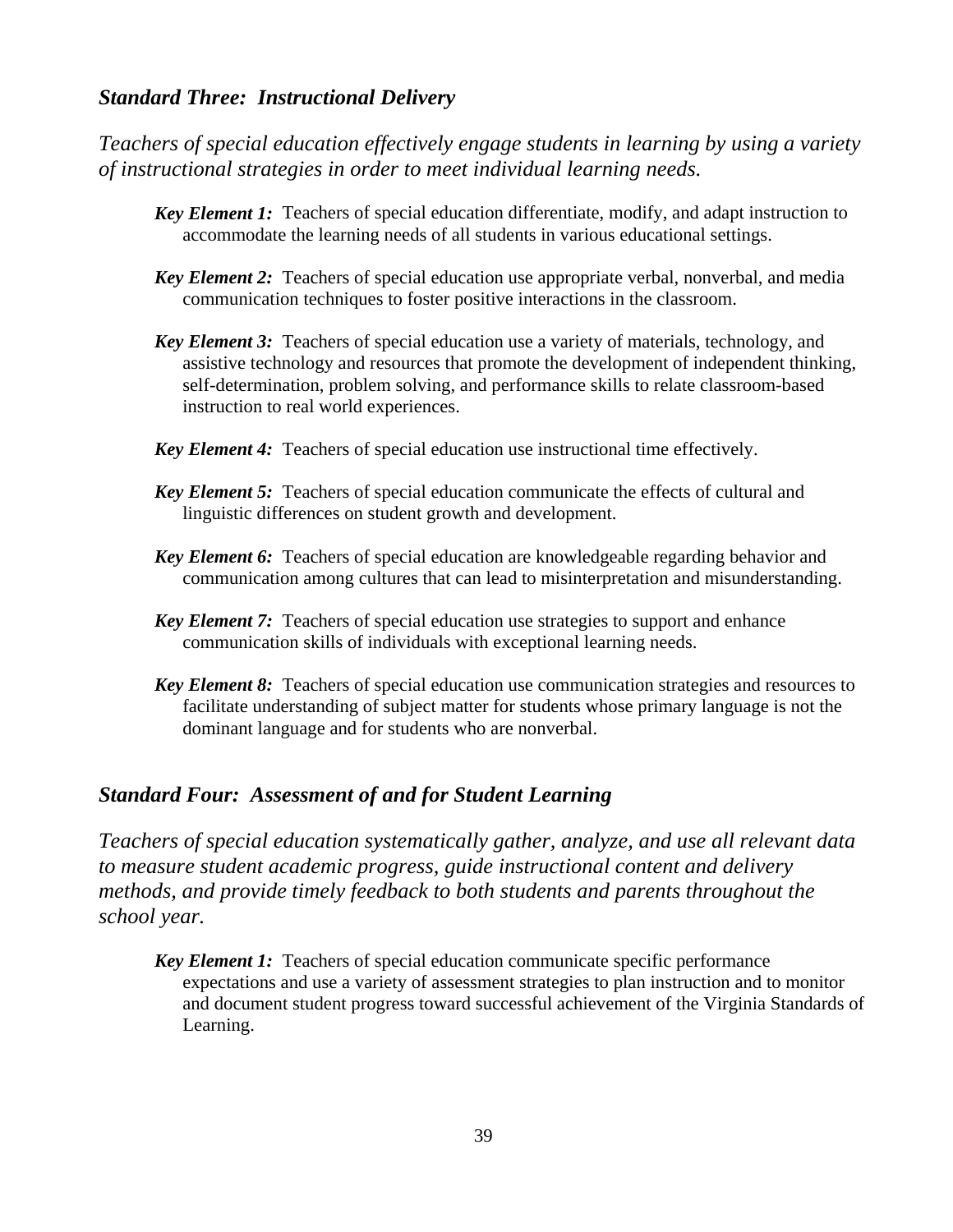- *Key Element 2:* Teachers of special education use functional assessments to plan instruction and to monitor and document student progress toward successful achievement of their goals.
- *Key Element 3:* Teachers of special education are knowledgeable in the use of data as a reflective and instructional decision-making tool when evaluating instruction and monitoring progress of individuals with exceptional learning needs.
- *Key Element 4:* Teachers of special education are knowledgeable regarding legal provisions and ethical principles of assessment of individuals.
- *Key Element 5:* Teachers of special education are knowledgeable regarding the terminology, use, and limitations of assessment instruments, including cultural bias, and effectively communicate the results to all stakeholders.
- *Key Element 6:* Teachers of special education develop or modify individualized assessment strategies.
- *Key Element 7:* Teachers of special education use assessment information in making eligibility, program, and placement decisions for individuals with exceptional learning needs, including those from culturally or linguistically diverse backgrounds.
- *Key Element 8:* Teachers of special education collaborate with families and others in assessment of individuals with exceptional learning needs.

#### *Standard Five: Learning Environment*

*Teachers of special education use resources, routines, and procedures to provide a respectful, positive, safe, student-centered environment that is conducive to learning.* 

- *Key Element 1:* Teachers of special education create a learning environment with clear expectations in which students learn self-discipline and self-determination.
- *Key Element 2:* Teachers of special education use positive behavioral support strategies that encourage students with diverse abilities, interests, and backgrounds to participate actively and safely in learning the general curriculum.
- *Key Element 3:* Teachers of special education establish and maintain rapport with students based on mutual respect, understanding of individual student differences, and open communication.
- *Key Element 4:* Teachers of special education organize, design, and sustain a psychologically and socially safe, supportive environment conducive to learning challenging academic content.
- *Key Element 5:* Teachers of special education demonstrate effective management of teaching and learning.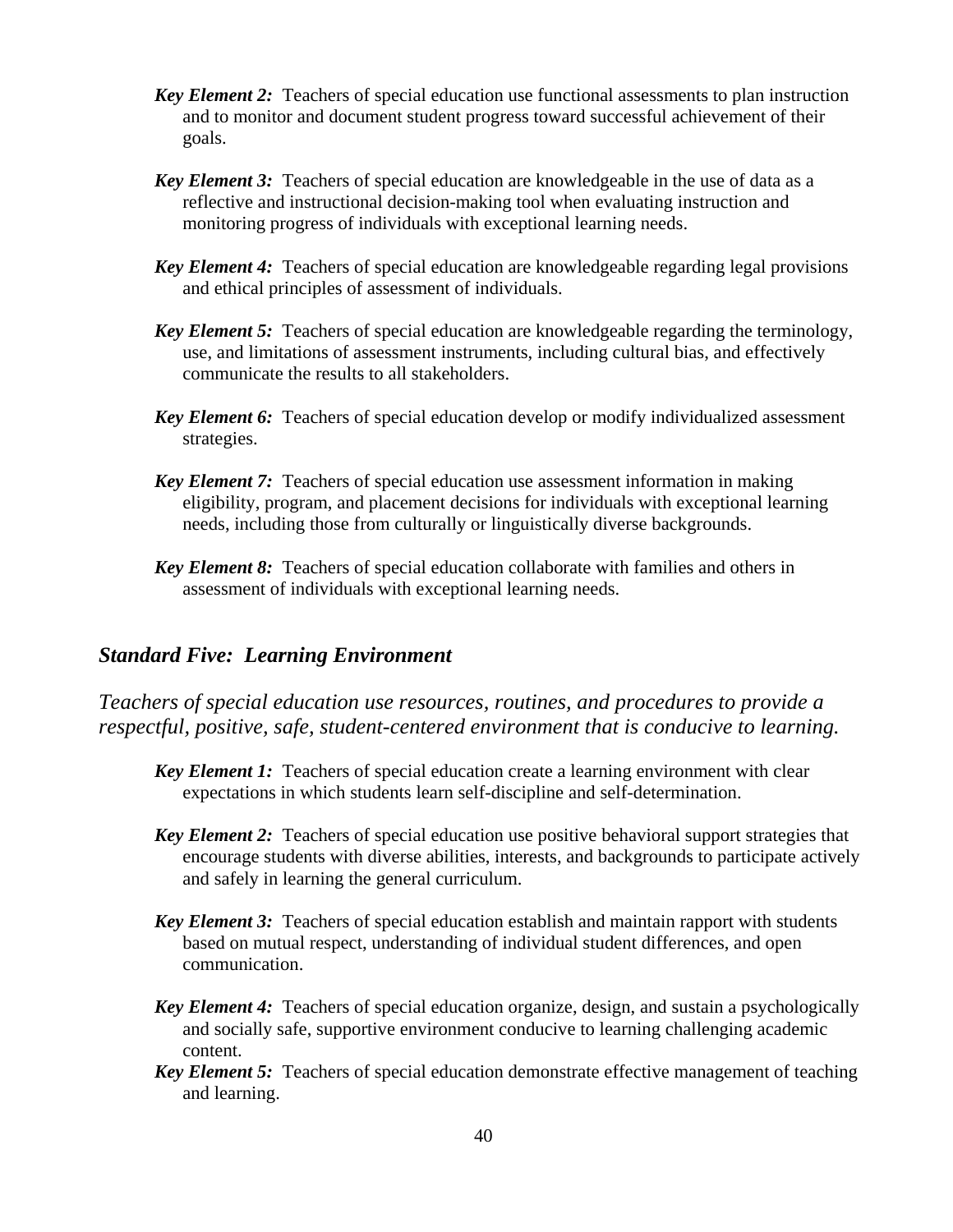- *Key Element 6:* Teachers of special education are knowledgeable regarding the creation of learning environments that allow individuals to retain and appreciate their own and each other's respective language and cultural heritage.
- *Key Element 7:* Teachers of special education identify realistic expectations for personal and social behavior in various settings.
- *Key Element 8:* Teachers of special education identify supports needed for integration into various program placements for students.
- *Key Element 9:* Teachers of special education use the appropriate behavior management strategies consistent with the needs of the individual with exceptional learning needs.

## *Standard Six: Professionalism*

*Teachers of special education maintain a commitment to professional ethics, communicate effectively, take responsibility for and participate in professional growth that results in enhanced student learning.* 

- *Key Element 1:* Teachers of special education encourage effective collaboration and communication with team members to plan transition at all levels that encourages participation with communities, schools, administrators, general educators, parents, and other service providers.
- *Key Element 2:* Teachers of special education maintain confidential communication about individuals with exceptional learning needs.
- *Key Element 3:* Teachers of special education communicate effectively and in a timely manner with families of individuals with exceptional learning needs from diverse backgrounds when discussing instructional and functional goals and student progress.
- *Key Element 4:* Teachers of special education collaborate with team members to plan transition at all levels that encourages full school and community participation.
- *Key Element 5:* Teachers of special education are knowledgeable regarding concerns of families of individuals with exceptional learning needs and promote strategies to help address these concerns.
- *Key Element 6:* Teachers of special education foster respectful and beneficial relationships between families and professionals and assist individuals with exceptional learning needs and their families in becoming active participants in the educational team.
- *Key Element 7:* Teachers of special education reflect on what they teach, how they teach, and whom they teach. They keep abreast of current research-based practices in special education and continually seek to improve and enhance their knowledge and practice.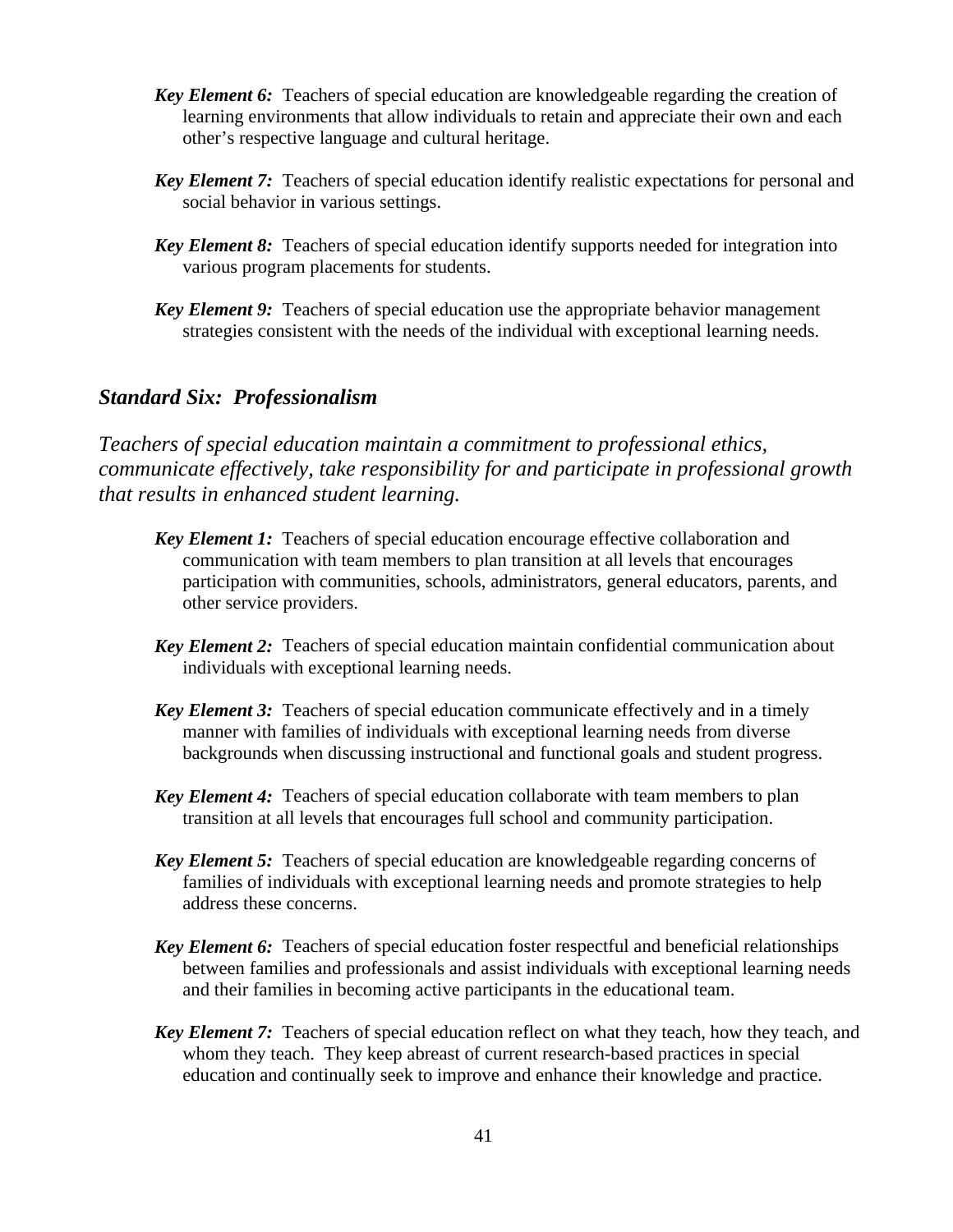- *Key Element 8:* Teachers of special education model professional and ethical standards as well as personal integrity in all interactions.
- *Key Element 9:* Teachers of special education continually reflect on, evaluate, and seek to improve their practice.
- *Key Element 10:* Teachers of special education take responsibility for and participate in meaningful and continuous professional development.
- *Key Element 11:* Teachers of special education act ethically in advocating for appropriate services.
- *Key Element 12:* Teachers of special education conduct professional activities in compliance with applicable laws and policies.
- *Key Element 13:* Teachers of special education demonstrate commitment to developing the highest education and quality-of-life potential of individuals with exceptional learning needs.
- *Key Element 14:* Teachers of special education demonstrate sensitivity for individual differences.
- *Key Element 15:* Teachers of special education obtain assistance as needed.
- *Key Element 16:* Teachers of special education use verbal, nonverbal, and written language effectively.
- *Key Element 17:* Teachers of special education engage in professional activities that benefit individuals with exceptional learning needs and their families, as well as educational colleagues.
- *Key Element 18:* Teachers of special education effectively use standard oral and written English in all communications.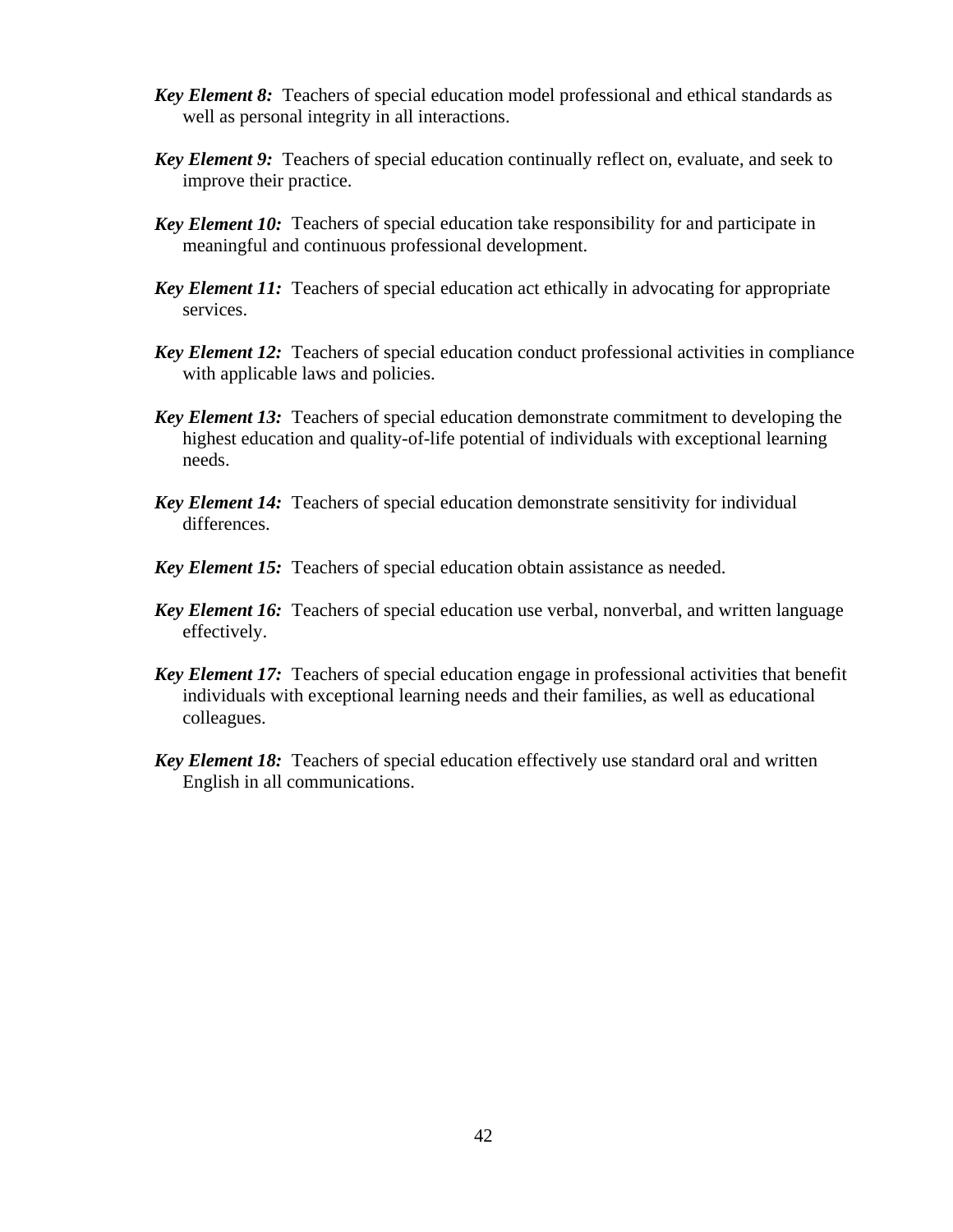# **Part 13: The Virginia Standards for the Professional Practice of Teachers: Supplemental Document A - Inquiry Format**

### *Standard One: Professional Knowledge*

*Teachers demonstrate an understanding of the curriculum, subject content, and the developmental needs of students by providing relevant learning experiences.* 

*Key Element 1: Teachers understand how students learn and develop and provide learning opportunities that support their intellectual, social, and personal development.* 

As teachers reflect on this key element, they may ask themselves the following questions:

- A. As I establish appropriate learning goals for my students, how can I consistently convey my belief in their ability to be successful learners?
- B. How does my knowledge of the physical, social, emotional, and cognitive development of my students influence my plans for instruction?
- C. What efforts have I made to accommodate my students' differences in development and their diverse abilities and talents?
- D. How do I acknowledge the language, values, and cultural traditions of my students' families and communities in ways that build understanding and respect for others?
- E. What evidence do I see that my students are actively engaged in learning and are making progress in taking responsibility for their own learning?
- F. What do I do to help my students reflect the attitudes and behaviors of good citizenship at school and in the community?

# *Key Element 2: Teachers understand the central concepts, structures, and processes of the discipline(s) they teach and create learning experiences that make these aspects of subject matter meaningful to all students.*

- A. How am I using national, state, and local standards within my content area(s)?
- B. What new resources and techniques in my content area(s) am I using?
- C. How do I stay abreast of current research, diverse perspectives, and new strategies within my discipline(s)?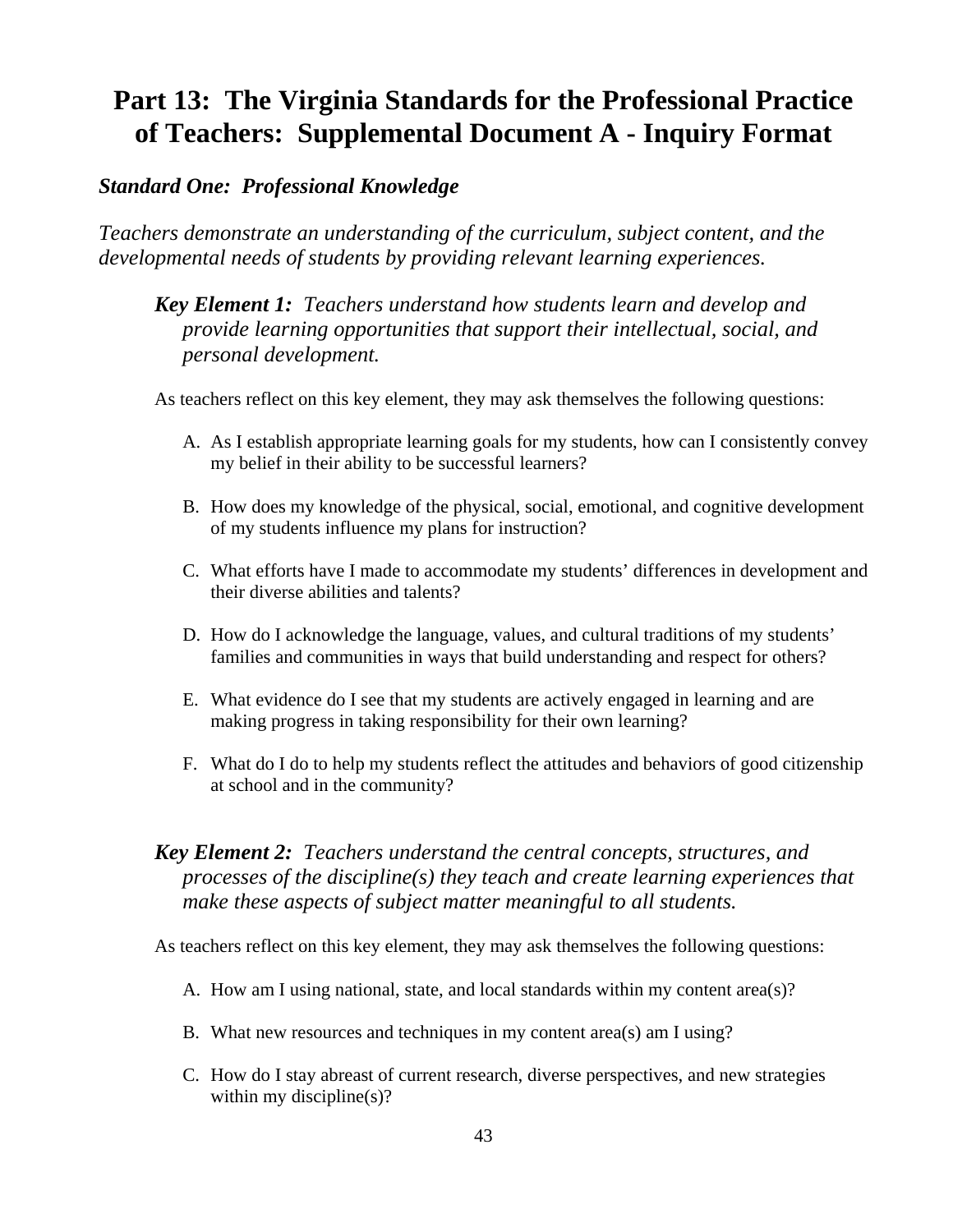D. How do I create learning experiences that allow students to integrate the knowledge, skills, and methods of inquiry used in the discipline and link them to prior learning?

# *Key Element 3: Teachers address appropriate curriculum standards and establish instructional goals that demonstrate a deep knowledge of their students and subject matter content.*

As teachers reflect on this key element, they may ask themselves the following questions:

- A. How do my instructional plans align with the Virginia Standards of Learning and my division's curriculum scope and sequence?
- B. What are relevant characteristics of my class that I need to consider when establishing my instructional goals?
- C. How have I addressed the needs of individual students in my class in establishing my long- and short-term instructional goals?
- D. What unique aspects of my discipline should I consider when determining the most effective ways of addressing curriculum standards?

#### *Standard Two: Instructional Planning*

*Teachers plan using the Virginia Standards of Learning, the school's curriculum, effective strategies, resources, and data to meet the needs of all students.* 

*Key Element 1: Teachers design coherent instruction based upon knowledge of subject matter, students, the community, and curriculum goals.* 

- A. Have I aligned my instruction with the curriculum scope and sequence?
- B. How have I encouraged my students to develop skills and understand concepts in addition to mastering facts?
- C. When selecting resources and literature, how do I decide if they are relevant, appropriate, and sufficiently current to meet the needs of all of my students?
- D. What connects this lesson to my students' prior learning?
- E. How do my lessons reflect the goals and needs of the school and community?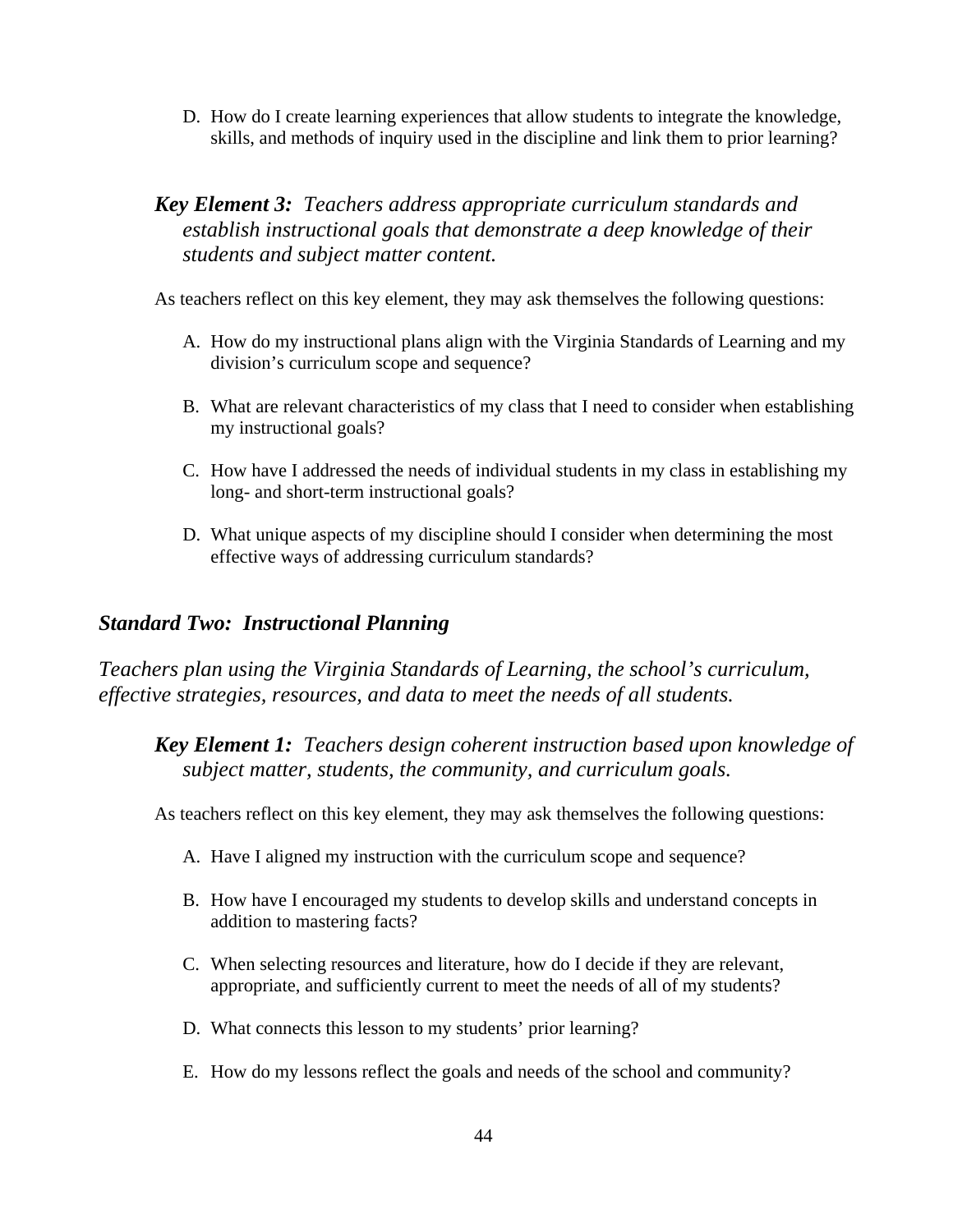- F. How do I link my students' learning to their community beyond the school?
- G. How do I make my lessons relevant to my students' lives and experiences?

## *Key Element 2: Teachers use the input and contributions of families, colleagues, and other professionals in designing instruction that promotes student growth.*

As teachers reflect on this key element, they may ask themselves the following questions:

- A. How have I sought the insight of parents in identifying their child's strengths and needs that will help me plan instruction that is responsive to these strengths and needs?
- B. What resources within my school and community have I tapped to support student learning?
- C. What additional expertise might I seek to plan instruction that meets the needs of all of my students?

## *Key Element 3: Teachers plan instruction to achieve objectives that reflect the Virginia Standards of Learning and division curriculum guidelines.*

As teachers reflect on this key element, they may ask themselves the following questions:

- A. How do I ensure that my instruction aligns with division guidelines and the *Virginia*  Standards of Learning?
- B. How do the learning activities that I select or design connect to my stated instructional goals and objectives?

# *Key Element 4: Teachers use student learning data to develop appropriate short- and long-range instructional plans and adjust plans based on student needs and changing circumstances.*

- A. What student learning data have I used to inform my short- and long-term instructional goals?
- B. How do I adjust my instruction based on my current assessment of students' mastery and understanding?
- C. What do I know about my students' strengths and needs that will help me choose appropriate instructional goals and strategies?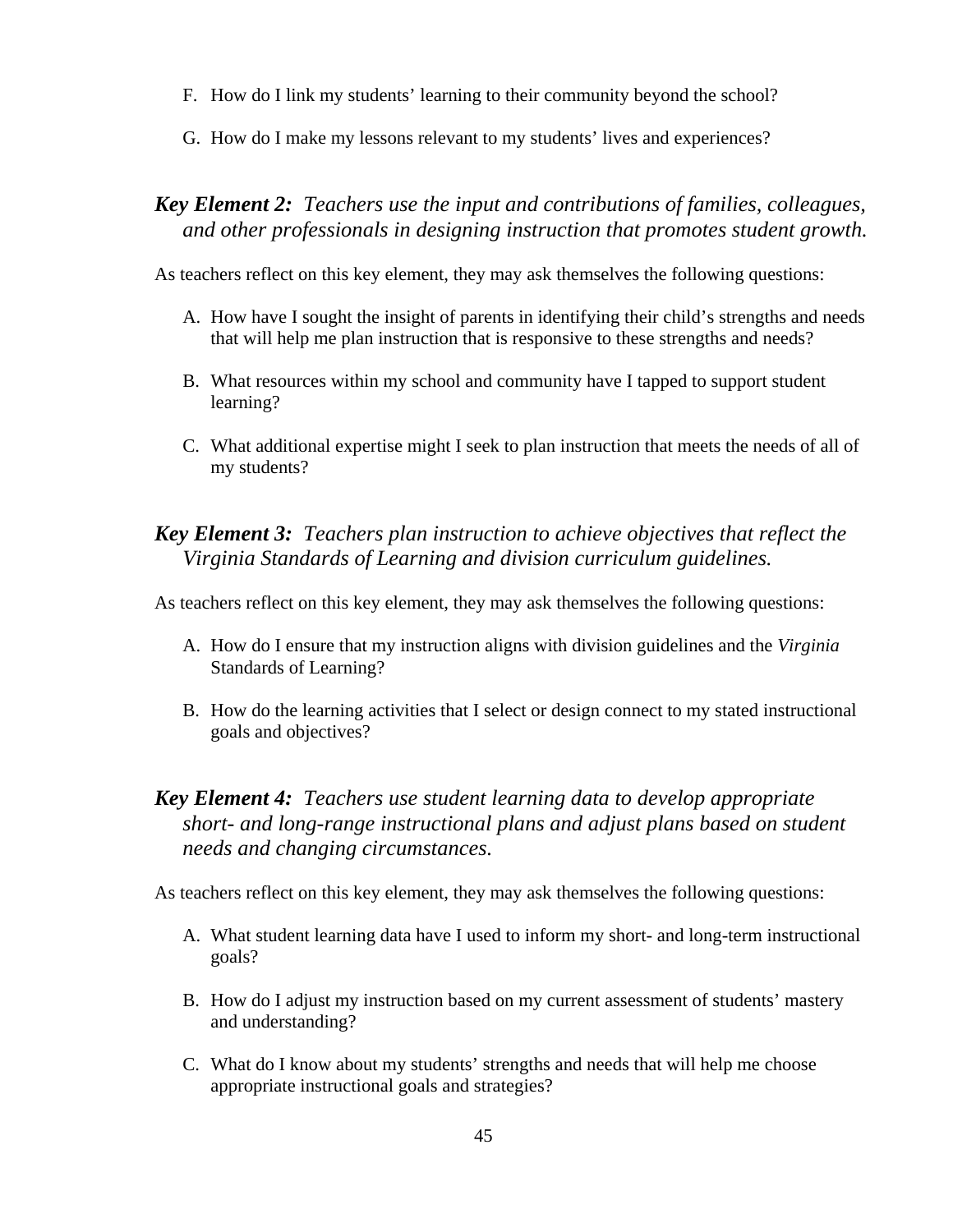D. How do I use data about the achievement of my students to make instructional decisions?

# *Key Element 5: Teachers choose appropriate strategies, resources, and materials to differentiate instruction for individuals and groups of students and develop appropriate sequencing of learning experiences.*

As teachers reflect on this key element, they may ask themselves the following questions:

- A. How have the developmental level and needs of my students influenced my plans for instruction?
- B. What criteria do I use to select appropriate and challenging materials and media that are closely aligned with my instructional goals?
- C. How do I ensure that my lessons are clear, logical, and sequential?
- *Key Element 6: Teachers collaborate with colleagues within and across content areas and grade levels to select and create learning experiences that are appropriate for curriculum goals, based on school improvement plans, relevant to learners, and based on principles of effective instruction.*

As teachers reflect on this key element, they may ask themselves the following questions:

- A. How often do I meet with my content area/grade level colleagues to discuss my instructional plans?
- B. How might I collaborate with colleagues within and across content areas/grade levels to ensure my instructional plans are appropriate for the curriculum goals of my subject and grade level and the school and division?
- C. How am I sharing my instructional plans with others?

#### *Standard Three: Instructional Delivery*

*Teachers effectively engage students in learning by using a variety of instructional strategies in order to meet individual learning needs.* 

*Key Element 1: Teachers differentiate instruction to accommodate the learning needs of all students.*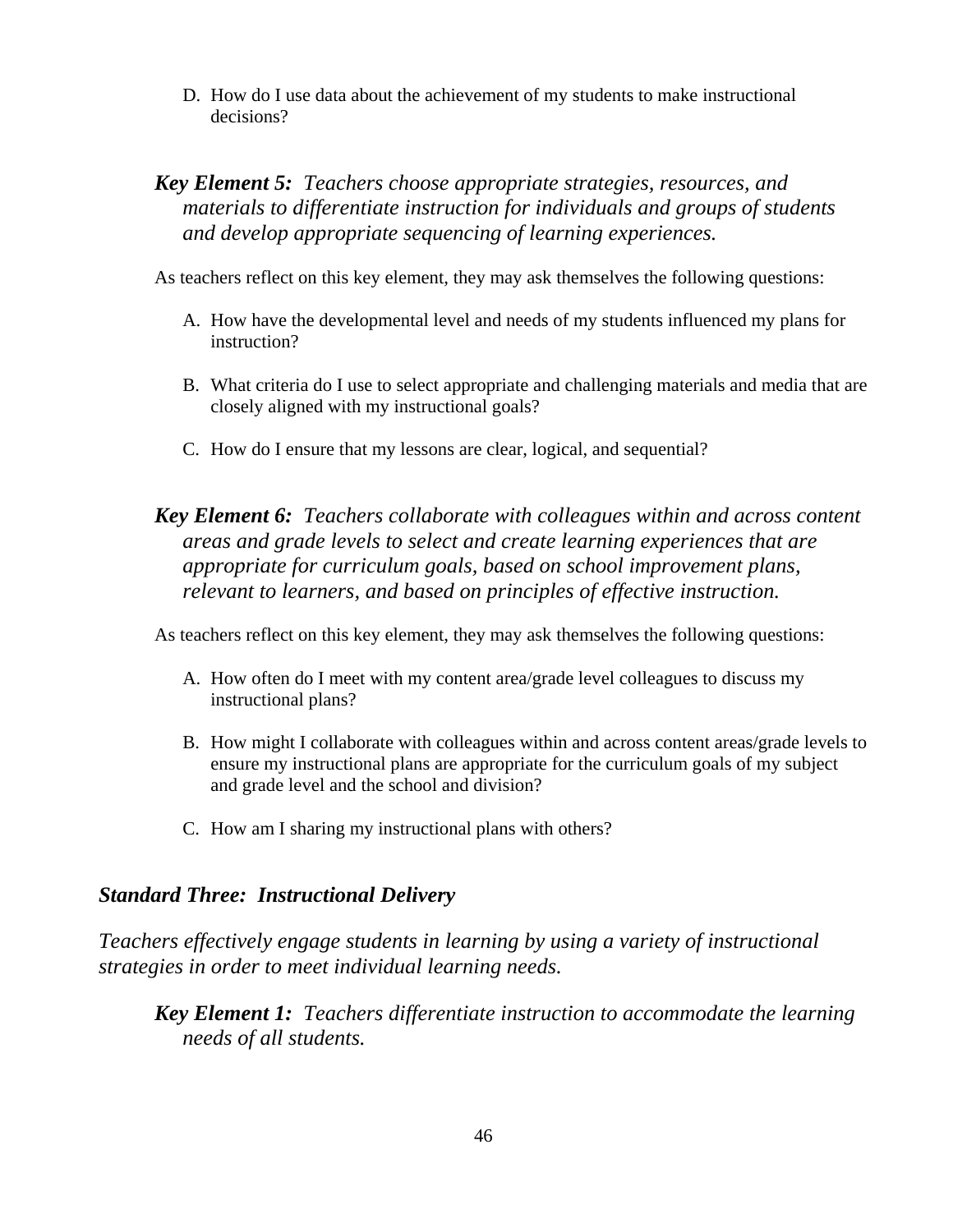As teachers reflect on this key element, they may ask themselves the following questions:

- A. What sort of teaching strategies do I use to accommodate the diverse learning needs of my students?
- B. What opportunities have I provided for students to explore concepts in varying degrees of depth, breadth, and complexity?
- C. How do I build on my students' strengths while developing all areas of competence?
- D. What adaptations have I made to provide individuals with additional support while addressing the pacing of instruction for my students as a whole?
- E. How have I collaborated with resource teachers to provide materials, resources, and activities to match the abilities of my students with special learning needs?

# *Key Element 2: Teachers implement, evaluate, and adapt multiple delivery methods and instructional strategies to actively engage students in learning and enhance student learning.*

- A. What kind of opportunities do I provide for students to interact with ideas, materials, teachers, and one another?
- B. How do I vary my role in the instructional process (e.g., instructor, facilitator, coach, audience) in relation to content and purposes of instruction and the needs of students?
- C. How do I effectively structure questions to solicit comments, questions, examples, and feedback from students throughout my lessons?
- D. What kind of activities do I use to provide guided and independent practice?
- E. What do I do to encourage my students to ask questions and actively participate in class?
- F. What do I do to encourage students to reflect on and assume responsibility for learning?
- G. How do the materials and activities I select promote independent thinking and develop problem-solving skills among my students?
- H. How do I foster academic curiosity and critical thinking in my students?
- I. How do I use new and emerging technologies to support and promote student learning?
- J. What do I do to foster student expression in speaking, writing, and other media?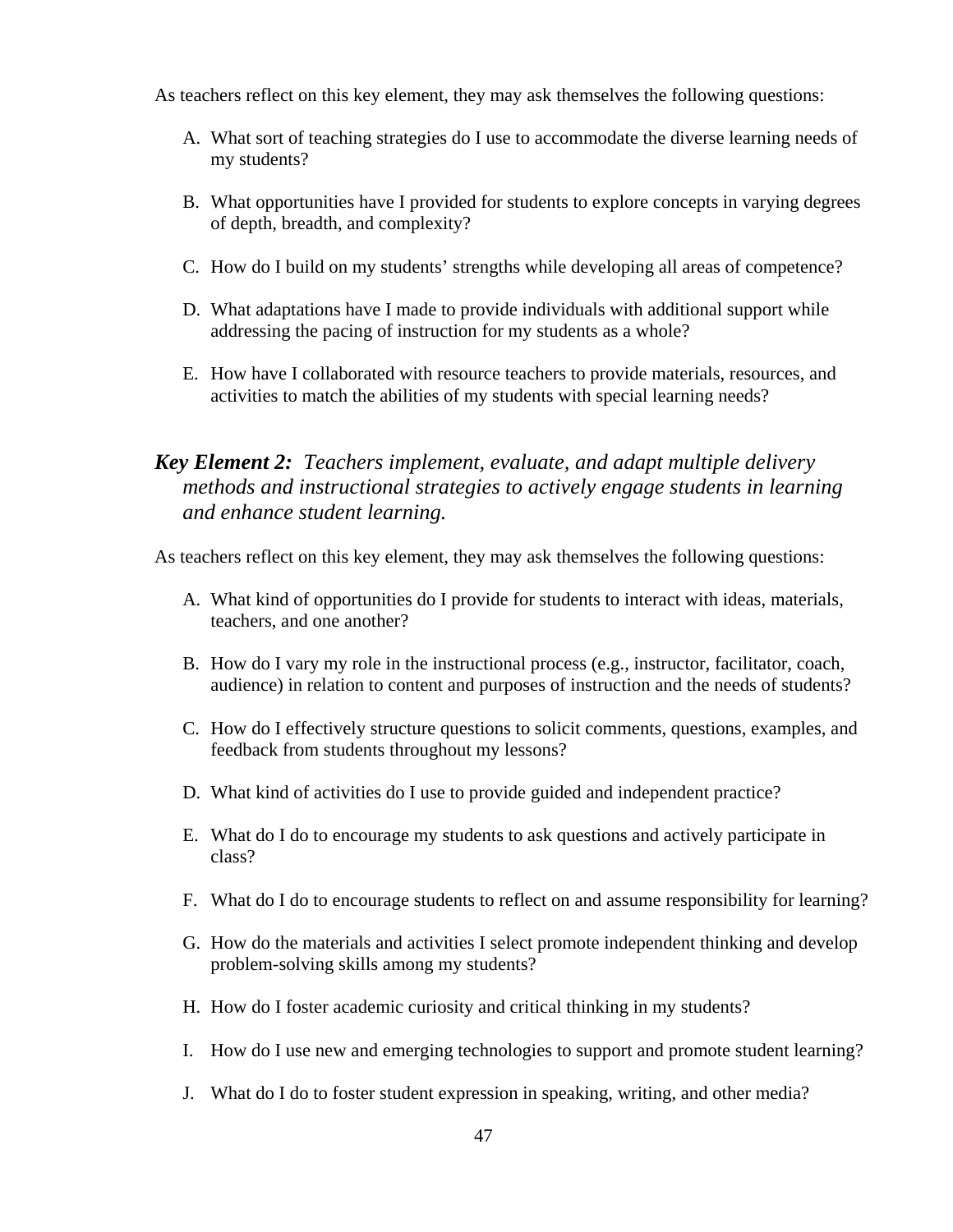# *Key Element 3: Teachers communicate clearly and regularly check for understanding.*

As teachers reflect on this key element, they may ask themselves the following questions:

- A. How does my use of standard English, including correct vocabulary and grammar, positively impact my students' learning?
- B. How can I determine that I am communicating clear and concise learning goals, explanations, and directions to my students?
- C. What techniques do I use to model effective communication as I convey ideas and information?
- D. What do I do to monitor student understanding on an ongoing basis?

# *Key Element 4: Teachers know when and how to access and integrate resources to support student learning (e.g., field and educational experts, exceptional education specialists, language learner specialists, community organizations).*

As teachers reflect on this key element, they may ask themselves the following questions:

- A. What school and community resources are available to help support student learning?
- B. Which of my students need additional support to be successful and where might I seek this support?

## *Standard Four: Assessment of and for Student Learning*

*Teachers systematically gather, analyze, and use all relevant data to measure student academic progress, guide instructional content and delivery methods, and provide timely feedback to both students and parents throughout the school year.* 

# *Key Element 1: Teachers work independently and collaboratively to analyze and interpret multiple sources of data to identify student learning needs, to guide planning and instruction, and to assess the effectiveness of instruction.*

- A. How do my instructional goals reflect individual student and school data available to me?
- B. How do I design, adapt, or select appropriate assessments to address specific learning goals and individual differences?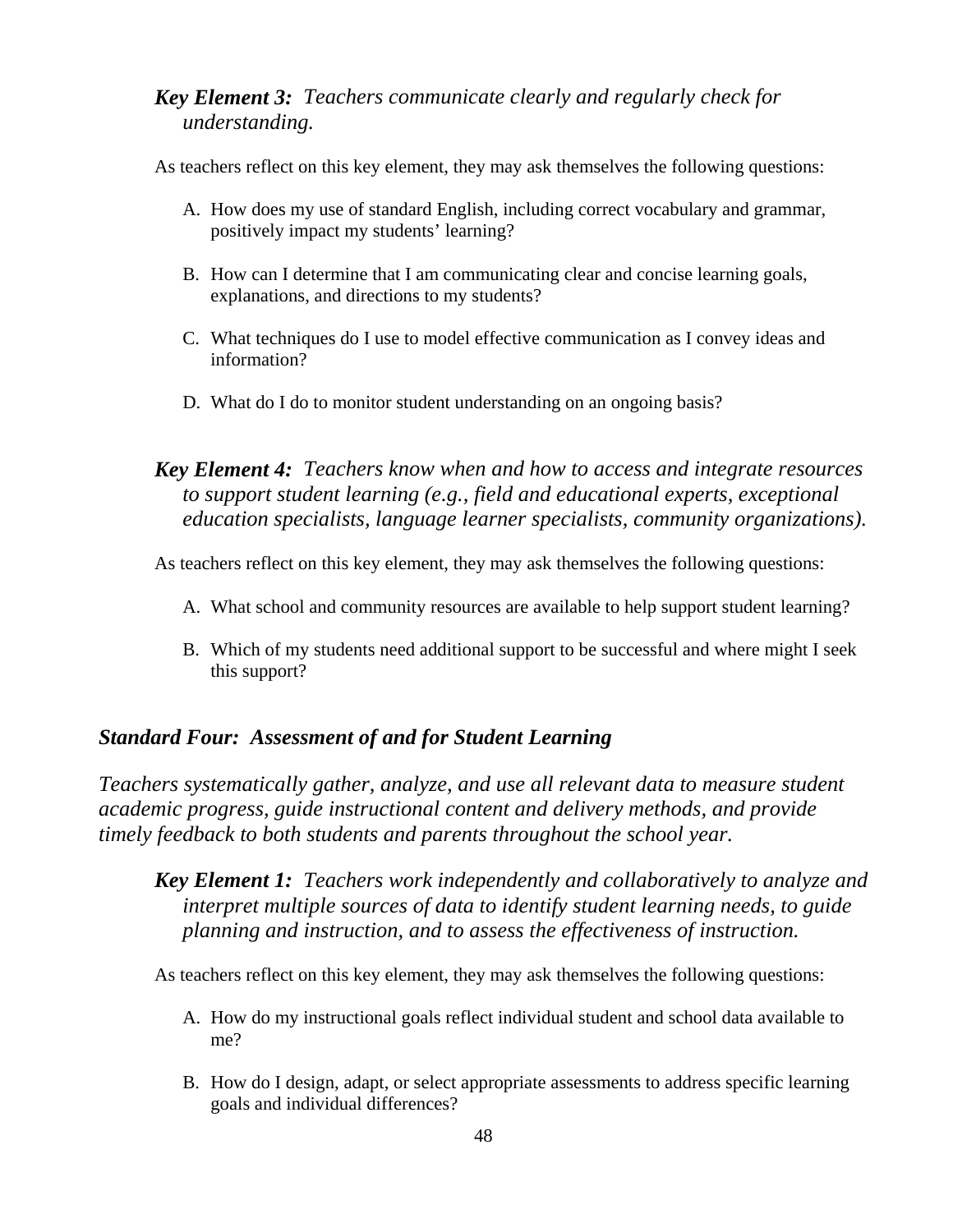- C. What additional data do I need to effectively differentiate instruction in my classroom and how might I get these data?
- D. What does the data tell me about the effectiveness of my instruction?

# *Key Element 2: Teachers communicate specific performance expectations and use a variety of assessment strategies to monitor and document student progress and to provide meaningful feedback to students and parents.*

As teachers reflect on this key element, they may ask themselves the following questions:

- A. How do I ensure that my expectations for learning are communicated clearly to students and parents?
- B. How do I ensure that my students, parents, and colleagues understand how I assess and report student progress?
- C. What strategies do I use to prepare my students for the Virginia Standards of Learning tests and other standardized testing?
- D. How do I determine if I am using a variety of assessments that align with the concepts and skills I have taught?
- E. What criteria do I use to determine how I will assess my students' work?

# *Key Element 3: Teachers engage students in understanding, identifying, and assuming responsibility for quality work and provide them with timely, frequent, and effective feedback to guide their progress toward that work.*

- A. What value does my feedback have in helping students improve and progress?
- B. How do I model processes that guide students in assessing their own learning as well as the performance of others?
- C. How quickly and frequently am I providing feedback to my students?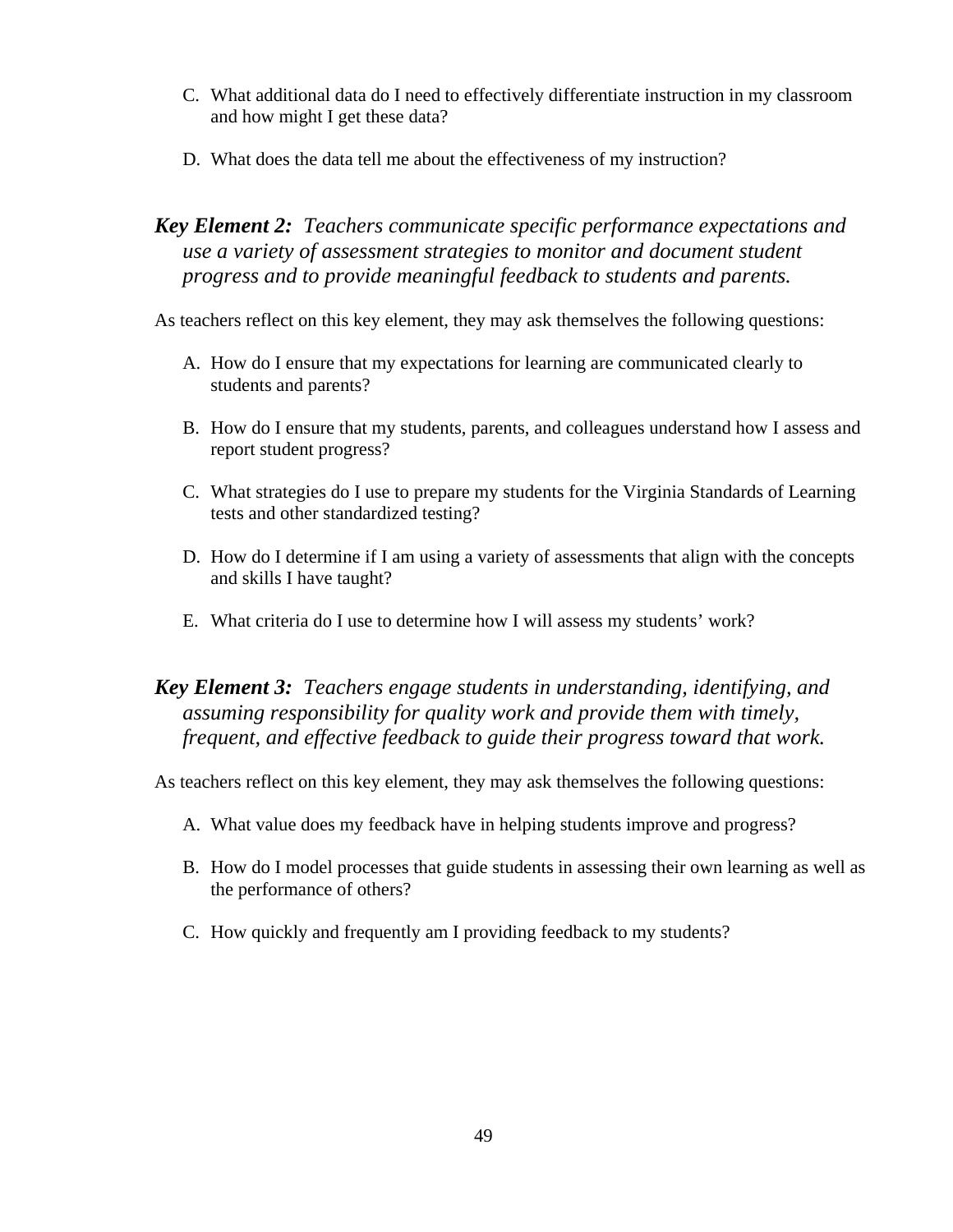*Key Element 4: Teachers set measureable and appropriate learning goals for students based on baseline data and accept responsibility for students achieving those goals.* 

As teachers reflect on this key element, they may ask themselves the following questions:

- A. How do I use the results of student assessments to evaluate and adjust my teaching?
- B. How well am I preparing my students for the demands of various assessment formats?
- C. What modifications of assessment formats and testing conditions do I make for English language learners, students with disabilities, and students who are above grade level?
- D. How do I know if I am an effective teacher?

### *Standard Five: Learning Environment*

*Teachers use resources, routines, and procedures to provide a respectful, positive, safe, student-centered environment that is conducive to learning.* 

*Key Element 1: Teachers create a safe and positive learning environment.* 

- A. How have I engaged students in developing and monitoring shared expectations for respectful interactions, thoughtful academic discussions, and individual and group responsibility for the learning environment in our classroom?
- B. How do I ensure that my expectations for student behavior are communicated clearly to students, parents, and the community?
- C. How do I ensure fairness and consistency in implementing disciplinary procedures?
- D. What do I do to promote self-discipline and conflict resolution skills among my students?
- E. How do I recognize and celebrate the achievements of my students?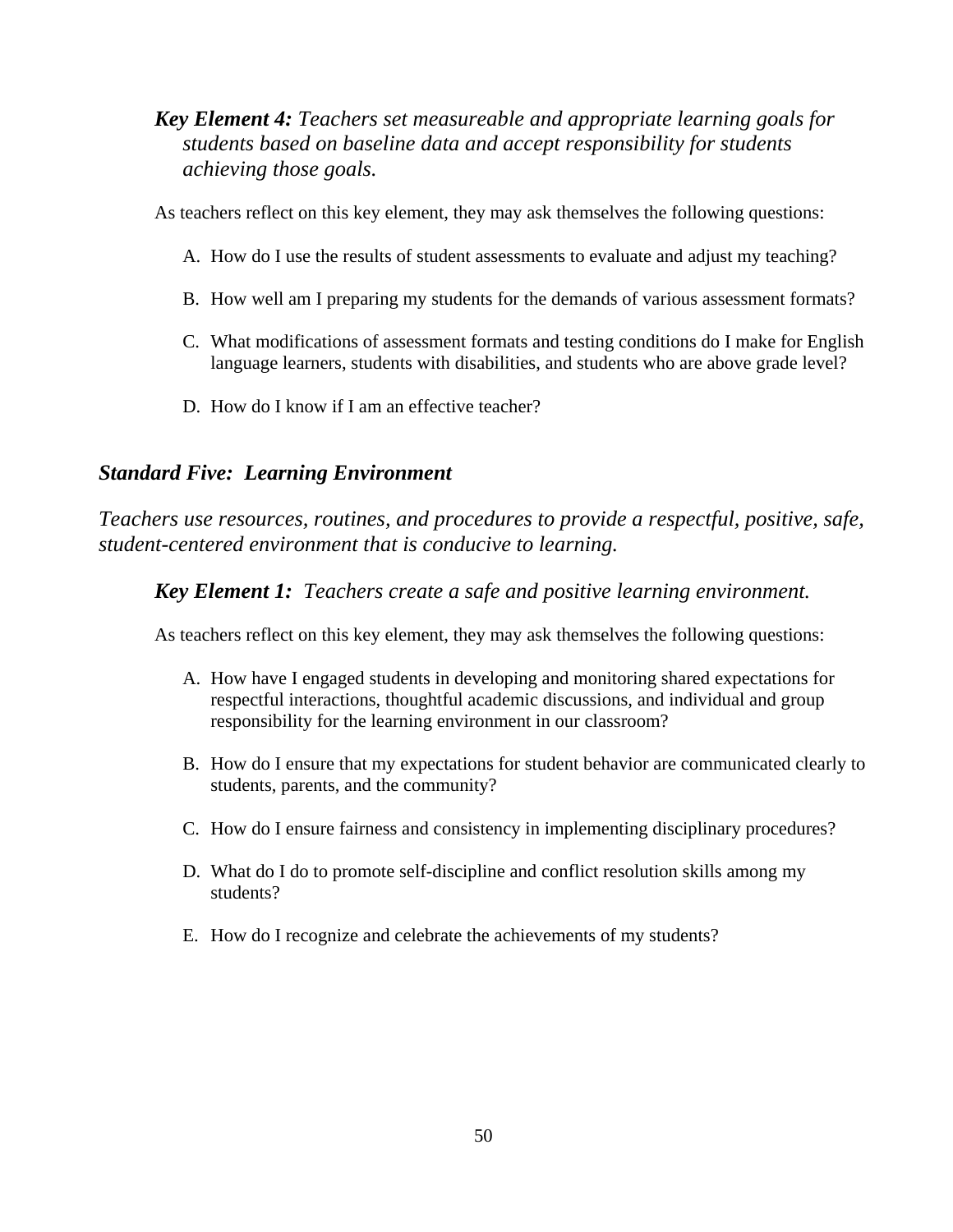# *Key Element 2: Teachers manage classroom procedures to maximize academic learning time to ensure continuous student engagement in learning.*

As teachers reflect on this key element, they may ask themselves the following questions:

- A. How does my organization of my classroom support learning and safety and minimize disruptions?
- B. How do classroom rules and procedures maximize efficient use of my students' and my own time and effort?
- C. How can I determine that I have engaged students' attention? What strategies do I use to recapture or refocus students' attention?

#### *Key Element 3: Teachers develop and maintain rapport with students.*

As teachers reflect on this key element, they may ask themselves the following questions:

- A. What steps do I take to ensure that my interactions with students are respectful?
- B. How do I convey my personal enthusiasm for learning?
- C. How do I model caring, fairness, a sense of humor, courtesy, respect, and active listening for my students?
- D. How do I demonstrate concern for students' emotional and physical well-being?
- E. How do I incorporate information about students' interests and opinions in my interactions with students?
- *Key Element 4: Teachers create for all students a respectful, supportive learning environment that encourages social interaction, active engagement in learning, and self-motivation.*

- A. How do I encourage students to respect themselves and others?
- B. How do I clearly communicate my expectations for appropriate interactions among students?
- C. What do I do to encourage students to take pride in their work?
- D. How do I enhance my students' feelings of self-worth?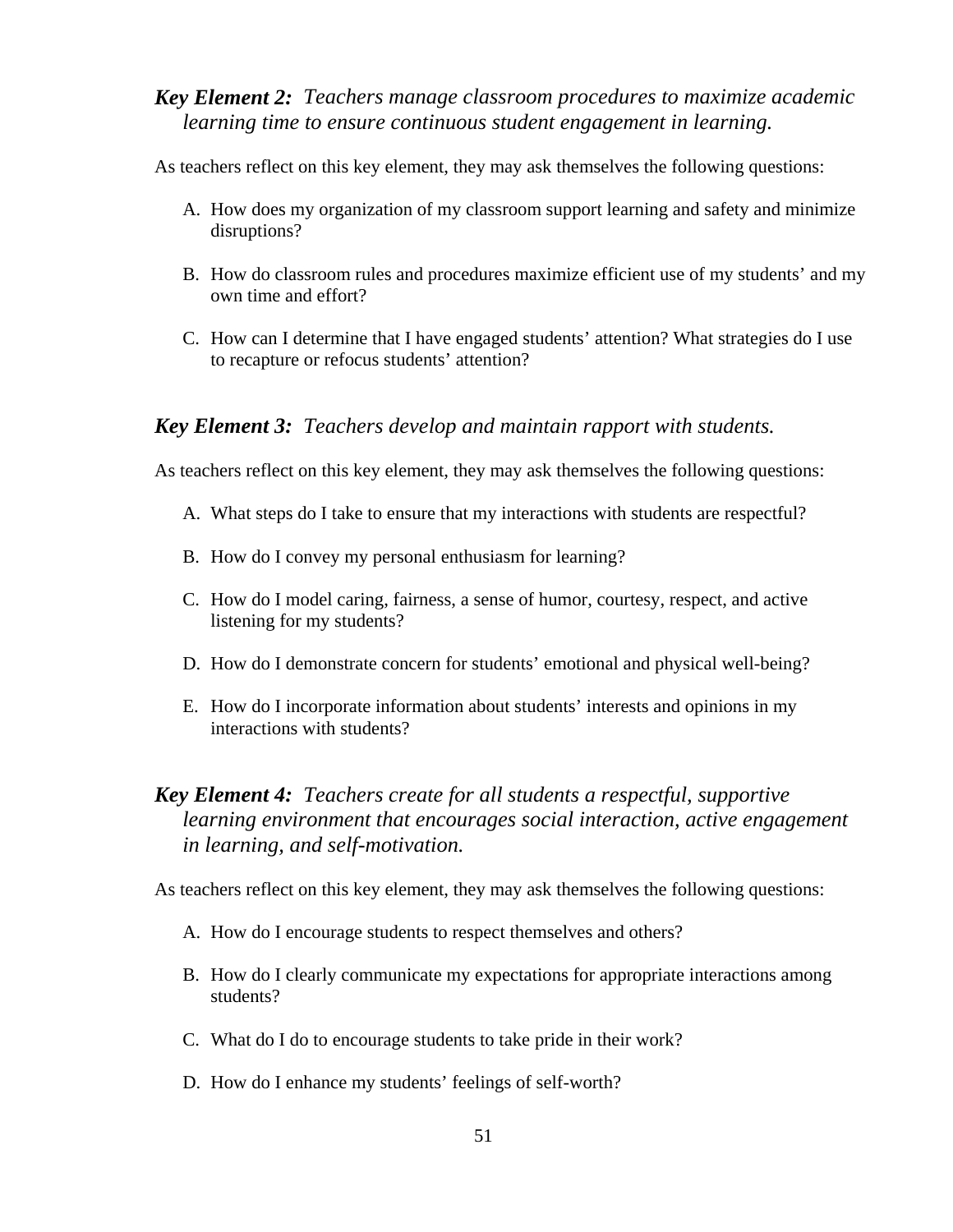- E. How do I know that my treatment of students is fair and equitable?
- F. How do I promote multicultural awareness, gender sensitivity, and the appreciation for diversity among my students?

# *Key Element 5: Teachers collaborate with colleagues to develop consistent policies and procedures that create a school culture conducive to learning.*

As teachers reflect on this key element, they may ask themselves the following questions:

- A. How do I work with my colleagues to ensure that the policies and practices in our classrooms contribute to a consistent and positive school culture that is conducive to learning?
- B. How are we demonstrating to students that the adults in the building share a common vision and goals for their behavior and their learning?

## *Standard Six: Professionalism*

*Teachers maintain a commitment to professional ethics, communicate effectively, and take responsibility for and participate in professional growth that results in enhanced student learning.* 

*Key Element 1: Teachers work in partnership with families to promote student learning at home and in the school.* 

- A. What forms of communication do I use to initiate and maintain effective communication with parents or guardians?
- B. What do I do to encourage parents to participate in their child's learning in and out of the classroom?
- C. How do I share major instructional goals and report student progress and problems in a timely manner?
- D. What strategies have I offered parents to enable them to assist in their children's education?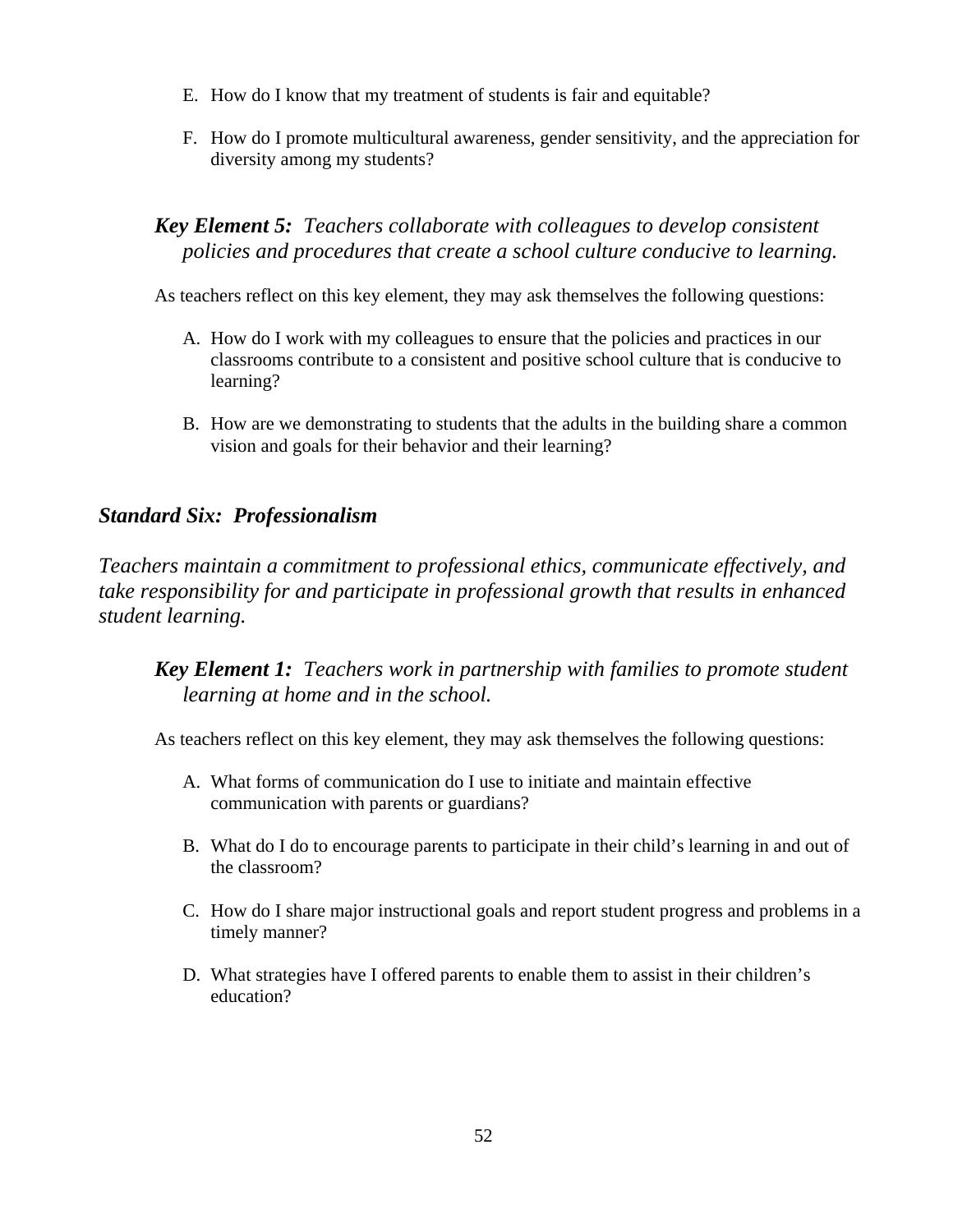## *Key Element 2: Teachers collaborate with administrators, colleagues, families, and community members to promote and support student success.*

As teachers reflect on this key element, they may ask themselves the following questions:

- A. How do I encourage and support parental and community involvement in school activities?
- B. How has my collaboration with administrators and colleagues led to better coordination and integration of learning goals and standards across classrooms and grade levels?
- C. What do I do to support community partnerships that enhance learning?
- D. How can I foster understanding and cooperation between school and community?
- E. How do I work with administrators and colleagues in all subject areas to reinforce literacy skills and processes across the curriculum?

# *Key Element 3: Teachers model professional and ethical standards as well as personal integrity in all interactions.*

- A. How do I relate to administrators, colleagues, parents, and others in a manner that is clearly ethical and professional?
- B. How do I attempt to resolve concerns and problems in a principled and constructive manner?
- C. How do I represent the school/program in a responsible and productive manner within the community?
- D. How will my personal appearance and demeanor reflect on me and my profession?
- E. How do I work with others in the best interest of students, schools, and community?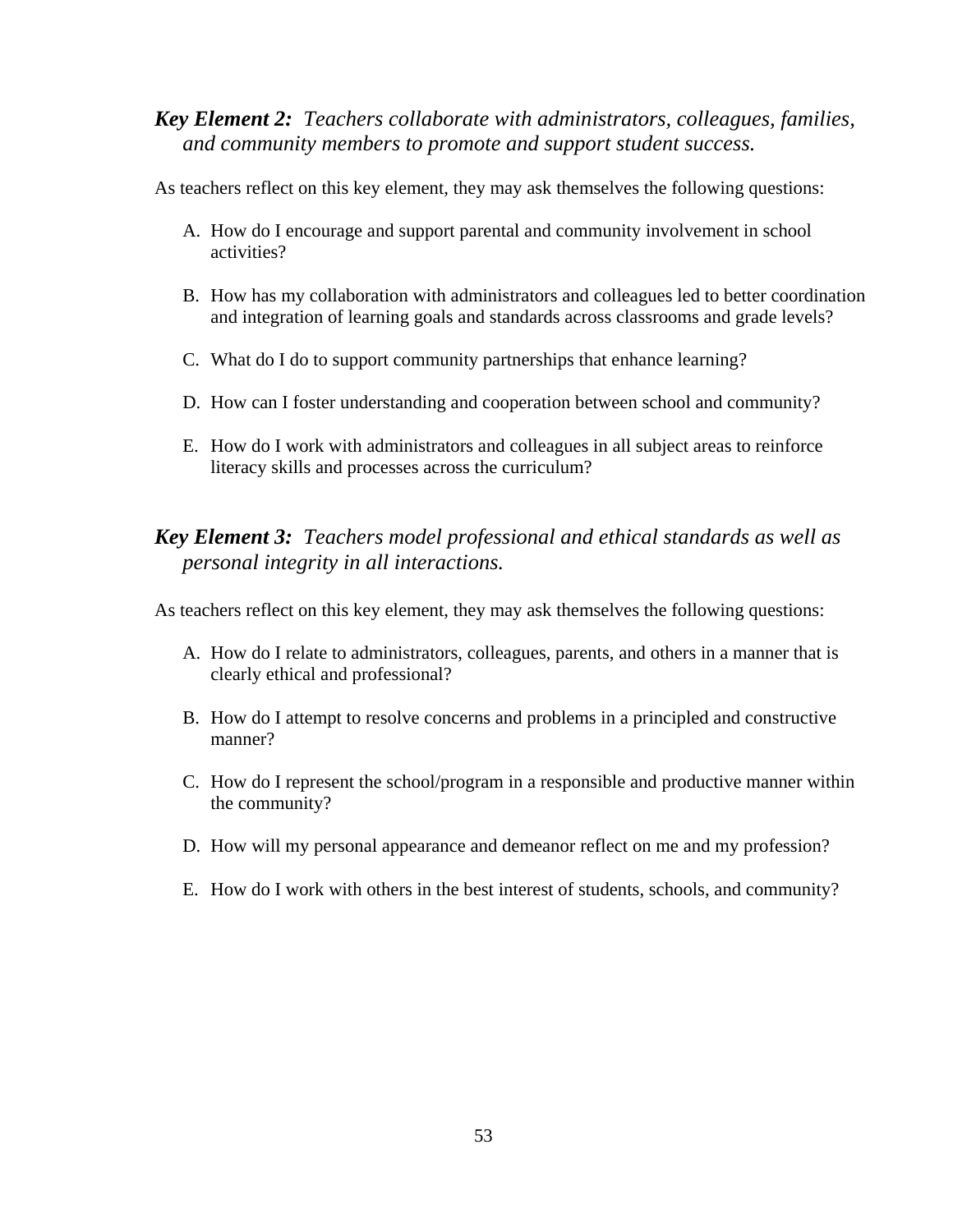# *Key Element 4: Teachers respect the privacy of students, families, colleagues, and administrators with whom they work, ensuring confidentiality of all sensitive information.*

As teachers reflect on this key element, they may ask themselves the following questions:

- A. What information about my students and their families do I need to keep confidential to ensure their privacy?
- B. How do I build an atmosphere of trust, mutual respect, and openness with colleagues?
- C. How do I model discretion in all interactions with students, parents, colleagues, and administrators?

## *Key Element 5: Teachers continually reflect on, evaluate, and seek to improve their practice.*

- A. What self-assessment and problem-solving strategies do I use to reflect on my practice?
- B. How do I learn about new research on teaching and resources that are available for my professional learning?
- C. What am I doing to develop and refine my teaching practices to meet the needs of my students?
- D. How do I demonstrate that I am a self-directed learner who values critical thinking?
- E. How do I incorporate reflection, self-assessment, and learning as part of my ongoing process of professional growth?
- F. How can classroom observation, student information, and research help me assess and revise my practice?
- G. How often do I engage in reflection, problem solving, and sharing new ideas and experiences with professional colleagues within the school and other professional arenas?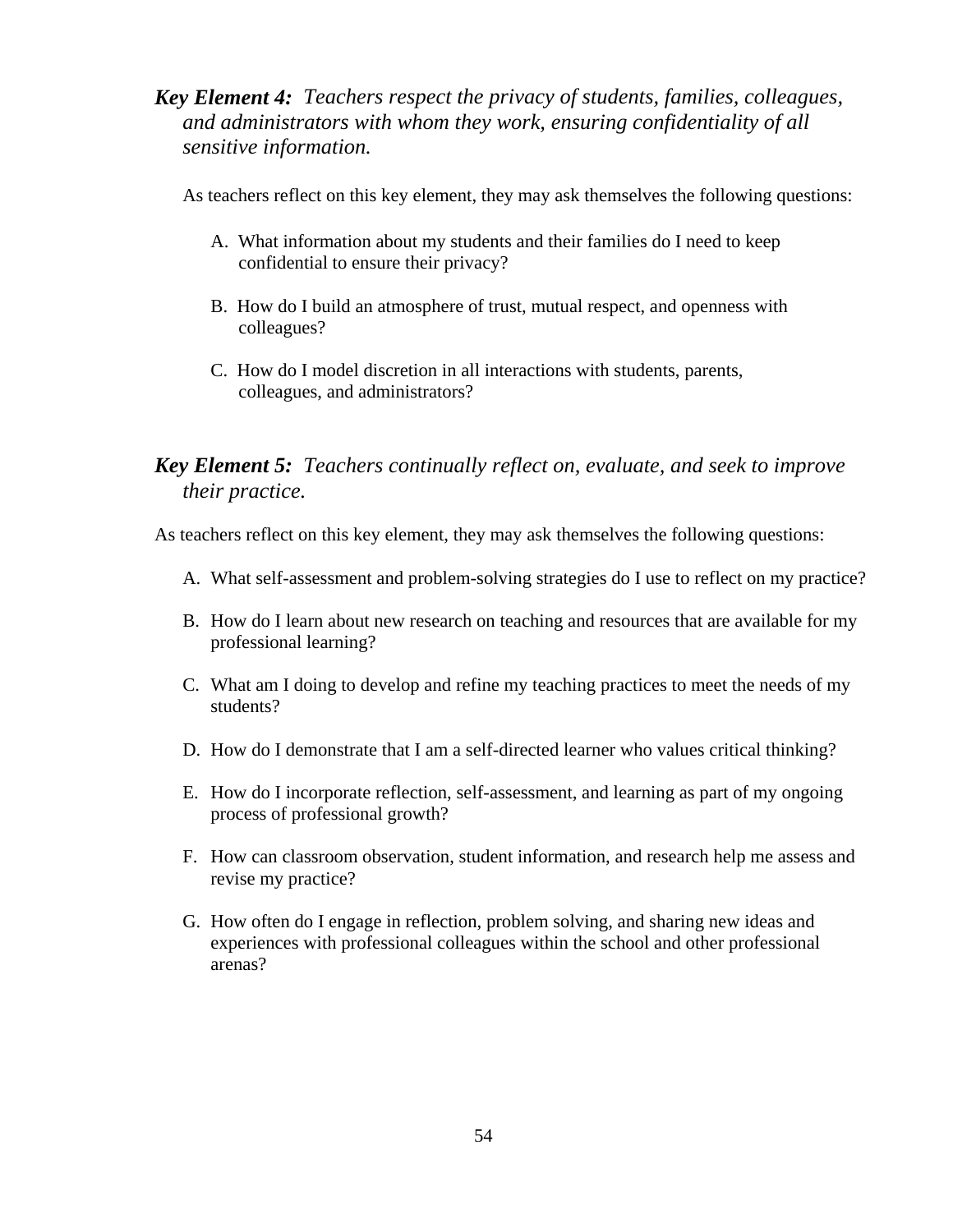# *Key Element 6: Teachers take responsibility for and participate in a meaningful and continuous process of professional development.*

As teachers reflect on this key element, they may ask themselves the following questions:

- A. How will my participation in professional development activities benefit student learning?
- B. How can I identify my strengths and weaknesses in order to set appropriate goals for my professional growth?
- C. How do I learn about new developments and techniques, including technology, in my content area(s)?

# *Key Element 7: Teachers demonstrate consistent mastery of standard oral and written English in all communication.*

As teachers reflect on this key element, they may ask themselves the following question:

Do I effectively use standard oral and written English in all communications?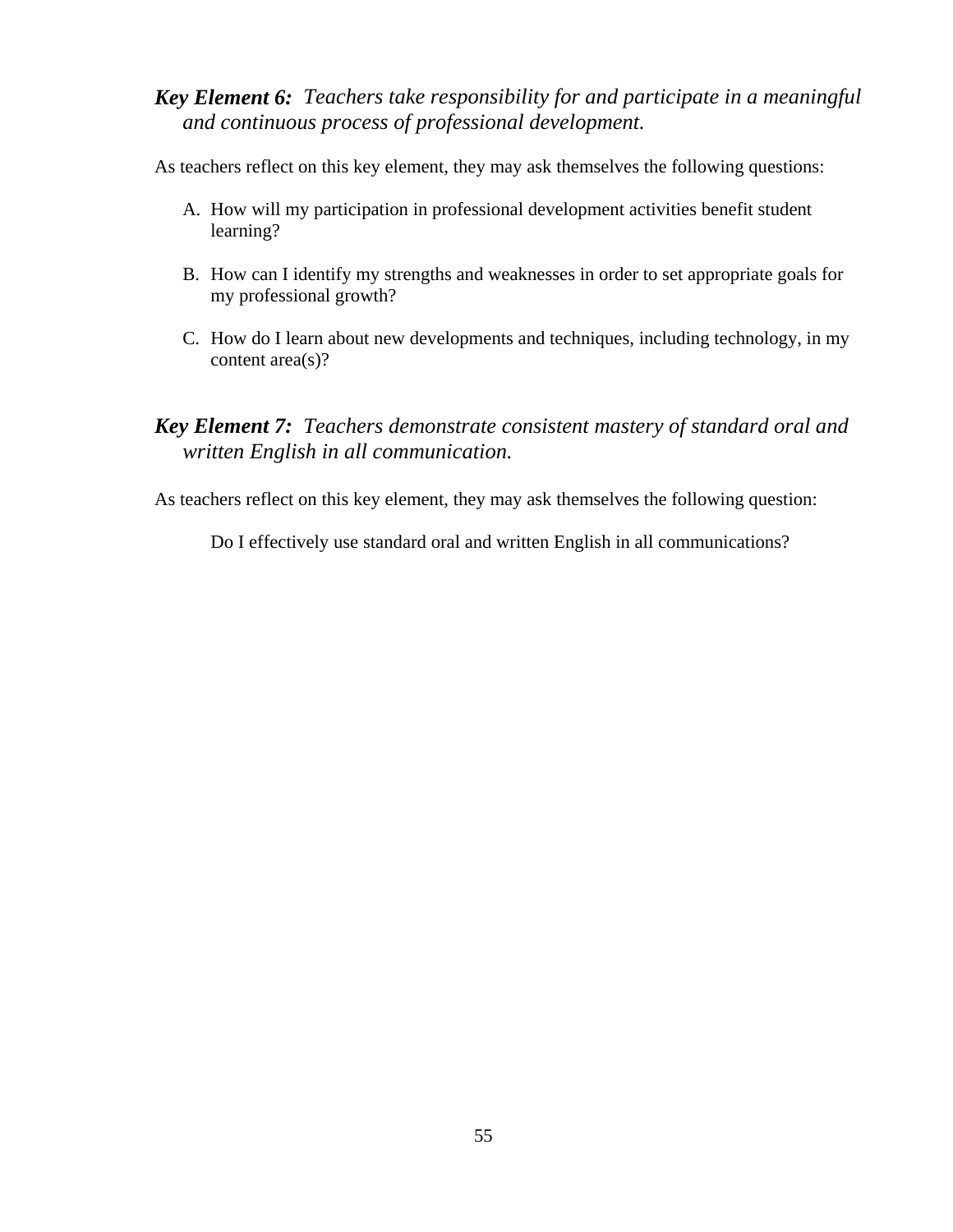# **Part 14: The Virginia Standards for the Professional Practice of Teachers: Supplemental Document B - Exemplar Format**

# *Standard One: Professional Knowledge*

*Teachers demonstrate an understanding of the curriculum, subject content, and the developmental needs of students by providing relevant learning experiences.* 

*Key Element 1: Teachers understand how students learn and develop and provide learning opportunities that support their intellectual, social, and personal development.* 

### *Exemplars:*

- A. believe all children can be successful learners and are persistent in helping them reach appropriate learning goals.
- B. incorporate knowledge and understanding of students' physical, social, emotional, and cognitive development when making instructional decisions.
- C. respect individual differences in development and encourage students' diverse abilities and talents.
- D. understand how family and community values, language, and culture influence learning and create a learning environment in which individual differences are respected and encouraged.
- E. promote active involvement as students demonstrate, communicate, evaluate, and accept increasing responsibility for their own learning.
- F. encourage students to develop the attitudes and behaviors of responsible citizenship at school and in the community.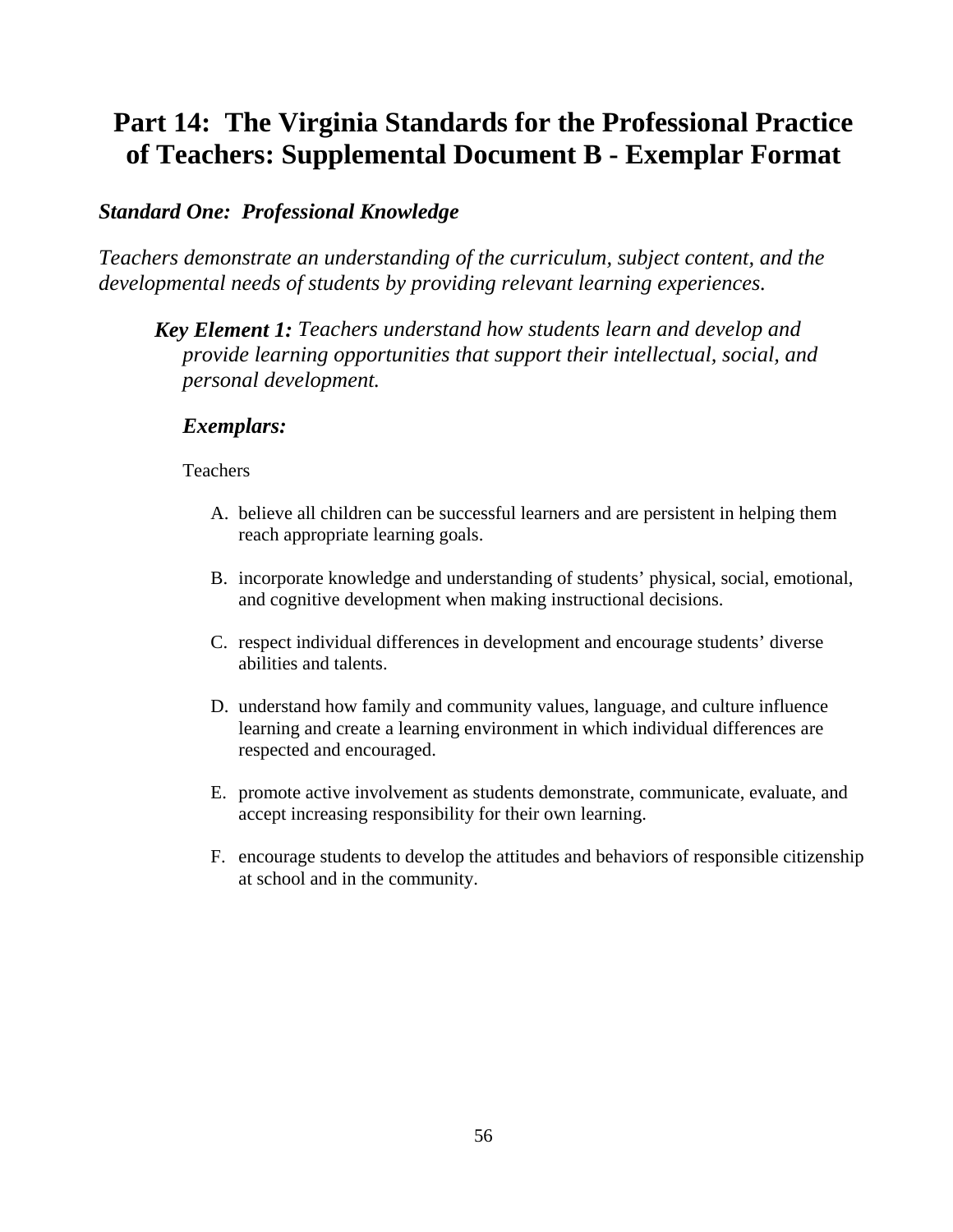*Key Element 2: Teachers understands the central concepts, structures, and processes of the discipline(s) they teach and create learning experiences that make these aspects of subject matter meaningful to students.* 

#### *Exemplars:*

Teachers

- A. understand and use national, state, and local standards within content area(s).
- B. use current, appropriate technology to access and deliver information within content area(s).
- C. keep abreast of current research, diverse perspectives, and new strategies within their discipline(s).
- D. create learning experiences that allow students to integrate the knowledge, skills, and methods of inquiry used in the discipline and link them to prior learning.
- E. demonstrate accurate knowledge and skills relevant to the subject matter taught.

# *Key Element 3: Teachers address appropriate curriculum standards and established instructional goals that demonstrate a deep knowledge of their students and subject matter content.*

## *Exemplars:*

- A. integrate key content elements when addressing appropriate curriculum standards.
- B. use multiple representations and explanations of concepts that capture key ideas in the curriculum standards of the discipline.
- C. base instruction on goals that reflect high expectations of their students and a thorough understanding of subject matter content and the Virginia Standards of Learning.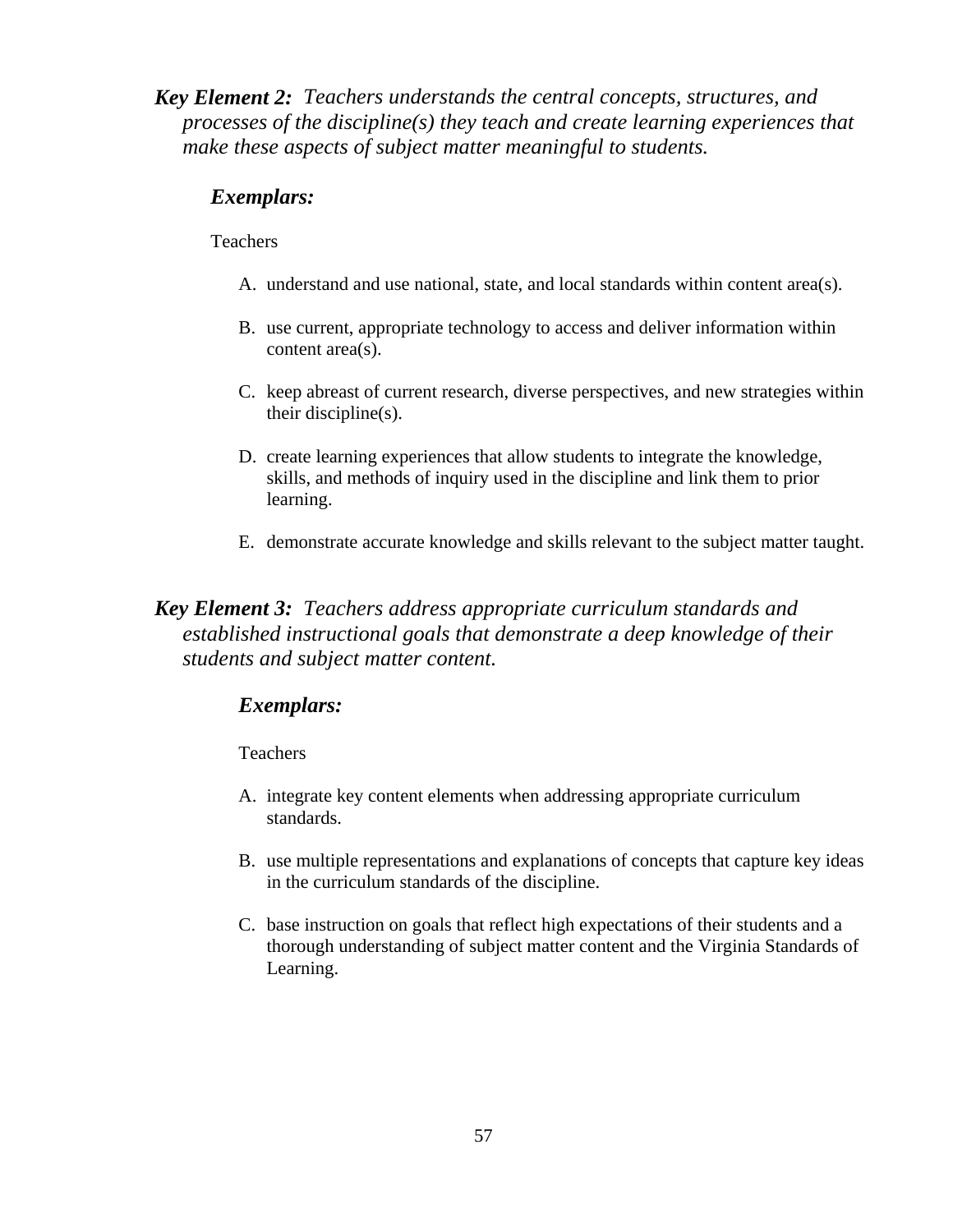## *Standard Two: Instructional Planning*

*Teachers plan using the Virginia Standards of Learning, the school's curriculum, effective strategies, resources, and data to meet the needs of all students.* 

*Key Element 1: Teachers design coherent instruction based upon knowledge of subject matter, students, the community, and curriculum goals.* 

#### *Exemplars:*

**Teachers** 

- A. align instruction with curriculum scope and sequence.
- B. select instructional goals that reflect high expectations and encourage mastery of facts, development of skills, and understanding of underlying concepts.
- C. select and use appropriate literature, current and relevant resources, and materials that match the learning styles of individual students.
- D. connect instruction to prior student learning.
- E. reflect the goals and needs of the school and community in planning.
- F. link student learning to the community.
- G. make topics relevant to students' lives and experiences.
- H. adjust instruction based on current assessment of students' mastery and understanding.

## *Key Element 2: Teachers use the input and contributions of families, colleagues, and other professionals in designing instruction that promotes student growth.*

#### *Exemplars:*

- A. seek the insight of parents in identifying their child's strengths and needs in order to plan instruction that is responsive to these strengths and needs.
- B. use resources within their school and community to support student learning.
- C. seek expertise to plan instruction that meets the needs of all of their students.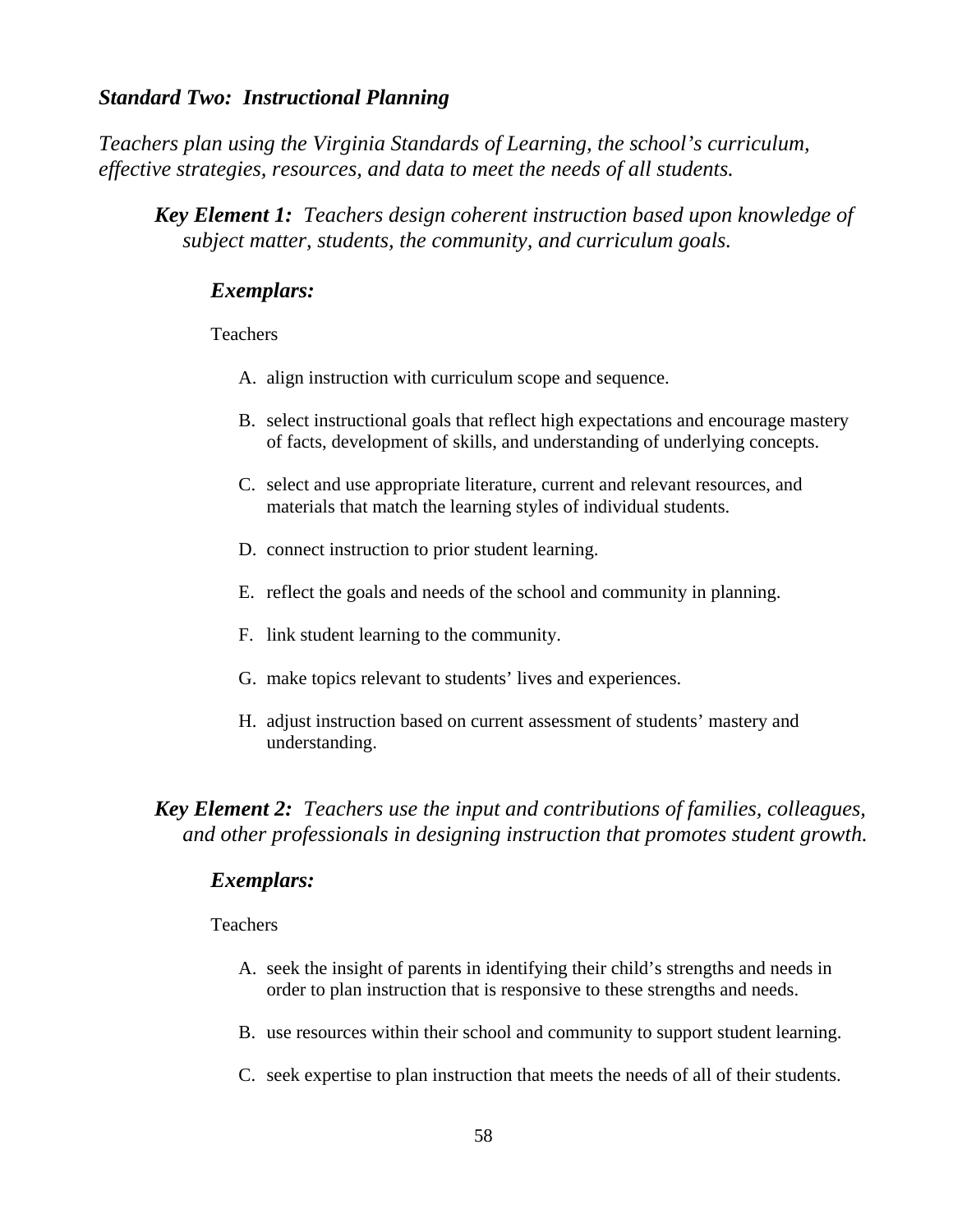*Key Element 3: Teachers plan instruction to achieve objectives that reflect the Virginia Standards of Learning and division curriculum guidelines.* 

#### *Exemplars:*

Teachers

- A. align instruction with division guidelines and the Virginia Standards of Learning.
- B. select or design learning activities that are clearly connected to instructional goals and objectives.
- C. plan lessons that are clear, logical, and sequential.

# *Key Element 4: Teachers use student learning data to develop appropriate short- and long-range instructional plans and adjust plans based on student needs and changing circumstances.*

#### *Exemplars:*

Teachers

- A. use data about the performance of individual students from ongoing assessments to make instructional decisions.
- B. use knowledge of students to plan the allocation of time realistically for pacing, content mastery, and transitions.
- C. choose appropriate instructional goals and strategies based on students' strengths and needs.
- D. adjust instructional plans based on student responses and other contingencies.

*Key Element 5: Teachers choose appropriate strategies, resources, and materials to differentiate instruction for individuals and groups of students and develop appropriate sequencing of learning experiences.* 

#### *Exemplars:*

Teachers

A. select appropriate and challenging materials and media that are closely aligned with instructional goals.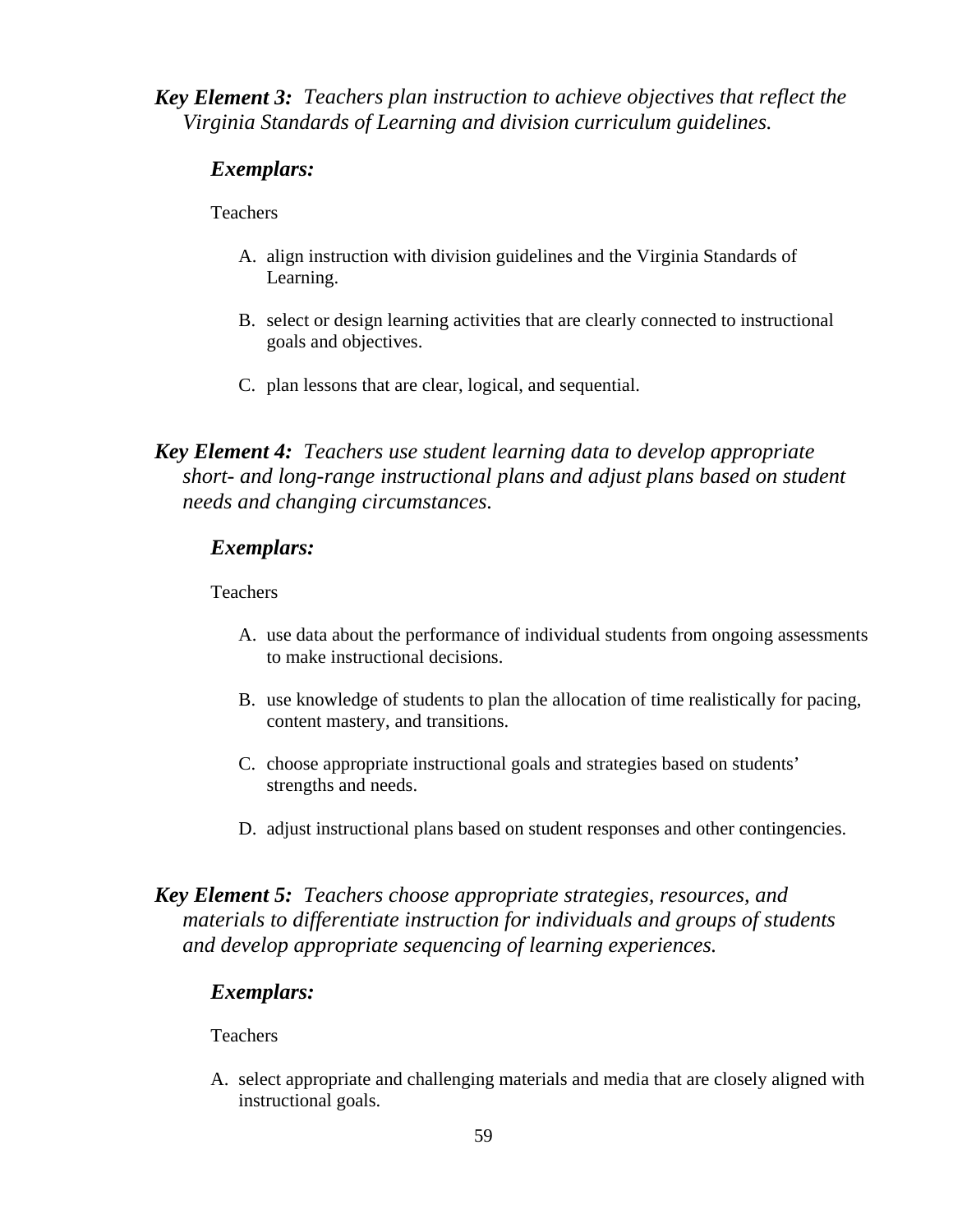- B. know a range of evidence-based instructional strategies, resources, and technological tools and how to use them effectively to plan instruction that meets the needs of diverse learners.
- C. sequence learning experiences based on students' prior knowledge, link new concepts to familiar concepts, and make connections to students' experiences.

*Key Element 6: Teachers collaborate with colleagues within and across content areas and grade levels to select and create learning experiences that are appropriate for curriculum goals, based on school improvement plans, are relevant to learners, and based on principles of effective instruction.* 

#### *Exemplars:*

Teachers

- A. meet regularly with content area/grade level colleagues to discuss instructional plan.
- B. collaborate with colleagues within and across content areas/grade levels to ensure instructional plans are appropriate for the curriculum goals of their subject and grade level and the school and division.
- C. share their instructional plans with others.

#### *Standard Three: Instructional Delivery*

*Teachers effectively engage students in learning by using a variety of instructional strategies in order to meet individual learning needs.* 

*Key Element 1: Teachers differentiate instruction to accommodate the learning needs of all students.* 

#### *Exemplars:*

- A. plan instruction based on the developmental level and needs of all students.
- B. use a variety of teaching strategies to meet the diverse learning needs of students.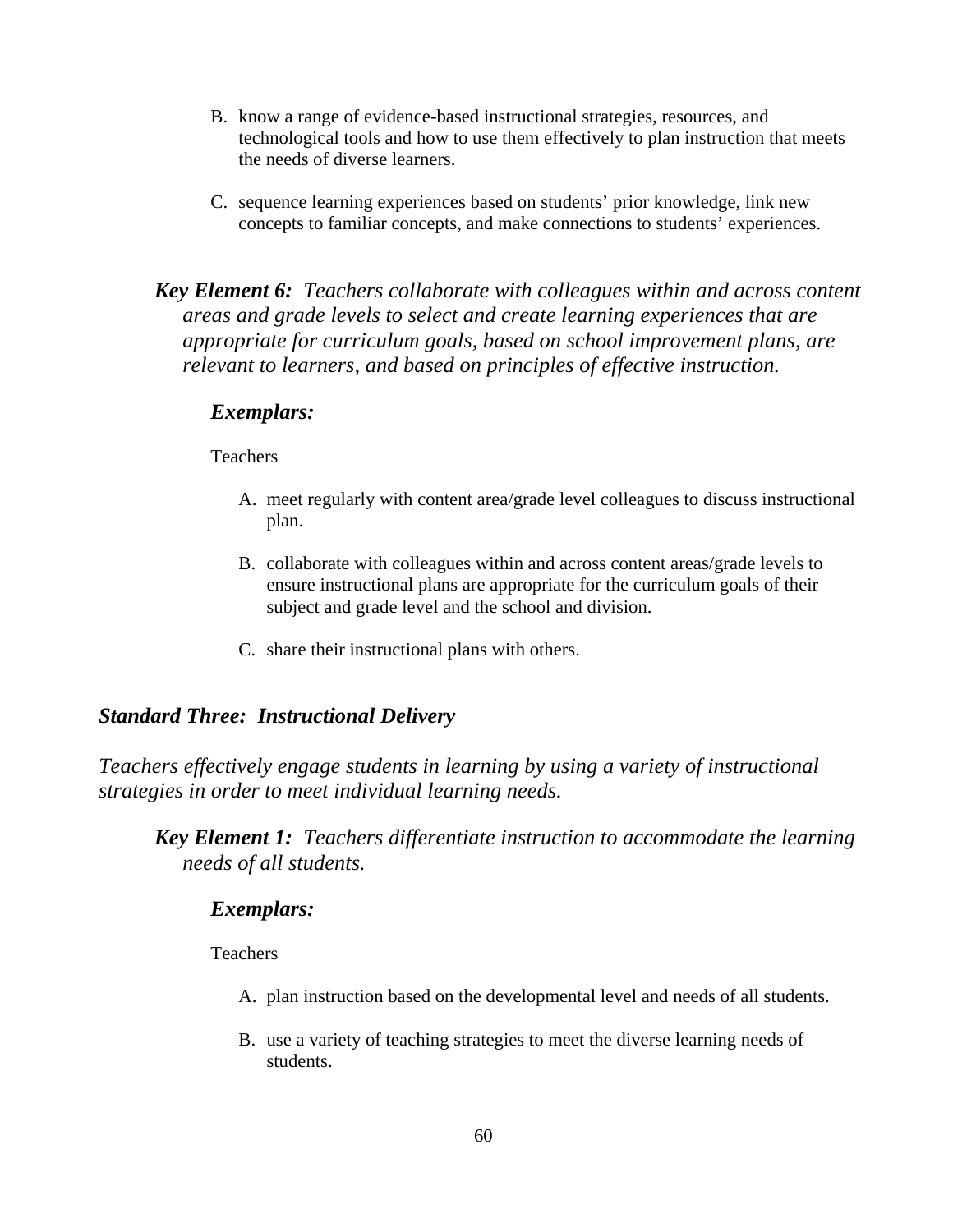- C. provide students the opportunity to explore concepts in varying degrees of depth, breadth, and complexity.
- D. build on students' strengths while developing all areas of competence.
- E. pace instruction to accommodate learning needs of the group while addressing individual needs with additional support.
- F. collaborate with resource teachers to provide materials, resources, and activities to match the abilities of students with special learning needs.

# *Key Element 2: Teachers implement, evaluate, and adapt multiple delivery methods and instructional strategies to actively engage students in learning and enhance student learning.*

### *Exemplars:*

- A. provide opportunities for students to interact with ideas, materials, teachers, and one another.
- B. encourage students to reflect on and assume responsibility for learning.
- C. incorporate activities that promote independent thinking and develop problemsolving skills among students.
- D. foster academic curiosity and critical thinking in students.
- E. vary learning experiences by utilizing media and technology resources.
- F. use questions effectively to solicit comments, questions, examples, and feedback from students throughout lessons.
- G. provide guided and independent practice.
- H. respond positively to student questions and active participation.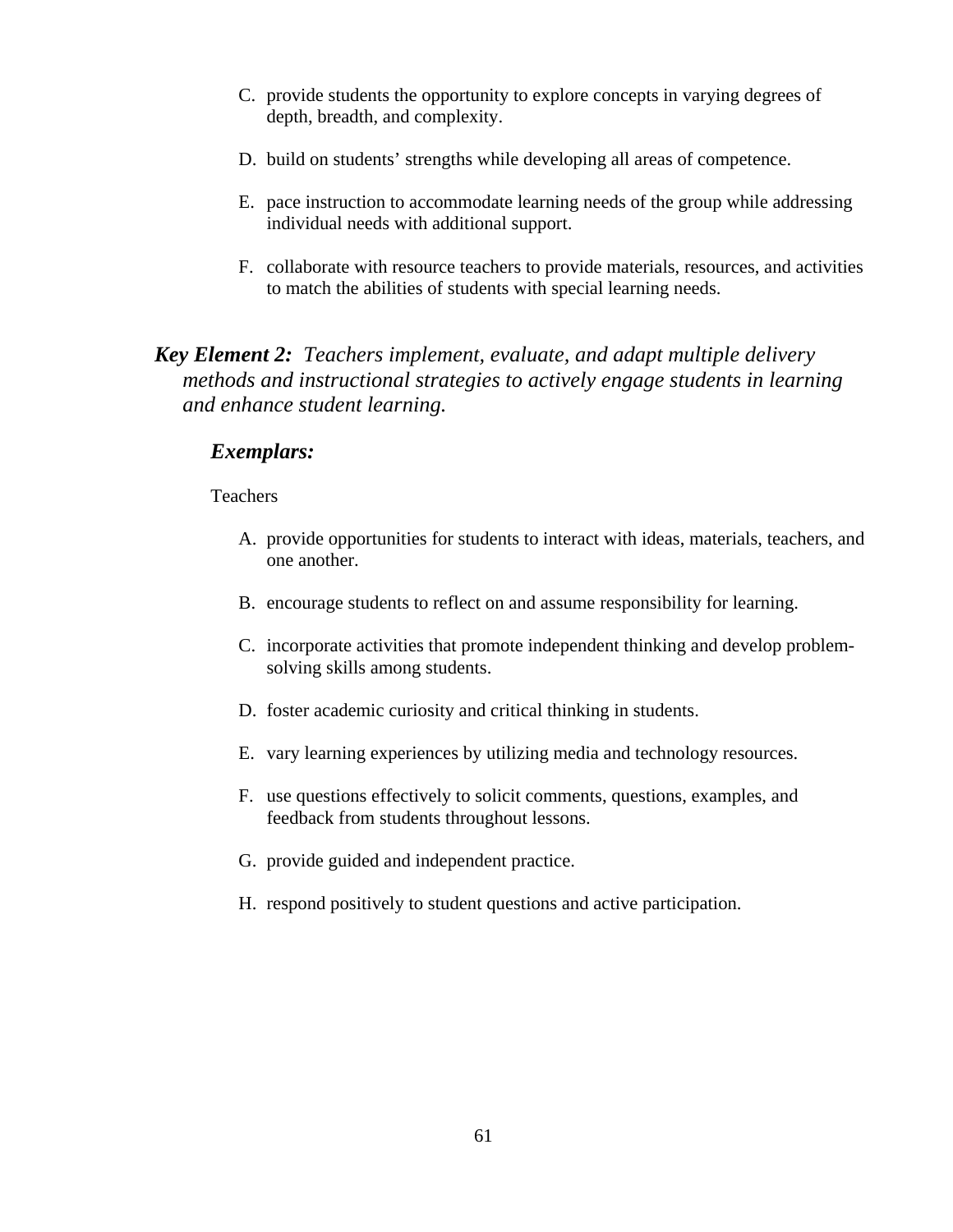# *Key Element 3: Teachers communicate clearly and regularly check for understanding.*

## *Exemplars:*

Teachers

- A. use standard language, including correct vocabulary and grammar, and acceptable forms of oral and written expression.
- B. provide clear and concise learning goals, explanations, and directions.
- C. model effective communication when conveying ideas and information.
- D. foster student expression in speaking, writing, and other media.
- E. monitor student understanding on an ongoing basis.

*Key Element 4: Teachers know when and how to access and integrate resources to support student learning (e.g., field and educational experts, exceptional education specialists, language learner specialists, community organizations).* 

#### *Exemplars:*

Teachers

- A. access, as needed, school and community resources to help support student learning.
- B. identify students who need additional support to be successful and seek that support within the school and community in a timely manner.

#### *Standard Four: Assessment of and for Student Learning*

*Teachers systematically gather, analyze, and use all relevant data to measure student academic progress, guide instructional content and delivery methods, and provide timely feedback to both students and parents throughout the school year.* 

*Key Element 1: Teachers work independently and collaboratively to analyze and interpret multiple sources of data to identify student learning needs, to guide planning and instruction, and to assess the effectiveness of instruction.*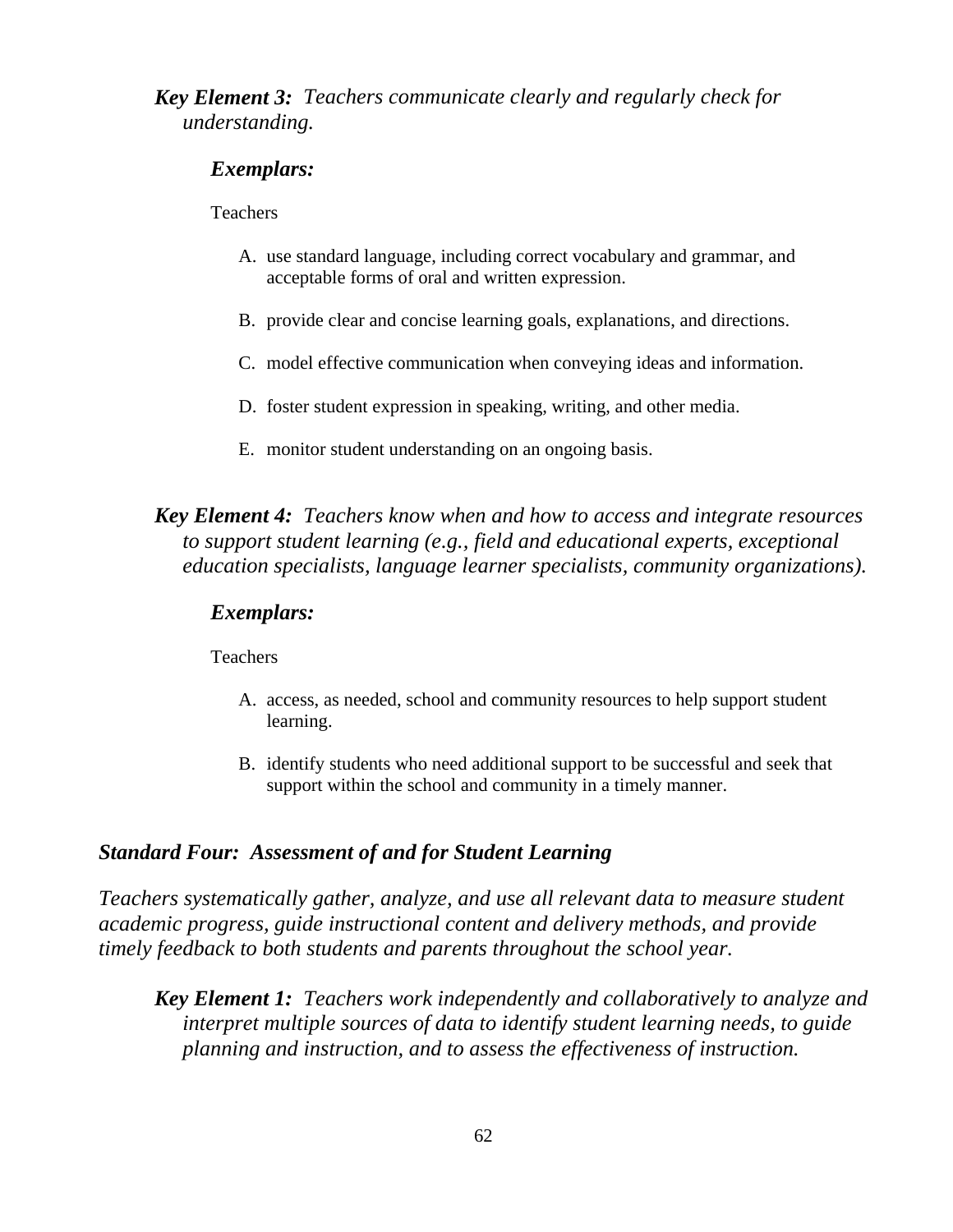# *Exemplars:*

Teachers

- A. use individual student and school data to develop instructional goals.
- B. design, adapt, or select appropriate assessments to address specific learning goals and individual differences.
- C. use pre-assessment data to develop expectations for students, to differentiate instruction, and to document learning.
- D. work with colleagues to analyze multiple sources of data to address the learning needs of individual students and the school.
- E. use student achievement data to assess the effectiveness of instruction.

*Key Element 2: Teachers communicate specific performance expectations and use a variety of assessment strategies to monitor and document student progress and to provide meaningful feedback to students and parents.* 

### *Exemplars:*

Teachers

- A. communicate clear expectations for learning to students and parents.
- B. monitor student understanding on an ongoing basis and adjust teaching when necessary.
- C. use a variety of assessments that align with concepts and skills taught.
- D. provide prompt and meaningful feedback to students.
- E. assess and report student progress in a manner that is understandable to students, parents, and colleagues.
- F. incorporate strategies to prepare students for the Virginia Standards of Learning and other standardized testing.

*Key Element 3: Teachers engage students in understanding, identifying, and assuming responsibility for quality work and provide them with timely, frequent, and effective feedback to guide their progress toward that work.*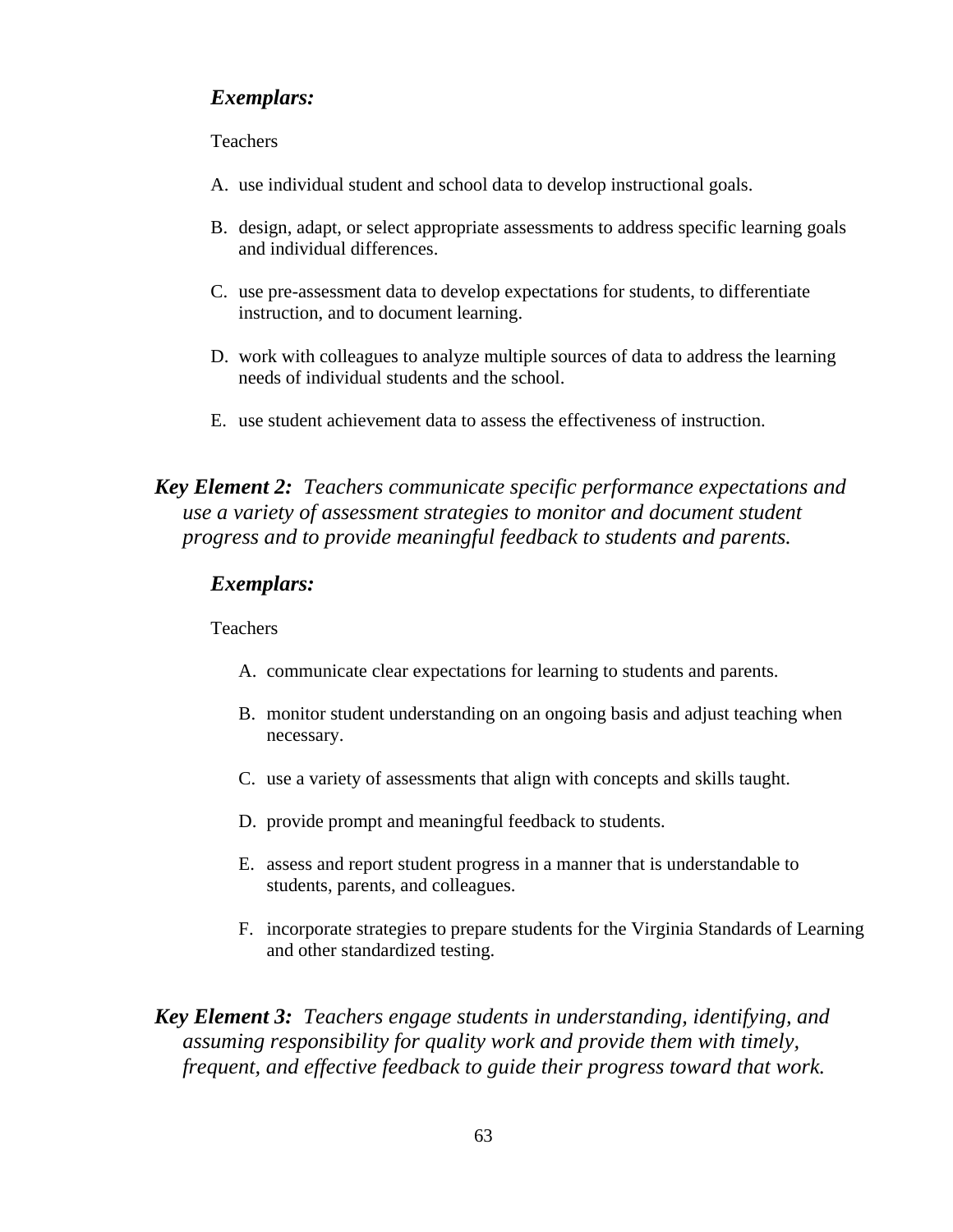# *Exemplars:*

Teachers

- A. model processes that guide students in assessing their own learning as well as the performance of others.
- B. give constructive and frequent feedback to students on their learning.
- C. use assessment tools for both formative and summative purposes and explain the purpose and process of each.

*Key Element 4: Teachers set measurable and appropriate learning goals for students based on baseline data and accept responsibility for students achieving those goals.* 

# *Exemplars:*

Teachers

- A. take responsibility for aligning learning goals with instruction and assessment.
- B. use the results of student assessments to evaluate and adjust teaching.
- C. make modifications of assessment formats and testing conditions for English language learners, students with disabilities, and students who are above grade level.
- D. accept responsibility for students' growth.

## *Standard Five: Learning Environment*

*Teachers use resources, routines, and procedures to provide a respectful, positive, safe, student-centered environment that is conducive to learning.* 

*Key Element 1: Teachers create a safe and positive learning environment.* 

## *Exemplars:*

Teachers

A. communicate clear expectations about behavior to students, parents, and community.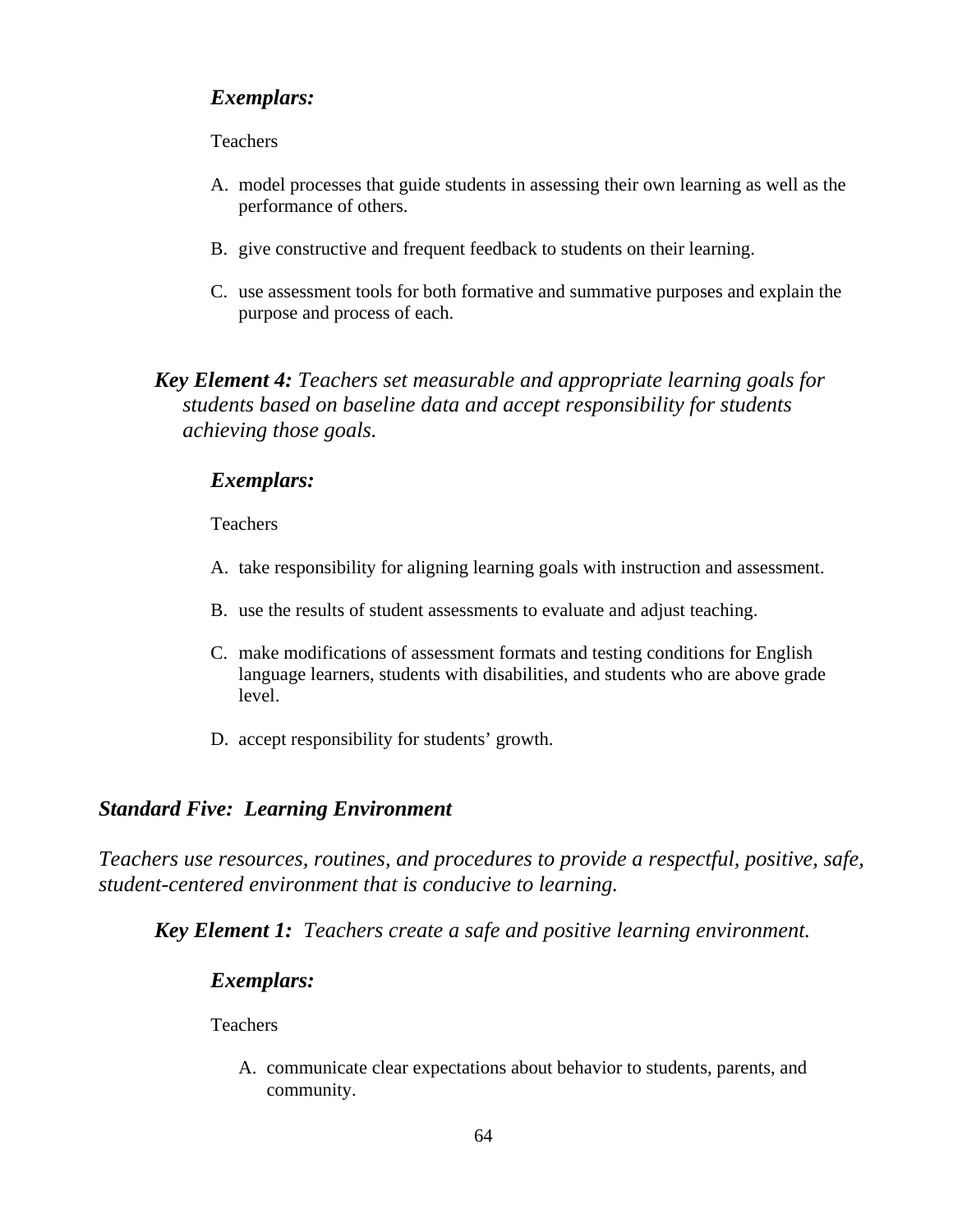- B. engage students in developing and monitoring shared expectations for respectful interactions, thoughtful academic discussions, and individual and group responsibility for the learning environment in the classroom.
- C. implement disciplinary procedures with fairness and consistency.
- D. encourage students to develop self-discipline and conflict resolution skills.
- E. engage students' attention and recapture or refocus as necessary.
- F. recognize and celebrate the achievements of students.

## *Key Element 2: Teachers manage classroom procedures to maximize academic learning time to ensure continuous student engagement in learning.*

#### *Exemplars:*

Teachers

- A. organize the physical setting to minimize disruptions and promote learning and safety.
- B. establish classroom rules and procedures that maximize efficient use of student and teacher time and effort.

#### *Key Element 3: Teachers develop and maintain rapport with students.*

# *Exemplars:*

- A. treat students with respect.
- B. communicate personal enthusiasm for learning.
- C. model caring, fairness, a sense of humor, courtesy, respect, and active listening.
- D. demonstrate concern for students' emotional and physical well-being.
- E. incorporate information about students' interests and opinions.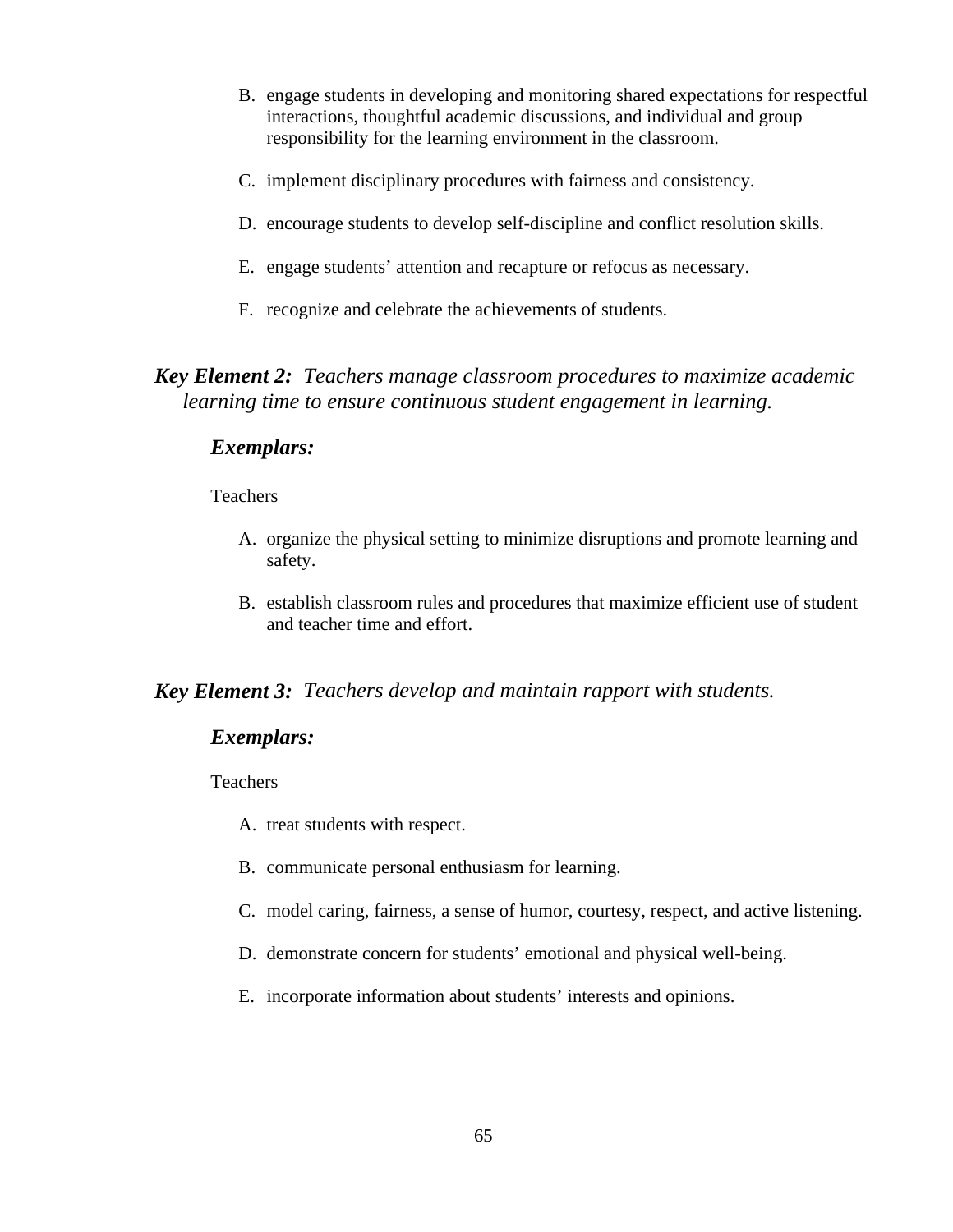*Key Element 4: Teachers create for all students a respectful, supportive learning environment that encourages social interaction, active engagement in learning, and self-motivation.* 

#### *Exemplars:*

Teachers

- A. encourage students to respect themselves and others.
- B. communicate clear expectations for appropriate interactions among students.
- C. encourage students to take pride in their work.
- D. enhance students' feelings of self-worth.
- E. treat students fairly and equitably.
- F. promote multicultural awareness, gender sensitivity, and appreciation for diversity.

# *Key Element 5: Teachers collaborate with colleagues to develop consistent policies and procedures that create a school culture conducive to learning.*

### *Exemplars:*

#### **Teachers**

- A. work with colleagues to develop consistent policies and practices in their classrooms that contribute to a positive school culture that is conducive to learning.
- B. articulate a common vision and goals for student behavior and learning.

### *Standard Six: Professionalism*

*Teachers maintain a commitment to professional ethics, communicate effectively, take responsibility for and participate in professional growth that results in enhanced student learning.* 

*Key Element 1: Teachers work in partnership with families to promote student learning at home and in the school.*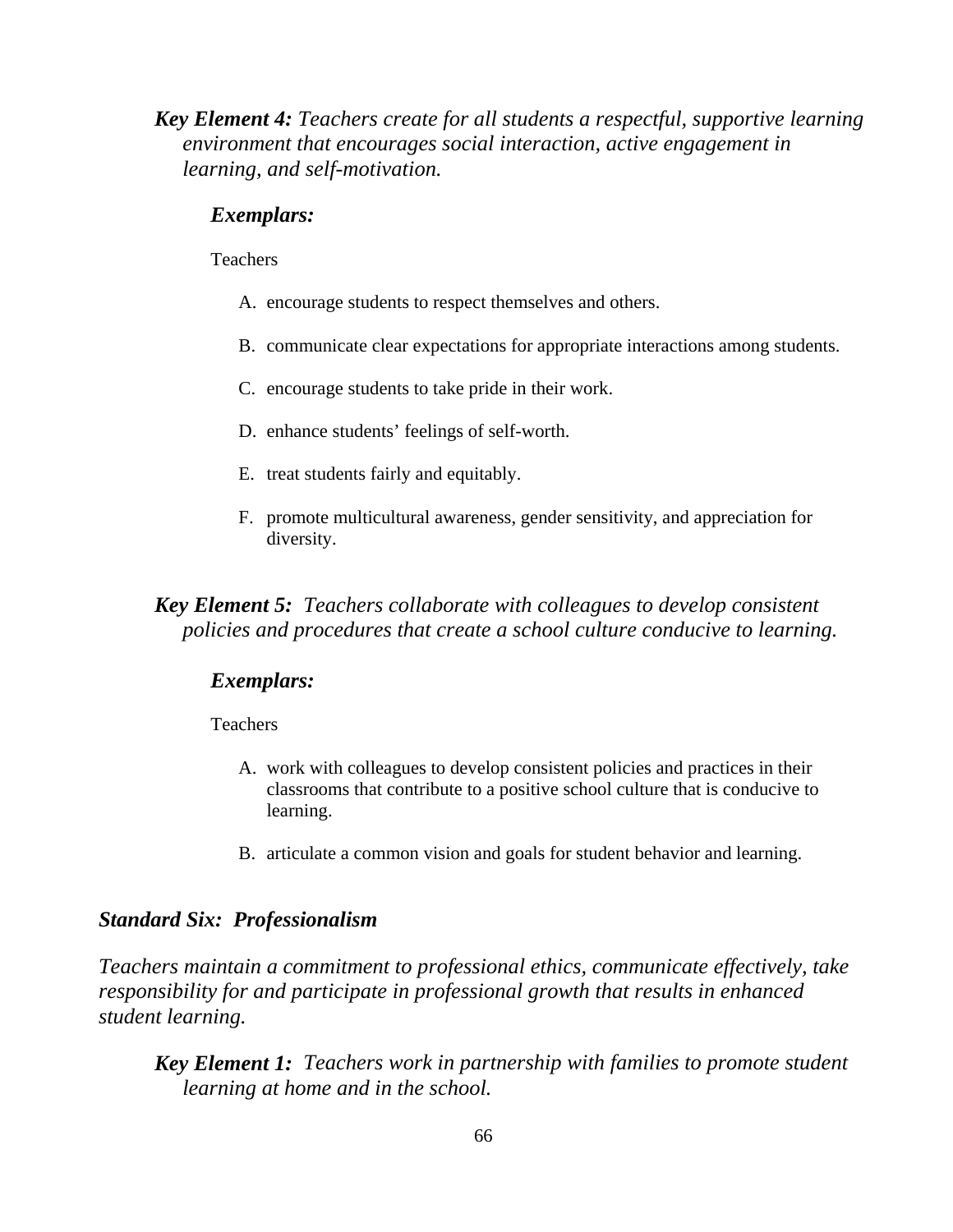# *Exemplars:*

Teachers

- A. initiate and maintain effective communications with parents or guardians using a variety of communication tools.
- B. encourage parent participation in learning in and out of the classroom.
- C. share major instructional goals and report student progress and problems in a timely manner.
- D. offer strategies for parents to assist in their children's education.

*Key Element 2: Teachers collaborate with administrators, colleagues, families, and community members to promote and support student success.* 

### *Exemplars:*

**Teachers** 

- A. encourage and support parental and community involvement in school activities.
- B. collaborate with administrators and colleagues to coordinate and integrate learning goals and standards across classrooms and grade levels.
- C. support community partnerships that enhance learning.
- D. foster understanding and cooperation between school and community.
- E. work with administrators and colleagues in all subject areas to reinforce literacy skills and processes across the curriculum.

# *Key Element 3: Teachers model professional and ethical standards as well as personal integrity in all interactions.*

### *Exemplars:*

Teachers

A. relate to administrators, colleagues, parents, and others in an ethical and professional manner.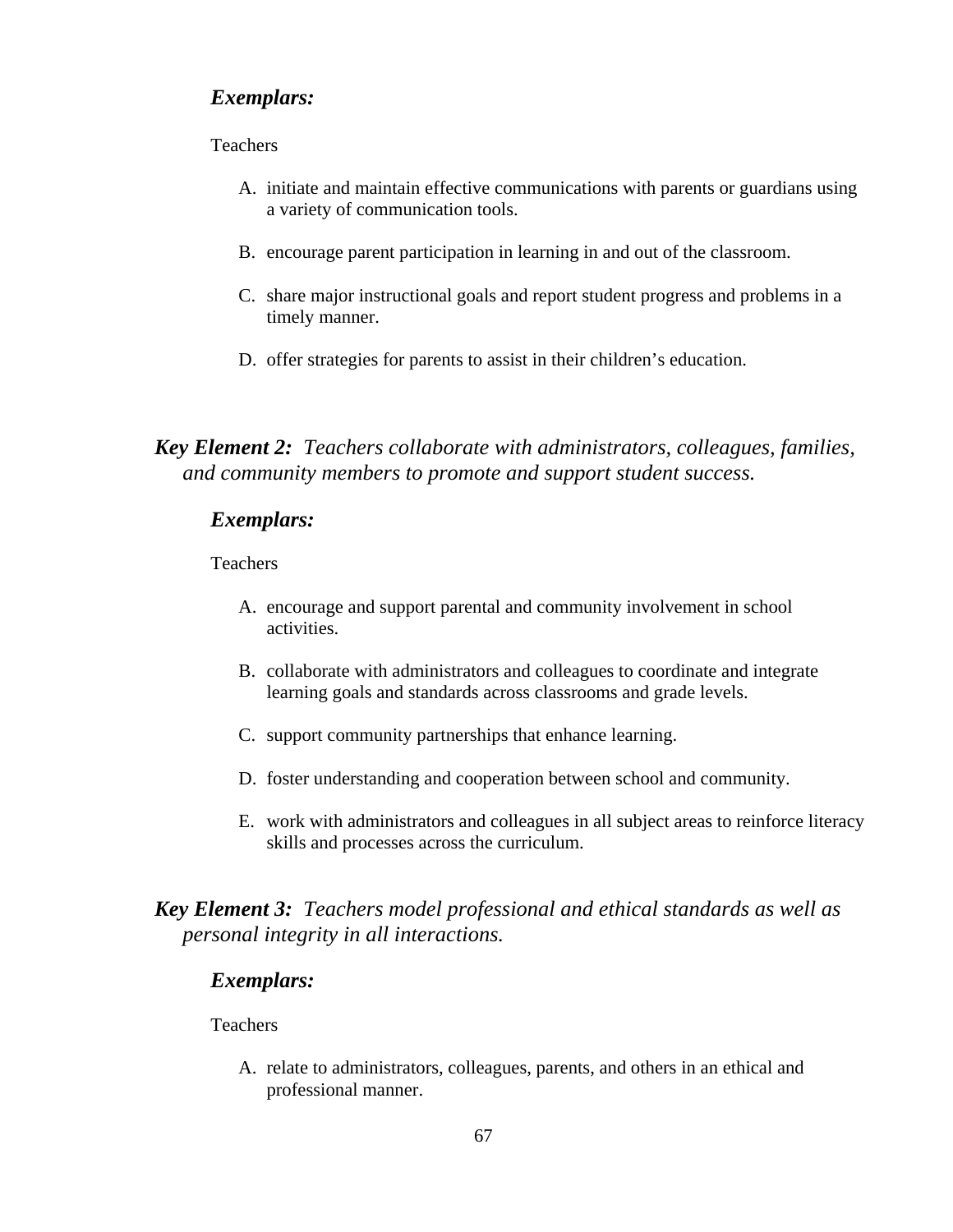- B. address concerns and problems in a principled and constructive manner.
- C. represent the school/program in a responsible and productive manner.
- D. maintain a professional demeanor and appearance.
- E. work in the best interest of students, school, and community.

# *Key Element 4: Teachers respect the privacy of students, families, colleagues, and administrators with whom they work, ensuring confidentiality of all sensitive information.*

#### *Exemplars:*

Teachers

- A. respect the privacy of families and treat information with the appropriate level of confidentiality.
- B. shall disclose confidential information about individuals only when a compelling professional purpose is served or when required by law.
- C. build an atmosphere of trust, mutual respect, and openness with colleagues.
- D. handle information with integrity and honesty.

### *Key Element 5: Teachers continually reflect on, evaluate, and seek to improve their practice.*

### *Exemplars:*

**Teachers** 

- A. use a variety of self-assessment and problem-solving strategies for reflecting on their practices.
- B. remain current on major areas of research on teaching and on resources available for professional learning.
- C. pursue, develop, and continually refine practices that address the individual needs of students.
- D. value critical thinking and self-directed learning.
- E. commit to reflection, self-assessment, and learning as an ongoing process.